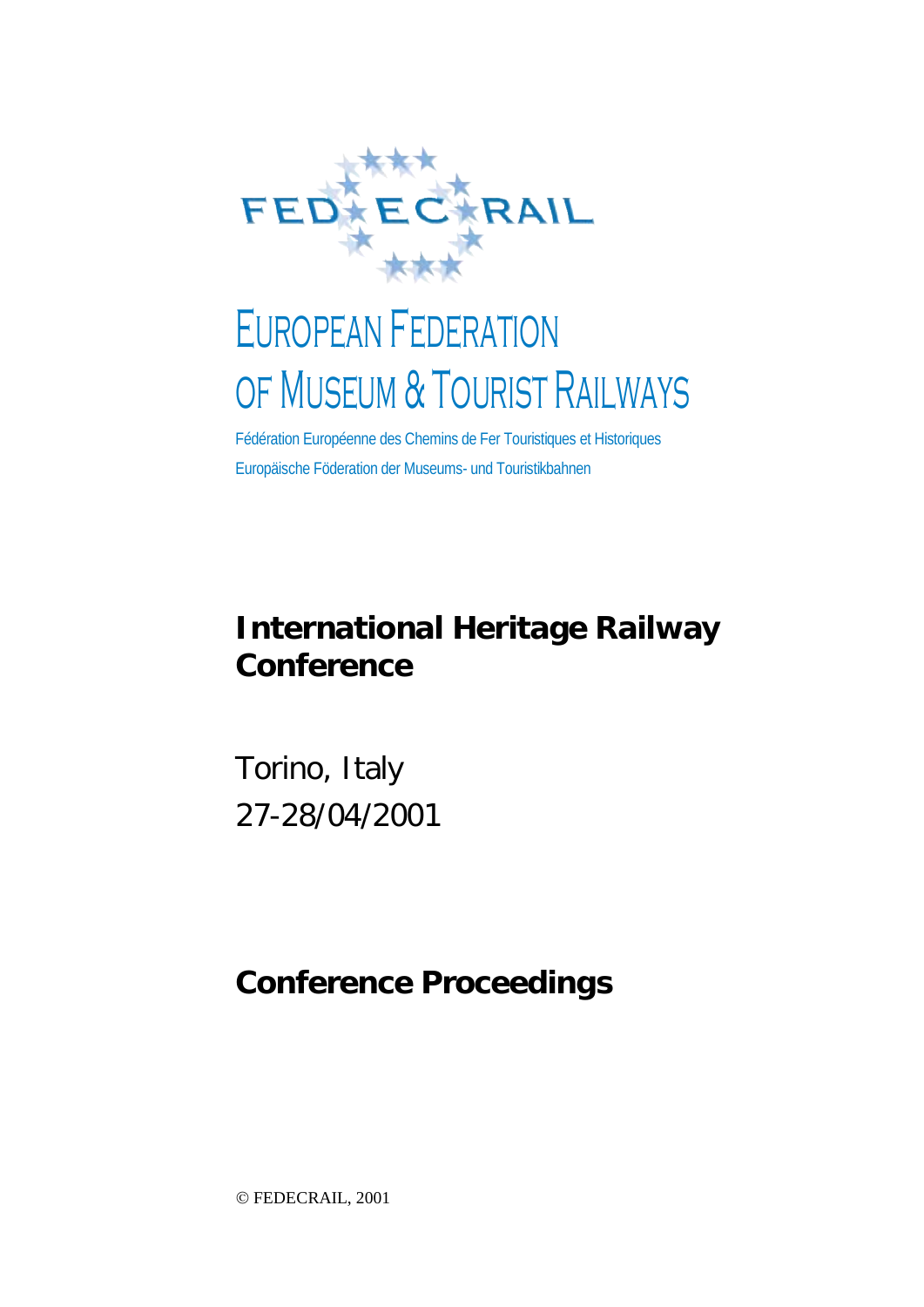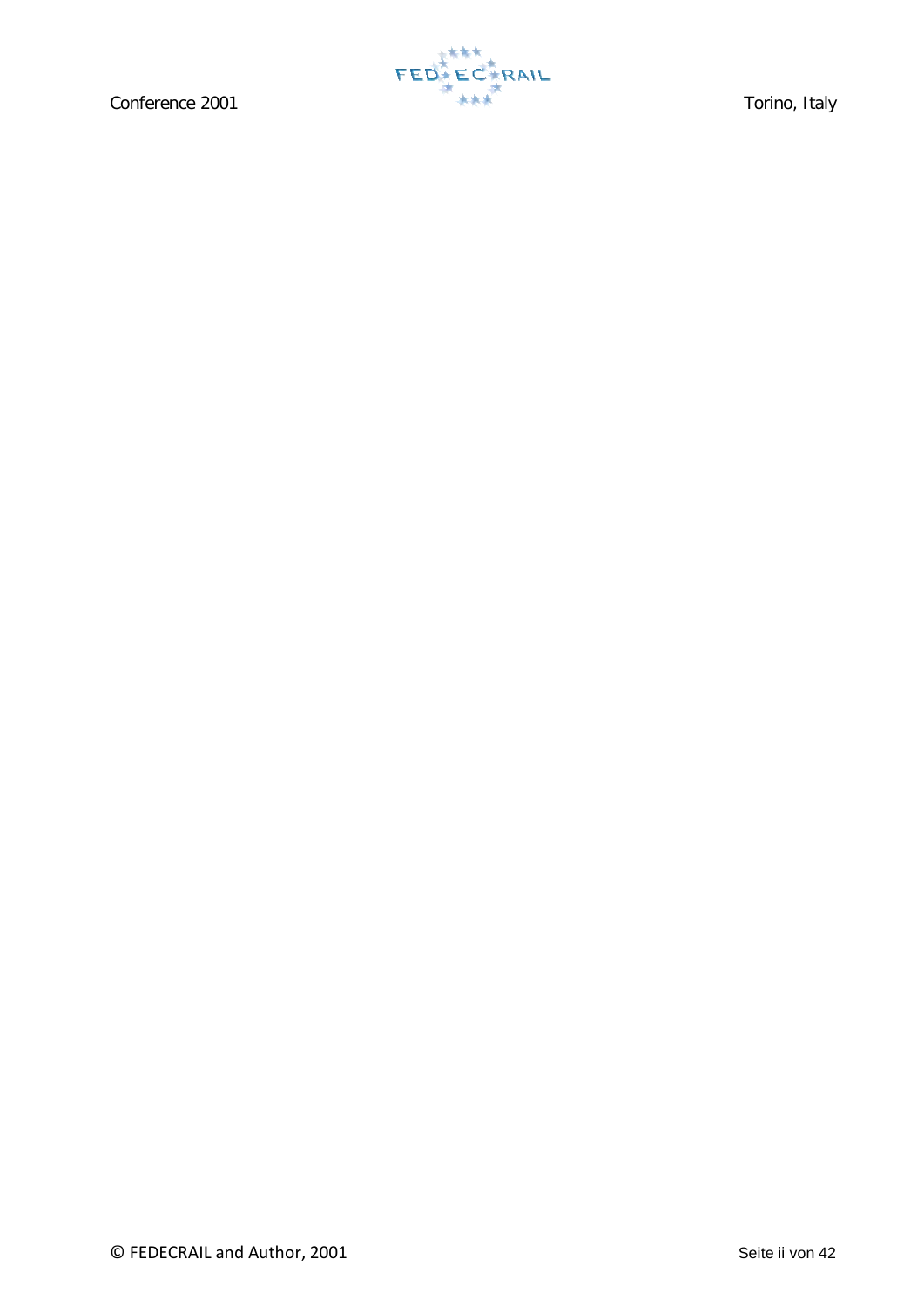



### **Published by: FEDECRAIL – European Federation of Museum and Tourist Railways**

de Akker 25 7481 GA Haaksbergen **Netherlands** [http://www.fedecrail.org](http://www.fedecrail.org/) [contact@fedecrail.org](mailto:contact@fedecrail.org) 

Text © individual Authors as identified 2001 This format © FEDECRAIL – European Federation of Museum and Tourist Railways 2001

This document was produced on behalf of the European Federation of Museum and Tourist Railways by Heimo Echensperger, Editor & Layout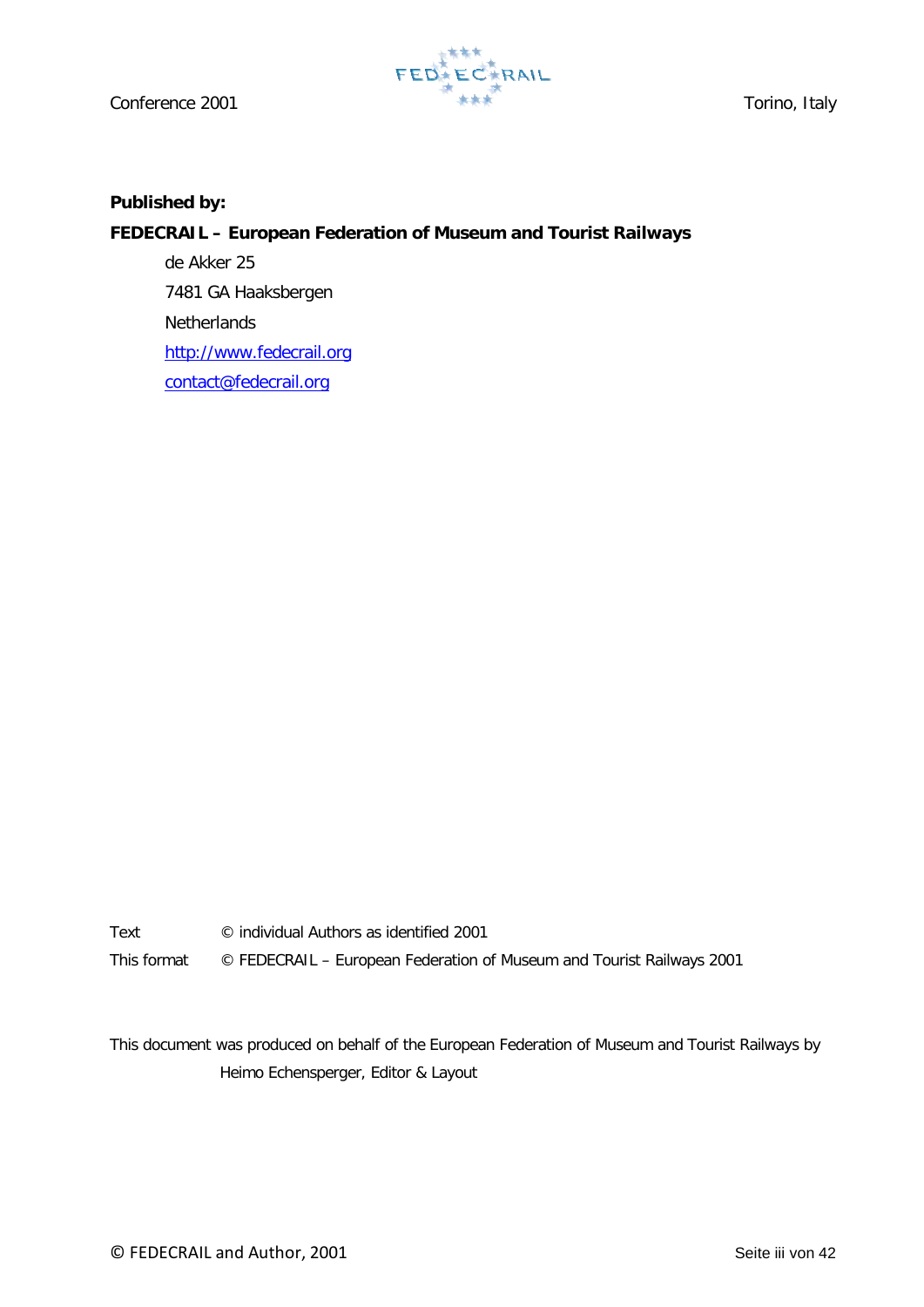

### **Content**

Please click on the speaker's name to get directly to the presentation or script.

- 1. **Andres A Wedzinga**  [Bridging a Century 21st](#page-4-0) Century Safety for 19th [Century Rail](#page-4-0) Lawyer and Railway Safety Specialist, Railned, Railway Safety Division, Utrecht
- 2. **Rik Degruyter**  [Tourist Railways in Belgium: Tales of the Unexpected](#page-13-0) Chairman of the Tourist Railway Commission of FEBELRAIL, FEDECRAIL Treasurer
- 3. **Heimo Echensperger** [Organized Safety The Safety Framework of the](#page-17-0)  [German Museum and Tourist Railways](#page-17-0) Chairman Verband Deutscher Museums- und Touristikbahnen, Vice-President FEDECRAIL
- 4. **Gianni Ravera**  [New Regulations on Safety for tourist and Museum Railways](#page-27-0) Italian Ministry for Transport
- 5. **Annie Dauvilliers** [Tourist and Historic Railways in France](#page-33-0) Minister de l'Equipment, Transport et Logement
- 6. **David Woodhouse, MBE**  [How Regulation Affect Heritage Railways in the UK](#page-35-0) Board Member, Heritage Railways Association
- 7. **Anders Lundström**  [Developing European Railways The Commission's](#page-39-0) Proposal on Railway Safety European Commission – Directorate General Energy and Transport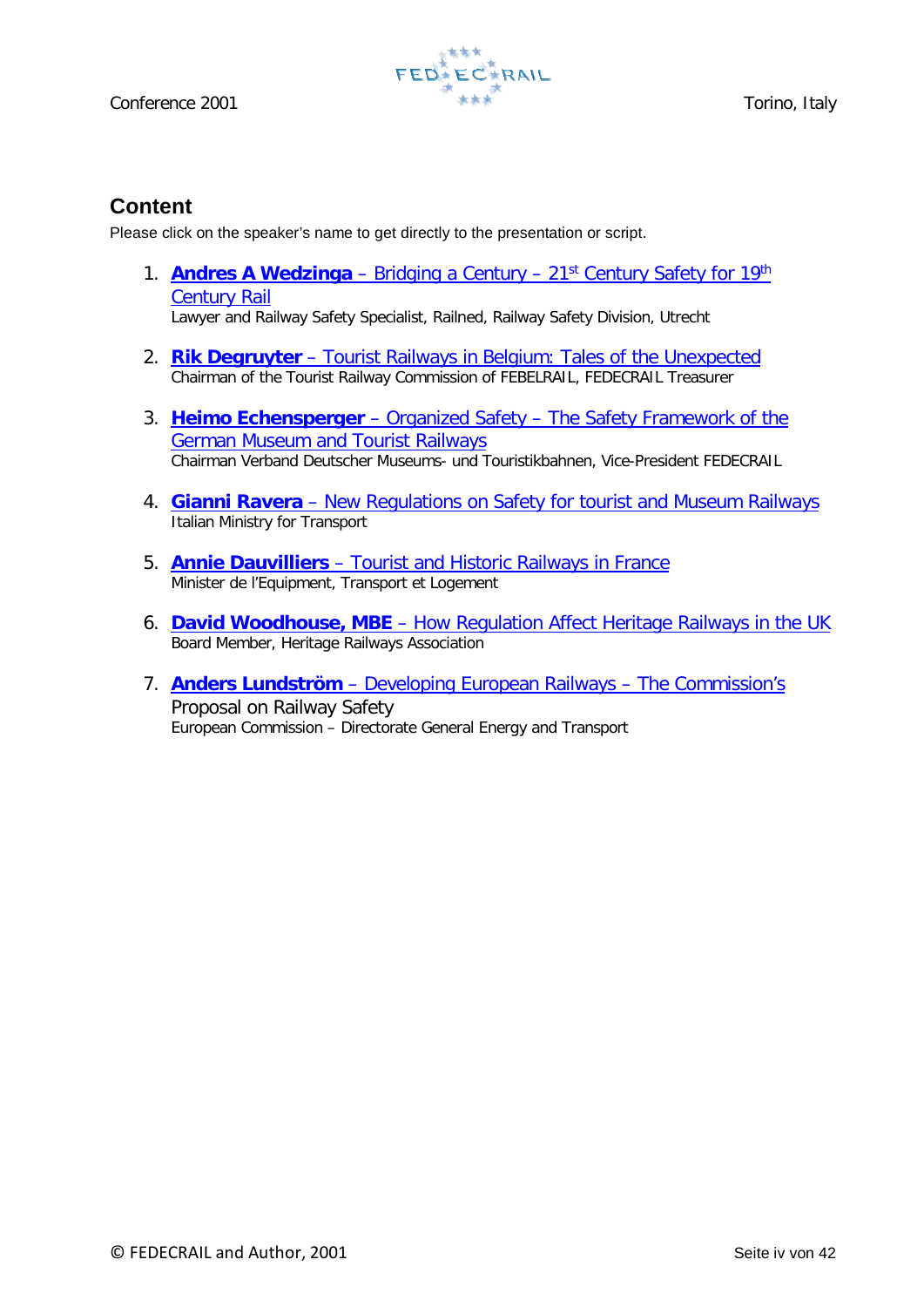

### <span id="page-4-0"></span>**Bridging a Century – 21st Century Safety for 19th Century Rail**

#### **Operating a heritage train is a dangerous business.**

In the Netherlands, several road users and a staff member were heavily injured, and one road user fatally, in level crossing accidents with heritage trains. One of these accidents appeared in a national TV news bulletin.

In Sweden in 1998, a narrow gauge train of the Vadstena-Fogelsta Railway derailed at poorly maintained track. Seventeen passengers were injured, five of them severely. Lack of money and knowledge caused the accident.

The British railway press regularly reports about minor or major accidents. They range from a derailed 9F to a young volunteer shunter mangled between two vehicles. There were also fatal accidents with staff and trespassers. Remember also the fatal accident in Belgium at Li Trambleu. Six passengers were killed in a runaway train.

A modern way of measuring railway safety is the number of persons killed or wounded per 1 billion travelled kilometres. The Dutch Transport Minister accepts the present level of 0,3 passengers killed for every 1 billion passenger kilometres. Staff fatalities must be less than 1 staff member killed per 10.000 man-years of activity. It is not easy to calculate such a number for all European heritage railways together. It might be quite difficult to attain this safety level of modern railways, even with the low speed of most heritage trains.

You could of course say that these accidents are just single incidents. Some years ago a Dutch heritage Dakota DC-3 crashed, killing the more than 30 people aboard. This was also an incident, compared to all those commercial DC-3's still flying - and crashing - elsewhere in the world. It meant the end of passenger charter flights with heritage commercial aircraft in Holland. It meant also the loss of the main source of money for maintaining such aircraft in flying condition.

Many of you have been so kind to answer a questionnaire on the position of heritage train operators. I highly appreciate those who tried to understand and answer its incomprehensible questions. A summary with all answers is available with the printed version of this speech. It gives an interesting insight in the changing environment for heritage rail operators.

Every country has its own history and peculiarities. Each country also has its own way for implementing the EU Railway Directives. Although not meant for heritage rail, it influences them in many countries. At the same time, the style of supervising heritage rail differs enormously between countries. It seems that the United Kingdom and Luxemburg are the two extremes.

In a remarkable number of countries, the style of supervising heritage rail is about the same as for commercial rail. But: often the style of supervision looks rather classical, centred on technical checks of vehicles and track. A problem here is that such incidental checks can fail to discover the real problems-inwaiting that only the own staff can - and should - know to exist. An external inspector cannot take a locomotive apart just for a check! It is the craftsmanship and organisation of the whole workshop that guarantees its safety and reliability underneath its brightly polished skin.

In most countries, operators are themselves responsible for operating rules, training of staff, maintenance systems and other activities that are less easily inspected. Just following existing (or former!) operating procedures will not suffice here. Adopting the old rules and practices of a former railway company can mean the re-introduction of the old safety deficiencies, with modern ones added! Managing the safety of a heritage rail organisation is much wider than preparing for the next inspection and obeying rules.

Structured safety management as a government requirement in a limited number of countries. The British Safety Case has earned itself a reputation. In the Scandinavian countries safety management also has found its way in the railway legislation, like in Holland. The Dutch Transport Minister would like to see its voluntary introduction by local and heritage railways. The Dutch member of Fedecrail, HRN, has made the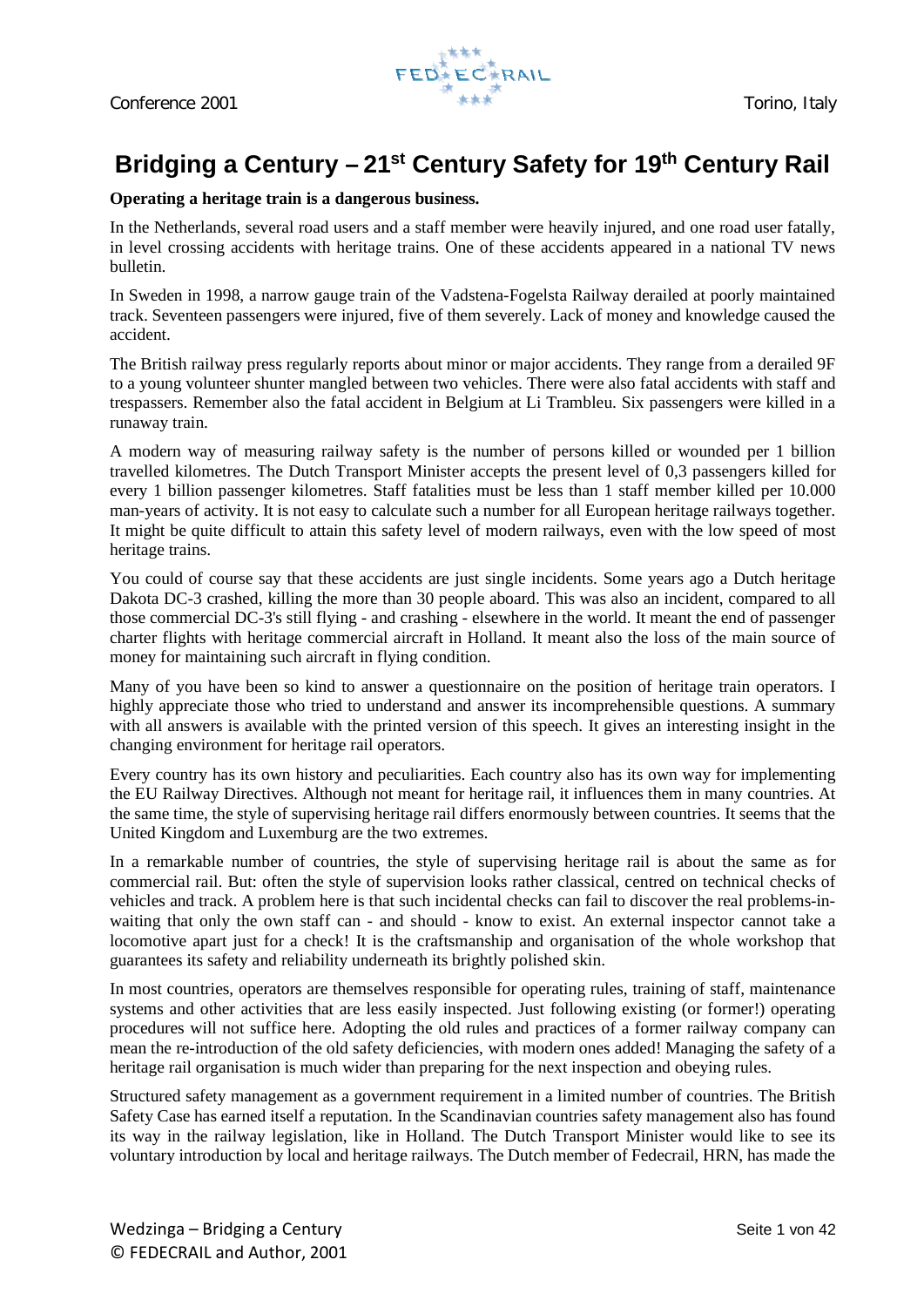

presence of a safety management system, a condition for full membership. It is to be based on the Railnedstandard V-001, and adapted to the size and specifics of each member.

The proposed EU Railway Safety Directive will lead the member-states to reconsider railway safety. Basic principles for safety management are to be part of it. Mr. Lundström will tell you more about it tomorrow. I am convinced that this Directive shall influence heritage rail. Many states now have the same methods of supervision for commercial and heritage rail. You can expect them to continue this, and to extend the principles of this Directive to rail systems that are not covered by the Directive itself. The result could be that in the near future structured safety management becomes a legal obligation for heritage rail in more countries.

In my opinion, taking care of your own safety management is the only way to make your operations safe. You cannot just rely on rules written by someone else for another situation. You cannot expect someone else to know and remedy your risks. Some time ago, a boiler blowback during a British main line run caused heavy burns to the footplate staff. Articles in the railway press suggested that more professional handling of the boiler could have prevented this. That makes it a training issue, as it is a part of a driver's professional knowledge. What kind of training did the driver have in handling boilers in specific situations? Was his trainer experienced, and his training adequate? Who was responsible for organising this training? This is a management issue instead of an unfortunate accident.

In Letters to the Editor, Railtrack was afterwards blamed for not having prescribed the presence of a firstaid-kit specially for treating burns on every steam locomotive. Reading those letters, I had to think about a well-known person in British rail heritage and his complaints about the nanny state. This incident makes clear that really good risk-analysis and risk prevention can only be done by yourself. As Livius Kooy, your Fedecrail secretary, pointed out when reading the draft of this speech, the first thing to do is to cool burns with cold water. He knows, because the management of the heritage railway where he is a guard made firstaid-training obligatory for train staff. But who organises and evaluates accident exercises, together with the local emergency services?

In 1995 a firebox exploded on the Gettysburg Railroad in the USA. It was caused by a total lack of understanding of operating a high pressure boiler in a safe way. Training of footplate staff consisted of imitating the trainer. Boiler cleaning consisted often of signing a form. Scaling that almost completely blocked the water gauges, a leaking feed pump that was closed, and many more things caused a lack of water. You find a summary of the accident report with the printed text of this speech. The government remedy consisted of 46 pages of new rules, mostly for steam locomotive inspections (and lots of paperwork). Much less pages were about managing safety, training and professional knowledge.

Heritage train operators must therefore take care themselves for the adequate training of their staff and the presence of essential knowledge in their organisations. The time that you could rely on the steam locomotive knowledge of a main line railway, has long passed. Their new technologies make it increasingly difficult to benefit from the knowledge of their "real rail professionals". Which High Speed Train technologist is still fully familiar with plain bearing axleboxes? The modern railways are more commercially than technically oriented. Fewer people there now know the "why" while the books - such as a company's Quality Management System - only describes the "how".

A safety management system in itself does not yet guarantee safety. It needs people with the proper knowledge and motivation to manage and operate a safe railway. They must know their railway, know their job and know the risks. Training through trial-and-error can have spectacular results. I am sure that the public, government inspectors and liability insurers do not appreciate it.

Therefore heritage train operators must develop and enhance the necessary professional knowledge themselves. Exchange of information about for safety and specialist knowledge should be part of it. The best safety lessons come from things that went (almost) wrong. Can you learn from Fedecrail members' experiences, because they make them known to their colleagues in a structured way? Just think about the lesson learned the hard way with the accident is Sweden in 1998. Did you all learn from it? When you did not, read the summary of the accident report, with the printed text of this speech.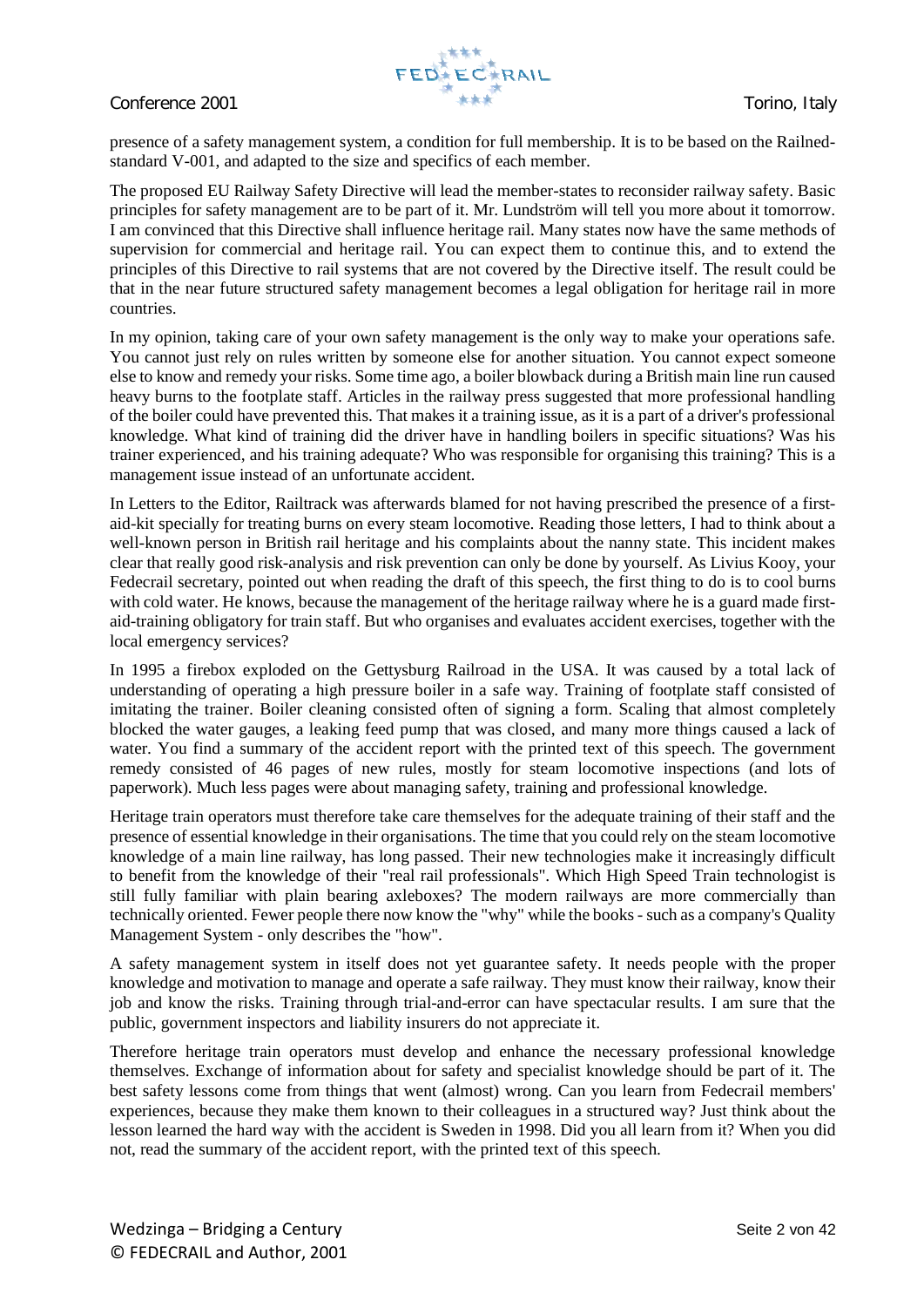



It is good to see from the questionnaire that safety is an important subject of discussions within the national federations. As stated, an increase in rail safety regulation can be expected in many countries. I am aware that more stringent safety requirements may make it more difficult for new organisations to start, but that should be accepted. The time that you could start a steam railway by lighting the fire in the locomotive, is over. The European heritage rail organisations can not afford another "Li Trambleu". Who can not take care of safety, should never operate a train at more than Gauge II. But: safety regulations must make sense. Safety requirements must also be in balance with their purpose.

A good structural relationship between heritage rail and government inspectorates or similar agencies seems to be a little difficult in some countries. In several countries such government organisations are rather new. It is understandable that it takes them some time to settle in a new role within the changing European railway environment. In my opinion, discussing just the rules with them is not enough. The discussion should aim at developing a national structure that can better guarantee safety than an infrequent visit by a government inspector. The French approach deserves mentioning here. I expect that mrs. Dauvilliers will tell you more about it.

As I said, the future might bring the obligation of a documented safety management system for heritage rail operations. This must not be seen as the final solution in itself! It is an important tool, to make clear the workings of an organisation. Write down how you do something, and then do what you have written down. Essential is that when you write down a procedure or someone's responsibilities, you automatically discover holes and leaks in the way you do such things at present. It lets you discover your possibilities of improvement yourself. When doing this, the opportunity to include Health & Safety at Work issues should not be lost.

A well adopted safety management system has nothing to do with creating masses of paper with detailed instructions or reports. When the principles and basics are good, its documentation easily fits in one thin binder. The national members of Fedecrail should play an essential role in this development. For the government agencies it could mean that they accept a way of interchange with heritage rail that is aimed at supporting these initiatives. This could be by giving information, entering discussions, taking initiatives to enhance professionalism etcetera.

For some of these government agencies, this could mean a change in focus. A choice "improving safety effectively together" instead of "strictly inspecting the rules" could seem contrary to their classic role. In a good relationship, it should not be "we have a problem, don't tell the inspector!". It should be "we have a problem, and does the inspector think that our solution is a good one?". It takes trust to discuss problems with an Inspector, when he could also fine you for breaking some - in your opinion? - obscure and superfluous rule.

Such a kind of trust and understanding will take time to build up, from both sides. It could even mean a political discussion about amending legislation to make it possible. Safety improvement depends on open communication, while crime suspects have the right to remain silent. Two principles clash here, creating a huge legal problem in itself. The aim and result for both railway and government should be a measurable improvement of railway safety, as that is the object both want to achieve.

There was never before such a great necessity for heritage rail operators to be prepared for the future. They should have a well developed view on, and practice for, safety management, adapted to the specific situation of heritage rail, developed in co-operation with the national rail authorities. This should be the bridge that spans the century between 19th century heritage rail and 21st century rail safety management. The advantages and necessity of a supporting and co-ordinating role for the national federations need no discussion. An open-minded supportive attitude by the respective government agencies and inspectors is a necessity.

The text of Railned standard V-001 (Safety management system for train operators) is available on the Internet, in Dutch and English, at www.railned.nl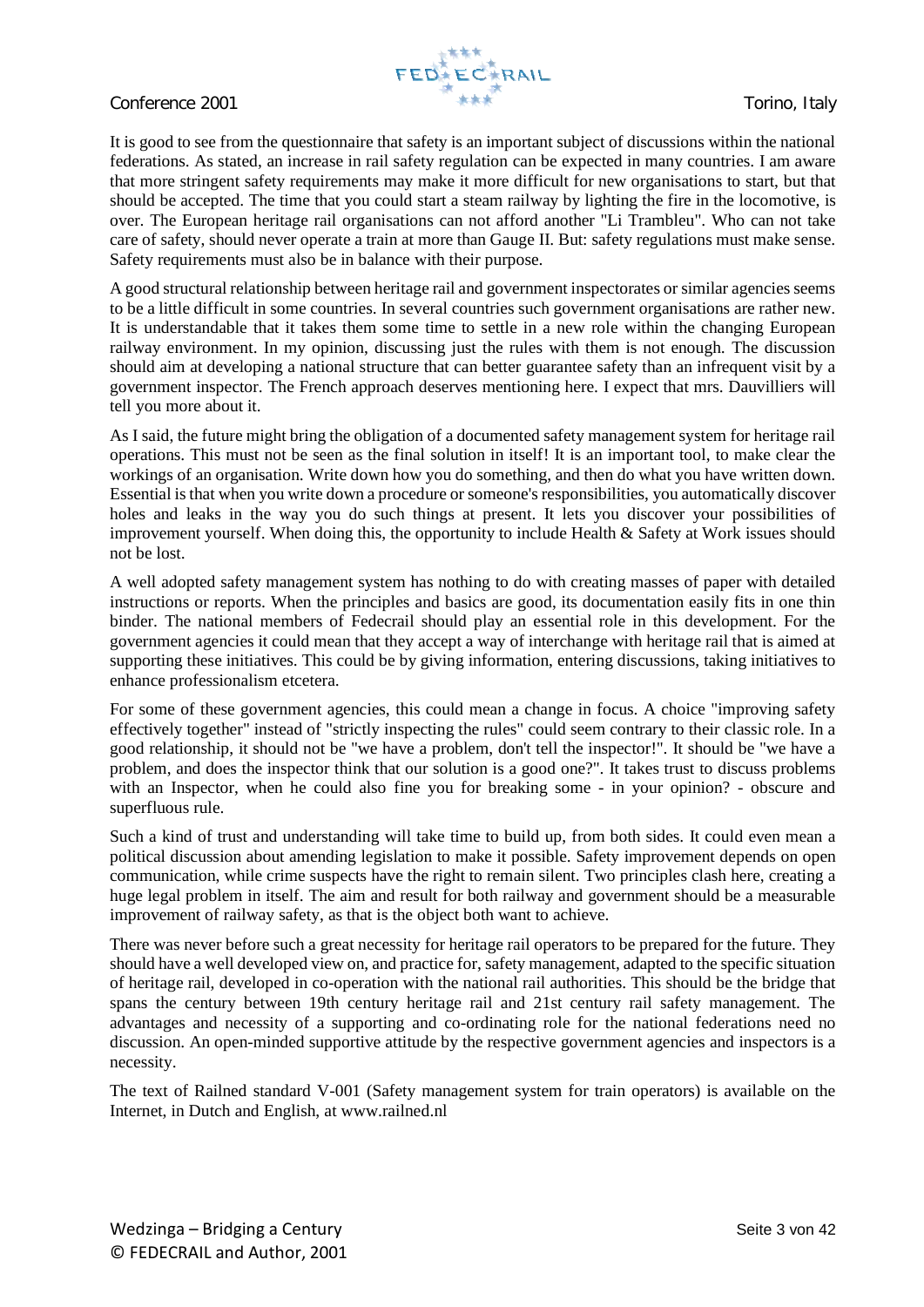#### **Railway Safety for heritage rail - results from the questionnaire**

**Answers came from:** B - Belgium, CH - Switzerland, D - Germany, Est - Estland, F- France, GB - United Kingdom, I - Italy, L - Luxemburg, LT - Lithuania, N - Norway, NL - Netherlands, S - Sweden, SF - Finland (broad/narrow gauge)

N.A. = Not Applicable or Not Answered

#### *Thanks to those who took the time to send an answer!*

#### **1. Do mto:s (museum train organisations) in your country :**

- have a status as an independent railway, or *Est, L*
- are they running over the tracks of a real railway company, or *I, LT, SF*
- 

#### **2. Does your government have :**

- a preference for one of both situations, or *I, NL (to be independent local railways), S*

- is there no relevant policy? *B, CH, D, Est, F, GB, L, LT, N, SF*

- an independent right of access to the national railway network (as far as they comply with similar requirements for common railway carriers)? Or CH, D, F, N, NL
- not an independent right etc.? *B, Est, GB, I, L, LT, S, SF*

**3. Do the mto:s have :**

#### **4. Is there a governmental body/authority (not being the national railway company itself!) which supervises the mto:s which are independent railway companies?**

- yes, being the:
- *D: Railway Authority of the States, with employees from Federal Railway Authority,*
- *S: Järnvägsinspektionen/"J" ( = Railway Inspectorate)*
- *I: Ministerio dei Trasporti*
- *GB: H.M. Railway Inspectorate, within the Health & Safety Executive*
- *F: Ministre des Transports*
- *CH: Office Féderal des Transports*
- *NL: Ministry of Transport and/or Railned acting as Railway Inspectorate*
- *N: Railway Inspectorate (operations); Railway Administration (rolling stock approval)*
- *LT: National railway supervisor*
- *B: (n.a.)*
- no: *Est, L*
- N.A.: *SF*

#### **5. Is this a part of a Ministry or an organisation with an own title and position?**

| D. NL. S            |
|---------------------|
| B, CH, F, GB, I, LT |
|                     |
| L. LT. SF           |
|                     |

#### **6. Has this supervision been laid down by law?**

| $-$ yes:  | B, CH, D, GB, I, N, NL, LT, S |
|-----------|-------------------------------|
| $-$ no:   | Est. L                        |
| $-$ N.A.: | F. SF                         |

### FEDAECARAIL Conference 2001 **Torino, Italy Torino, Italy Torino, Italy Torino, Italy Torino, Italy**

- both? *B, CH, D, F, GB, N, NL, S*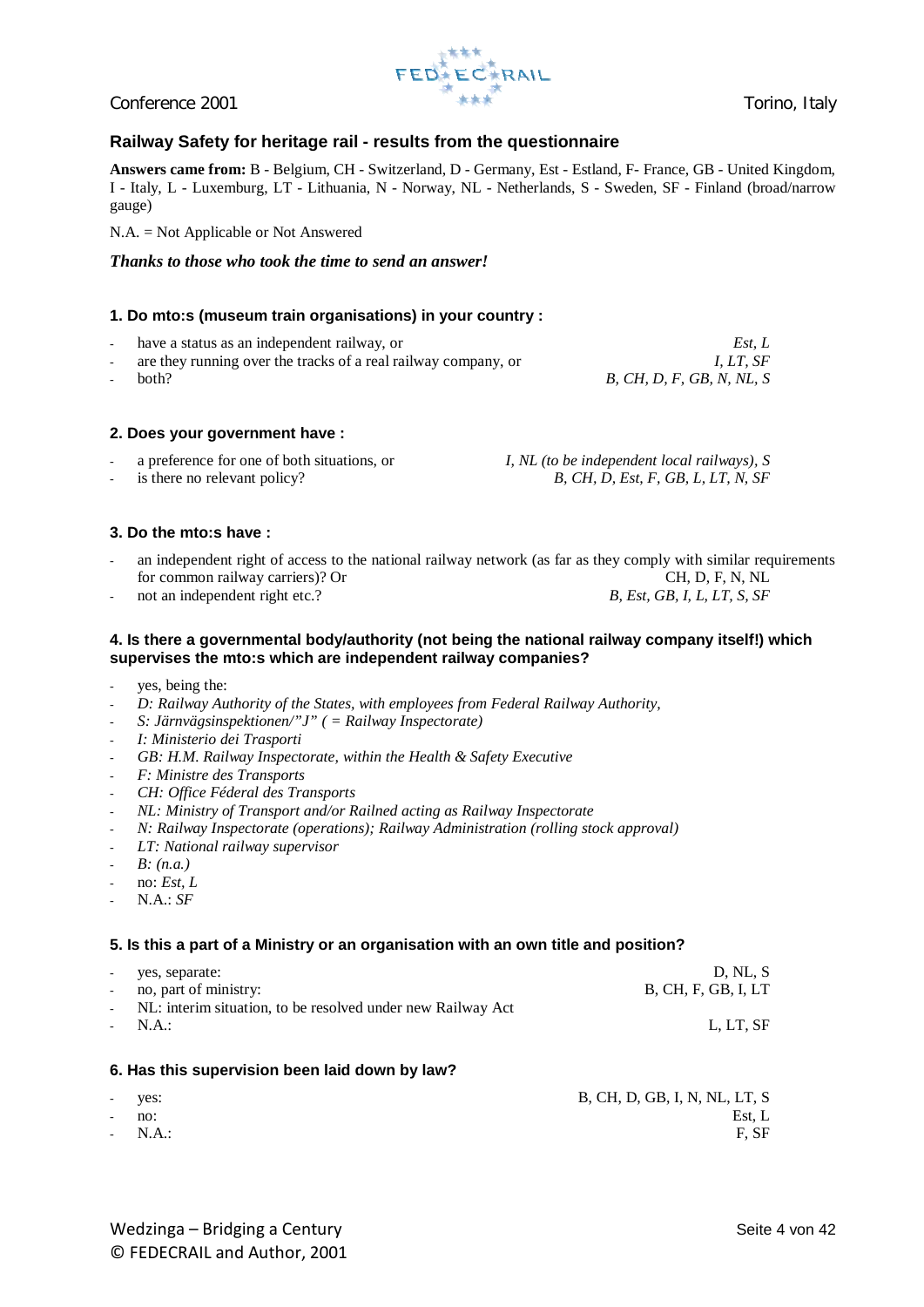

#### **7. Is there next to - or in the place of a governmental body - any supervision by the national railway company?**

| $\overline{\phantom{a}}$ | yes:<br>no:                                             | B, CH, F, I, LT, SF<br>$D,$ Est, GB, N, NL, S |
|--------------------------|---------------------------------------------------------|-----------------------------------------------|
|                          | 8. Also when the mto is an independent railway company? |                                               |
|                          | yes:                                                    | B, CH, I                                      |
|                          | no:                                                     | D, Est, F, L, LT, N, NL, S, SF                |
|                          | N.A.:                                                   | GВ                                            |

#### **9. Is there a difference between supervision of mto:s and the supervision on common railway companies?**

| - yes:    | Est, F, NL                 |
|-----------|----------------------------|
| - no:     | CH, D, GB, I, LT, N, S, SF |
| $-$ N.A.: | B.L                        |

#### **10. Does the supervising body or the government hold a specific safety philosophy, like:**

- everything is all right when the rules are obeyed; B, CH, I, LT, S,
- N: exemptions for heritage trains on the national network as safe as reasonably possible; (-none -)
- safety management must be secured structurally (like ISO 9000); F, GB, NL, SF
- there is a general requirement that the railway companies carry out their activities in a safe way (with adequate liberty to do that in their own way). Est, D, L

#### **11. Does an mto with an independent railway line :**

- write its own traffic regulations for the line, or B, Est, F, GB, L, LT, N, NL, S, SF/narrow
- are these laid down by the government in a law for the whole country, or CH, D, I (should they exist) do they have to apply the rules for the national railway network?
- do they have to apply the rules for the national railway network?

#### **12. Can or should an mto :**

- write its own rules for the maintenance system of the rolling stock, or B, CH, D, Est, F, GB, L, LT, N, NL, S, SF
- are there any hard legal requirements?

#### **13. How does the supervision take place in your country (yes/no)?**

|                             | inspection of a new track / major work of infrastructure;                                         | D, GB, LT, S, SF/narrow  |              |
|-----------------------------|---------------------------------------------------------------------------------------------------|--------------------------|--------------|
| $\sim$                      | annual inspection of the whole railway;                                                           | B, D, LT, S, SF/narrow   |              |
| $\sim$                      | examinations of railway staff by a supervising body or by the national railway company?; B, I, LT |                          |              |
| $\sim$                      | inspection of rolling stock before putting into service?;                                         | B, D, I, LT, S, SF/broad |              |
| $\mathcal{L}_{\mathcal{A}}$ | annual inspection of rolling stock?;                                                              |                          | LT, SF/broad |
|                             | approval or judgment of rules before putting into force?                                          | CH, LT, S, SF/broad      |              |
|                             | NA:                                                                                               |                          |              |

#### **14. Is the national umbrella organisation active with safety matters?**

If yes, by :

| $\sim$                      | distribution of information regarding legislation and government policies;                                  | CH, D, F, GB, LT, N, NL |
|-----------------------------|-------------------------------------------------------------------------------------------------------------|-------------------------|
| $\sim$                      | distribution of practical information about safety and work methods;                                        | CH, D, GB, I, LT, N, NL |
| $\overline{\phantom{a}}$    | publication of own safety standards;                                                                        | LT. NL                  |
| $\sim$                      | installation of a safety commission inspecting all members;                                                 | LT. NL                  |
| $\mathcal{L}_{\mathcal{A}}$ | structural safety management as requirement for membership in the national umbrella organisation; F, LT, NL |                         |
| $\sim$                      | making available, experts on specific areas (technical, training etc.).                                     | F, GB, LT, SF           |
|                             | No:                                                                                                         | L. S                    |
|                             | N.A.:                                                                                                       | B. Est                  |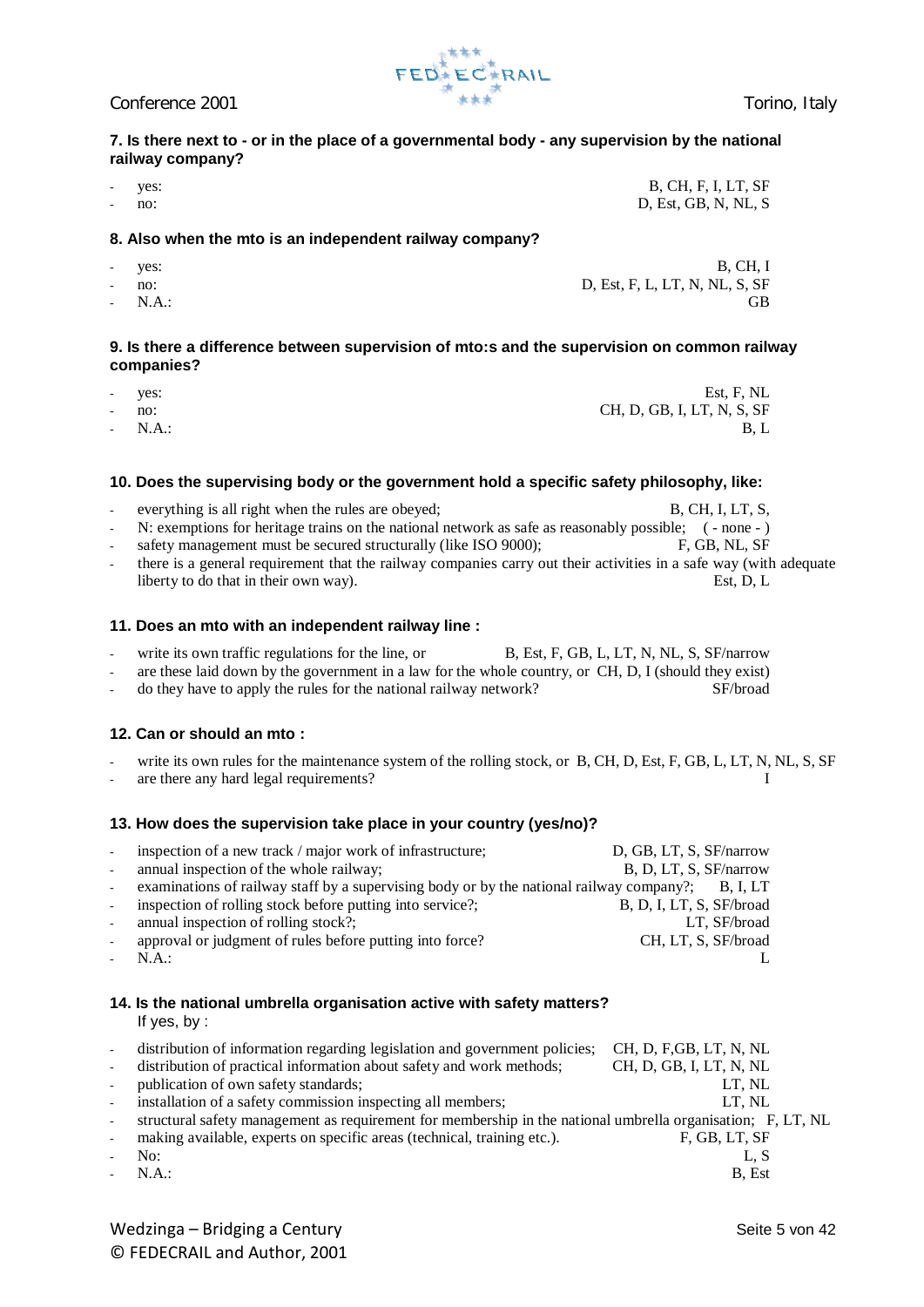

#### **15. Is there a structural consultation going on between national umbrella organisation and Ministry of Transport regarding legislation, safety policies, supervision etc.?**

- 
- 

- yes: D, F, LT, S - no: B, CH, Est, GB, I, N, NL, SF - N.A.: L

#### **16. If the mto operates over someone else's infrastructure, does the owner of the infrastructure :**

| $\sim$ 10 $\pm$ | maintain sole reponsibility for safety,    | F. GB                                     |
|-----------------|--------------------------------------------|-------------------------------------------|
| $\sim 100$      | retain only a supervising role for safety, | CH. D                                     |
| $\sim 10$       | carry out both functions, or               | I. SF                                     |
| $\sim$          | carry out neither of the two functions?    | B. NL                                     |
|                 | $-N.A.:$                                   | Est, L, LT, N (undiscovered territory), S |

#### **17. Is the relation with the national government shifting because of re-structuring of railway traffic after EU regulations? (separation of infrastructure and exploitation, open access...), new government bodies, new structuring of supervision?**

| $-$ yes: | B, CH, F, I, L, N, NL, SF |
|----------|---------------------------|
| $-$ no:  | D, Est, GB, LT, S         |

#### **18. Do you see this as a threat and if yes, why?**

| $\sim$<br>$\sim$                                       | B: Severe new rules or charges might become prohibitive<br>- L: New situation may mean more (safety) requirements, as for any other train operator<br>N: more bureaucracy without safety benefit |                       |
|--------------------------------------------------------|--------------------------------------------------------------------------------------------------------------------------------------------------------------------------------------------------|-----------------------|
|                                                        | - NL: New Railway Act mainly considers national rail network                                                                                                                                     |                       |
|                                                        | $\overline{\text{No}}$ :                                                                                                                                                                         | Est, GB, I, LT, S, SF |
|                                                        | CH: expects a clearer legal position for heritage railways                                                                                                                                       |                       |
|                                                        | $-N.A.$                                                                                                                                                                                          | D, F                  |
| 19. Do you expect higher charges due to these changes? |                                                                                                                                                                                                  |                       |

| $-$ yes: | B, CH, F, GB, NL, SF   |
|----------|------------------------|
| $-$ no:  | D, Est, I, L, LT, N, S |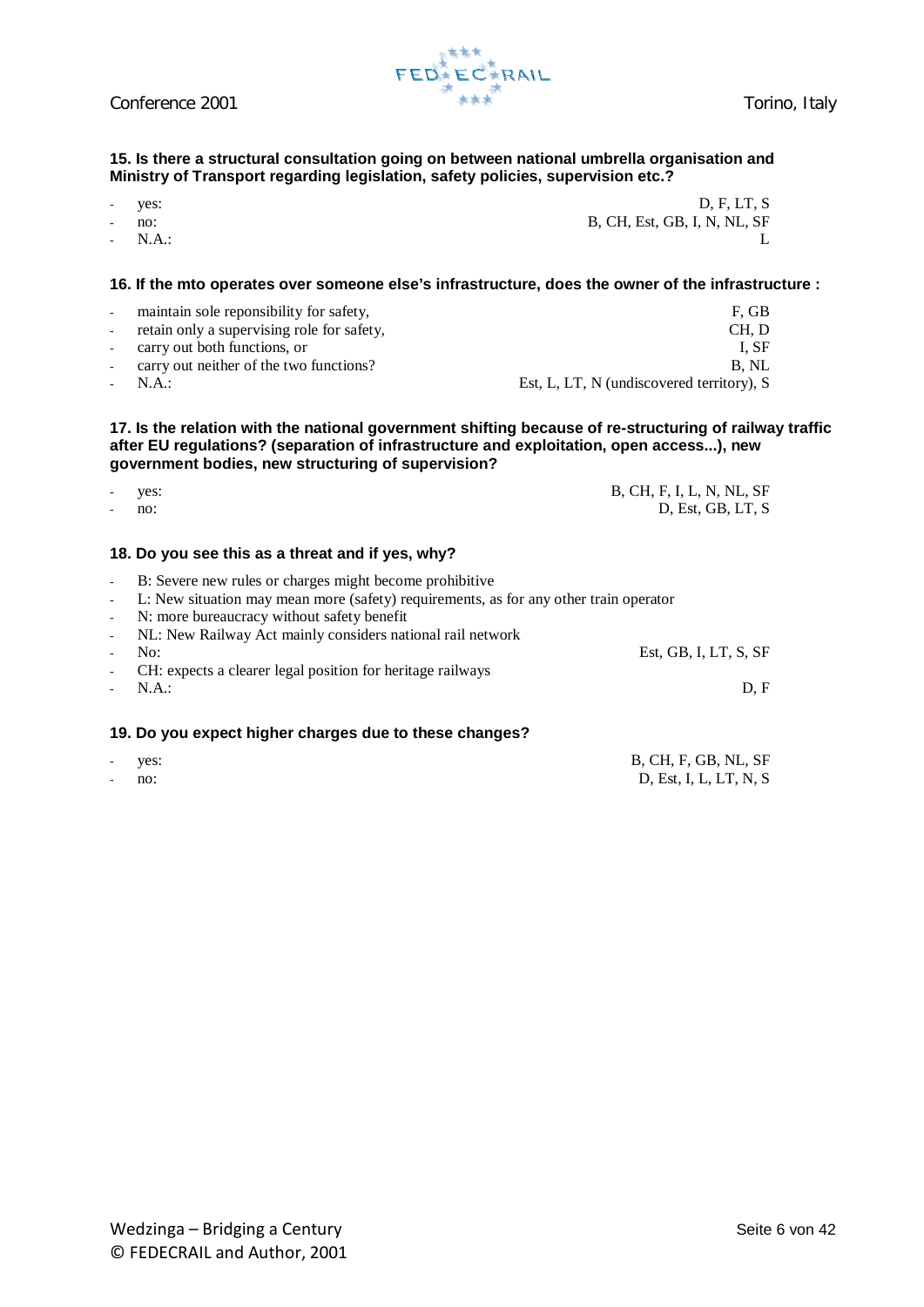

#### **U.S.A. National Transportation Safety Board**

#### **Steam locomotive firebox explosion on the Gettysburg Railroad, 16 June 1995**

CONCLUSIONS as formulated in the NTSB Accident Report

- 1. The explosion in the locomotive resulted from crownsheet failure caused by having too little water in the boiler.
- 2. Because the water-glass spindles were restricted, the water glass could not represent the water level in the boiler accurately.
- 3. Although the engineer had signed the Federal Rallroad Administration's forms No. 1, certifying that the work had been done, the water-glass spindles and gage cocks were not cleaned on a monthly basis.
- 4. The water glass was not illuminated as required.
- 5. Gettysburg Passenger Services, Inc., did not have a comprehensive water treatment program.
- 6. The boiler washing procedure described by the fireman was inadequate to ensure that the boiler was properly and thoroughly cleaned as required by Federal Railroad Administration regulations.
- 7. Because the feed-pump gage was missing, the traincrew had no reliable way to determine whether feed-pump pressure was overcoming boiler pressure and delivering water to the boiler.
- 8. Because the wrong type of disk had been installed in the injector, it would have been difficult to use the injector to add water to the boiler.
- 9. The firemen did not know, because they had not been properly taught, how to blow down the water glass or test the gage cocks.
- 10. There was no clear division of responsibility among the members of the crew in this accident, particularly between the two firemen.
- 11. Gettysburg Passenger Services, Inc.,management was not aware of the Hours of Service Act.
- 12. Gettysburg Passenger Services, Inc., had no effective formal training or certification program, and its on-the-job training was based on second- and third hand expertise.

The full report is available on the internet site of the NTSB: www.ntsb.org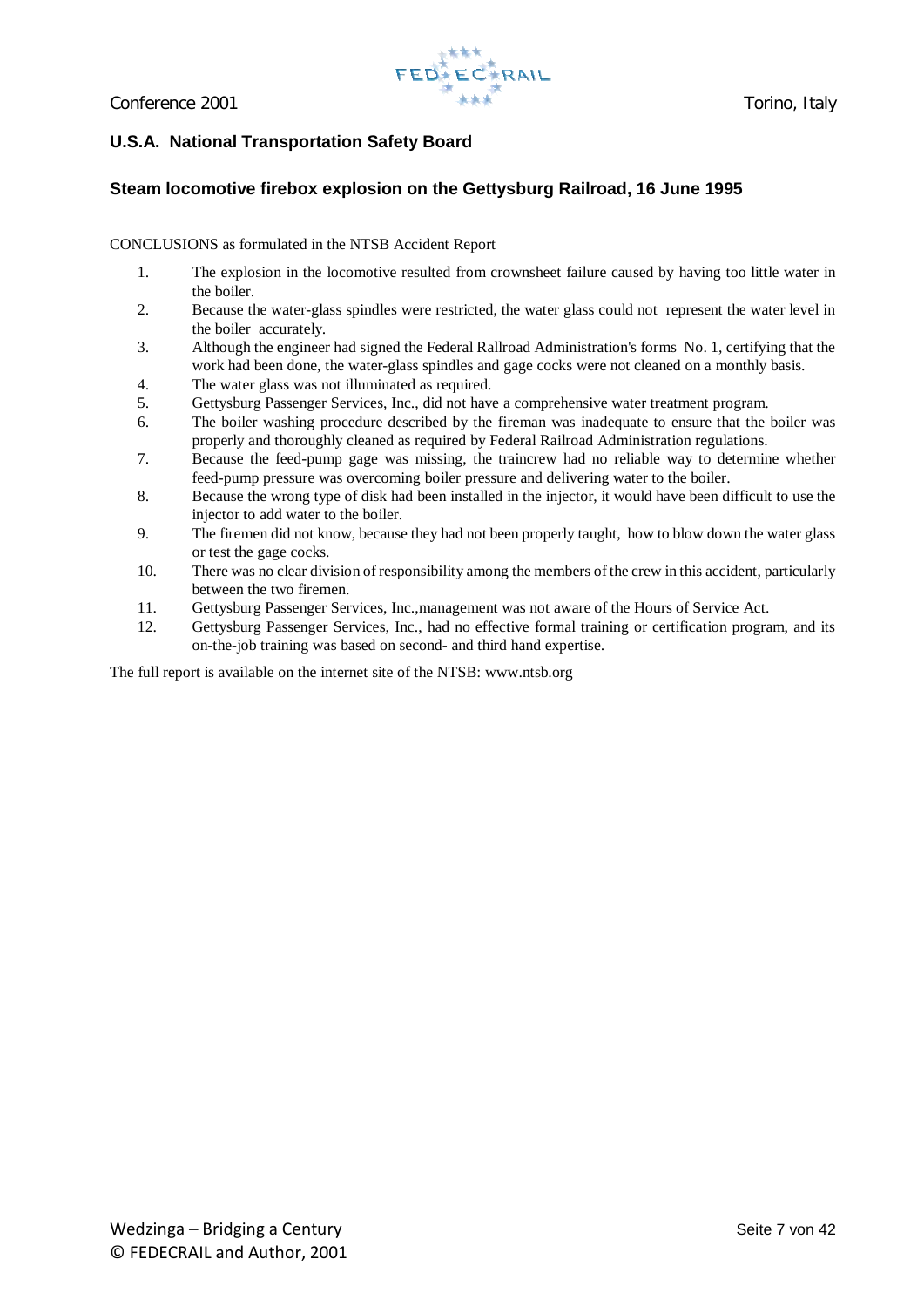

#### **Swedish Railway Inspectorate**

#### **Derailment of train on the Railway Preservation Society's track at Vadstena, 18 July 1998**

SUMMARY, from Railway Inspectorate (Järnvägsinspektionen/J) report, completed March 1999

#### **Incident**

On Saturday 18 July 1998 at 15.45 hours, a Railway Preservation Society train left the rails at low speed on the Vadstena Fogelsta Railway (Museiföreningen Wadstena-Fogelsta Järnväg/MfWFJ), and one of the carriages in the train overturned.

#### **Damage and Injuries**

During the accident, windows in the side of the carriage which hit the ground were smashed. 17 of the 20 or so passengers in the carriage were injured, 5 of them severely. The injuries consisted primarily of injuries incurred in falling, cuts, and, in some cases, fractures.

#### **Results of the Investigation**

Immediate causes

The derailment was caused by excessive track gauge on a stretch of 5 - 6 metres after points 3. Sleepers and fastenings were in such poor condition that they could not hold the rails transversely when the train passed over the weak position.

Underlying causes

The inspection of the status of the track installation was carried out without knowledge of the necessary acute limits. As a result, the risk of derailment was not identified during the inspection of the track.

The Track Manager, who also acted as inspector, does not have sufficient expertise for the task.

#### **Operational Deficiencies**

The poor financial situation of the Railway Preservation Society has led to track maintenance being neglected, and traffic operation being prioritised over essential maintenance measures.

The committee of the Railway Preservation Society has provided no effective management and supervision of track maintenance. As a result, inspections have not been followed up, and there has been a lack of documentation, which is in breach of the Swedish Railway Inspectorate's regulations.

#### **Other observations**

The major inspection by the Railway Inspectorate identified the current deficiencies in the operation, but, despite this, no urgent action was taken to correct matters.

#### **Measures taken and/or decided**

After the accident, the Society repaired the stretch of track on which the derailment occurred, and replaced points 3. The full stretch between Aska and Fogelsta has been closed for traffic until upgrading has been carried out.

After the derailment at Vadstena, the Railway Inspectorate carried out a check on track inspection at all twelve railway preservation tracks, by requesting each of them to submit their most recent inspection protocols. The results have been collated, and show, among other things, that some railway preservation societies lack proper documentation of inspections carried out.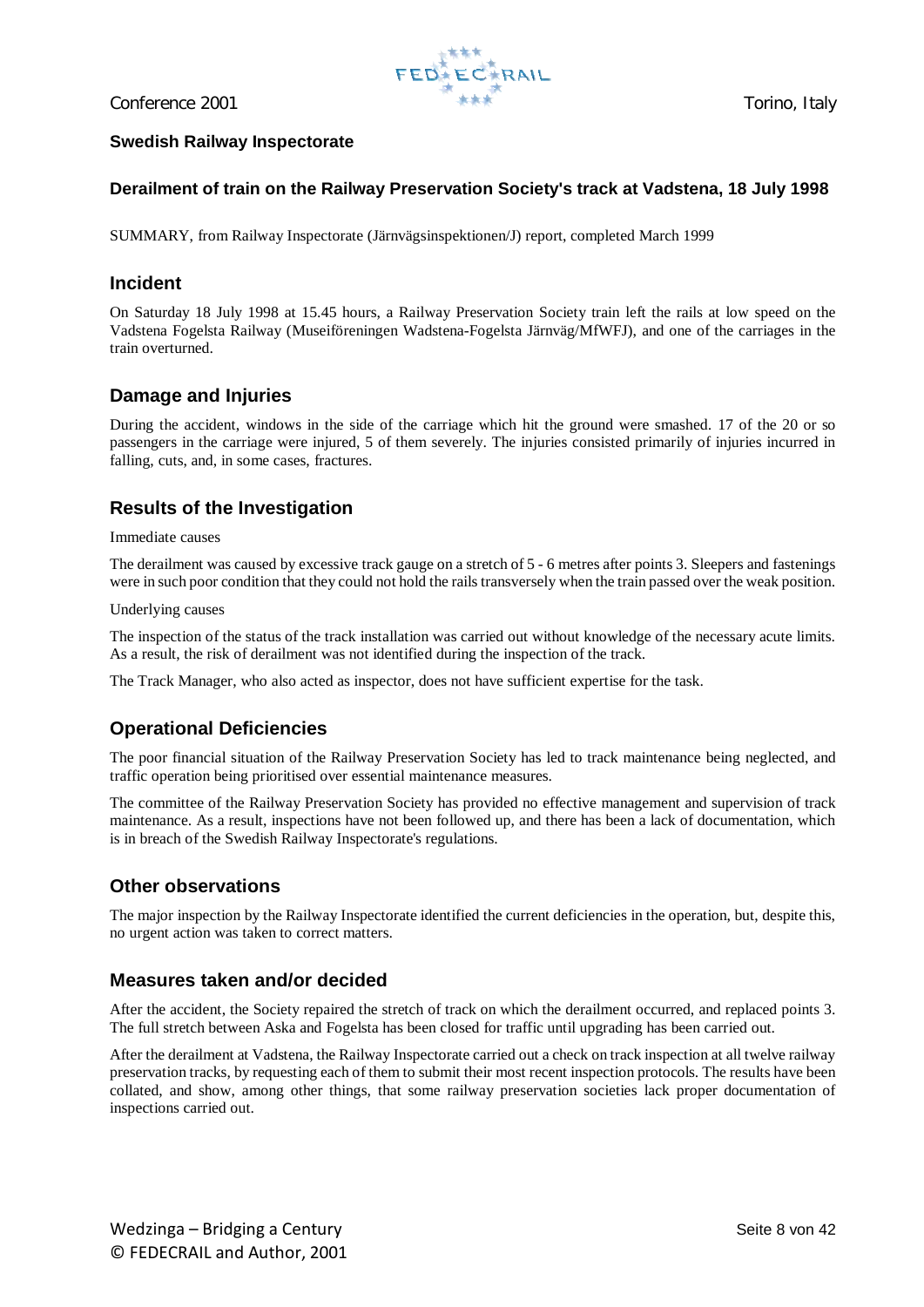

#### **Proposals for Action**

The major system inspection of the Vadstena Fogelsta Railway carried out in 1997 has not yet been completed. The results of this accident investigation will be taken into account in the Inspectors' report, along with proposals for action. For this reason, this inquiry report makes no proposals for action by the Railway Preservation Society.

- 1. All operators who run preserved railways and tramways should ensure that the track installations are inspected by competent and appropriately qualified inspectors.
- 2. The Railway Inspectorate should investigate the possibility of drawing up regulations governing requirements for expertise for important officials and technical experts such as inspectors in the operating organisations for railways.
- 3. The Railway Inspectorate should review the Inspection and Maintenance of Track Installation Regulations (BV-FS 1997:2). There should be rules for classifying deficiencies which have been discovered, so that it is clear which deficiencies require immediate action.

The full report is available at the web site of the Swedish Railway Inspectorate (Järnvägsinspektionen/J), at: www.jarnvagsinsp.se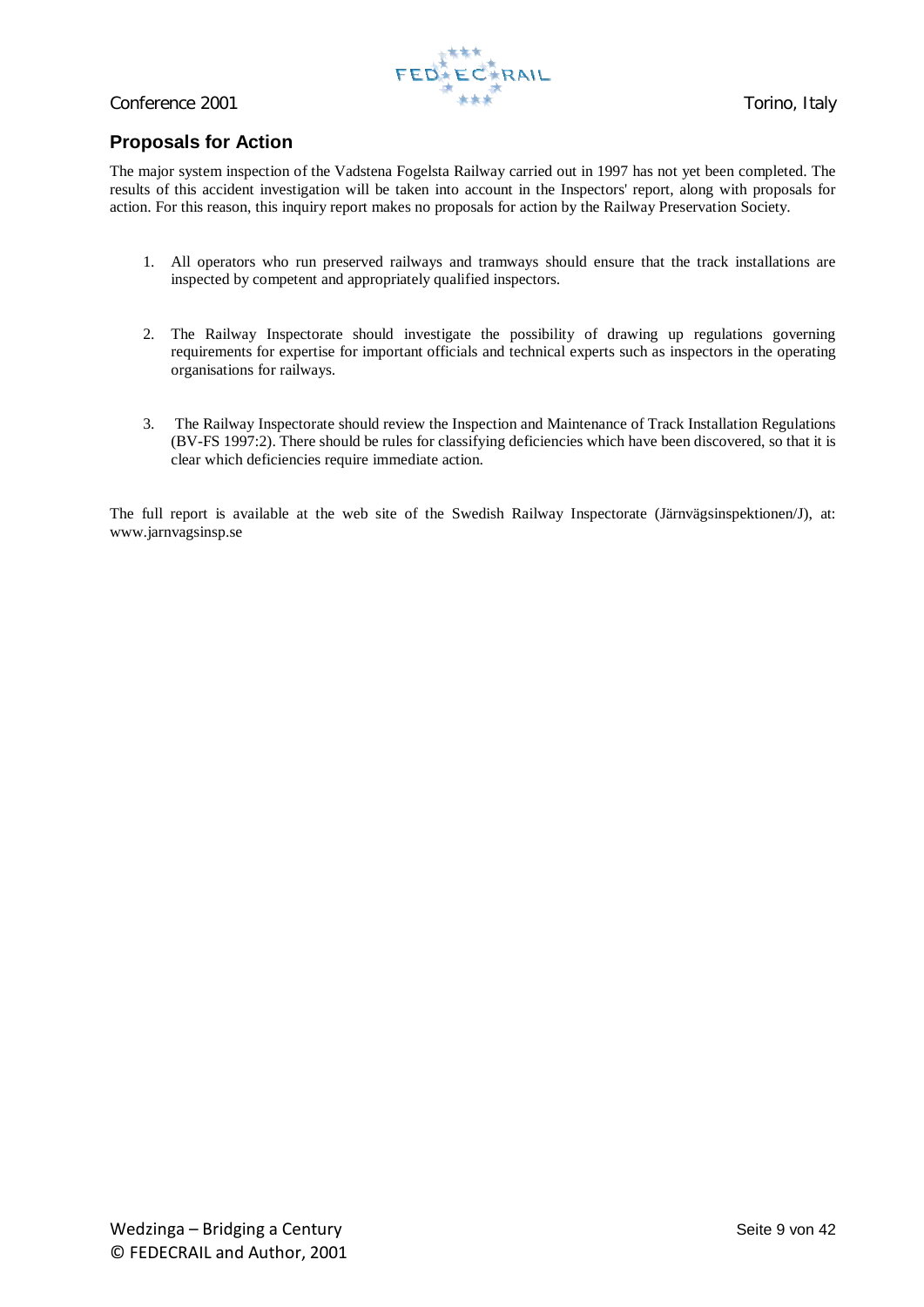

### <span id="page-13-0"></span>**Tourist railways in Belgium: Tales of the unexpected!**

On the third of May of the Millennium year 2000, just after a very successful international steam festival to celebrate the opening of a new tourist season in presence of visiting steam locomotives from home and abroad, a letter from the Belgian Railways legal department reaches the post office box of the Steam Centre Maldegem.

In brief this letter contains the following messages:

The railway track is completely deteriorated, there is no maintenance, the insurance is not suitable enough. Traffic is no longer allowed and if you not interrupt services immediately we will put an end to the lease of the line in due course.

And, if this was not enough, the Legal department informed us with joy that they had communicated a copy of this letter to the mayors of both Maldegem and Eeklo and to the Public Attorney.

There we stood after twelve years of trouble free operation, at least what the railway is concerned, not mentioning five car/train accidents at level crossings. We were grown up from a hobby to a major tourist attraction, officially accepted by the Tourist Board, but now totally left on our own and considered as a bunch of criminals.

The board of the association however had no intention to sit down under it and decided to fight against this impossible situation created by that death-blow.

Contacts were made with other tourist railways and learned us that they had got a similar letter.

First of all the board wanted to find out from where this monstrous instruction to stop the railway operation came, and on which base what decisions where taken.

Because what you must know, ladies and gentlemen, in Belgium, after almost 30 years of railway preservation, there is still no regulation at all on running a tourist railway with ancient technology and vintage trains. In the early nineties however a with the tourist railways completely discussed draft of royal decree disappeared from the scene before any adoption. As reason was given that the existing railway acts where not accurate anymore in view of the developing European directives.

Despite the horrible "Li Trembleu" accident with seven people killed no authority took serious attention to the case of the tourist railways.

Little change saw the so called management contracts between the State and the Belgian Railways, now transformed into a independent public company. Although there was talking about "an adequate safety level" and "safety standards" there

was no real solution developed. More, the second management contract tried to pass the authority to the regional administrations and to get away from it. It failed.

The good thing was that in October 1997 there had been an on foot inspection of the line by railway engineers giving us the opportunity to organise infrastructure maintenance based on a real survey.

So a lot of maintenance work was already done when a new inspection round was announced for the first of March 2000. This time the inspection would be carried out not only by railway engineers, but also by officials of the Ministry of Transport, because, ladies & gentlemen, European directives on railways, introduced in Belgian law almost overnight, forced the government to install an official body to inspect the railways. This so called "Railway Technical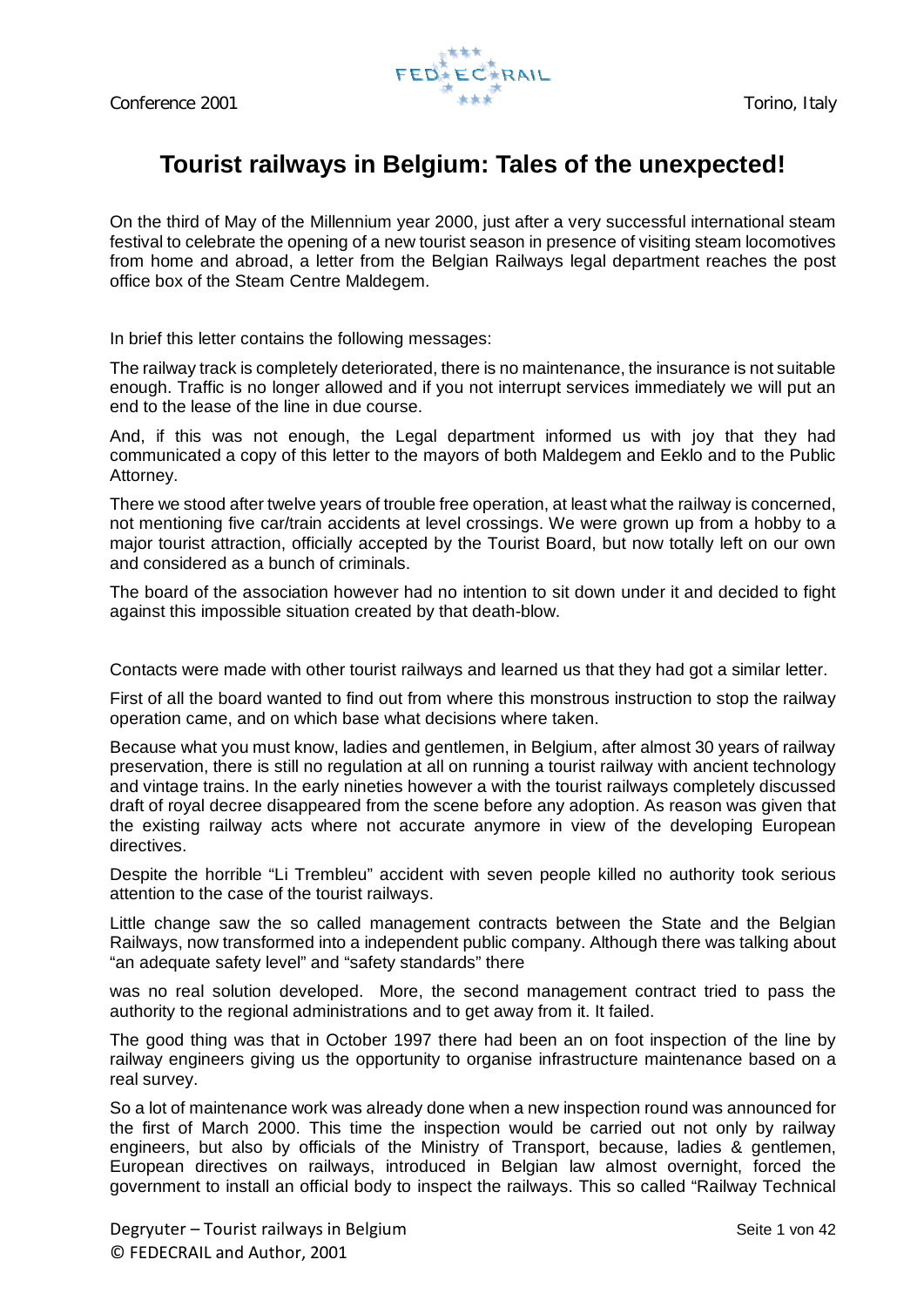

Support Service" is now part of the Ministry of Transport administration. But for everybody who is expecting now an independent status and management, I can inform you that this service is manned by detached Belgian Railway officials. So, with the greatest respect for the officials concerned, we should have the greatest doubt about their independence.

During the inspection nobody of the officials could answer which regulations they were applying, even not who was responsible. Was it SNCB as our landlord or was it the Ministry of Transport as a kind of Railway Inspectorate ?

The corpulent report on this visit, unilaterally drawn up by the SNCB engineers, reached us only days before the letter. But it did not worry us to much as permanent way gangs of the association had already been working for years on improving the line's infrastructure. Of course there was still work to do, but the report did certainly not contained an advise to close the railway down, on the contrary the board decided to use the report as a new useful guide to maintenance of the railway in he future.

The letter I have shown at the beginning of my speech makes the story of tourist railway safety really a tale of the unexpected.

Until today no official body has communicated to the sector of the tourist railways the decision that lead to this famous ban on railway traffic. A visit to the legal department learned us that the inspection was ordered by the Minister herself ! And as there is no real Railway Inspectorate the order was given to SNCB - as the only carrier of railway know-how in the country - to act as inspectorate. And almost immediately they came out in the open by threatening with the ultimate sanction: if you are not listening you will face a breach of the lease contract immediately. Big Brother is watching you.

Now what kind of civil servancy is that ?

For it this lease contract in particular that is becoming a big part of the discussion. A contract sees at least two parties. One can accept that the mighty SNCB will impose herself to a bunch of railway enthusiasts, but the non involvement of the SNCB is so tight that this contract makes it virtually impossible to invest in the railway infrastructure. For there is only a six month notice to reclaim the leased infrastructure from the tourist railway associations. So every move we make, every penny we pay today is in the end still putting money in a lost case, because the maintenance work done to the railway infrastructure extends the life of the railway with many, many years which contrasts heavily with the six months notice. This precarious situation is what we are fighting against at this very moment. For there is a total disproportion between the obligations and there financial consequences on one side, and legal security on the other.

Still looking for what was going on the tourist railways decided to contact MP's. So the Minister faced questions in the Transport Commission of the Belgian Parliament. She denied of course that there was a goal to erase the tourist railways from the existence (although that was what was really happening) and promised consultation together with the all sector. That was August 2000.

This promise however is still a promise, even when the Minister was questioned again last January.

After a long search a good wind eventually dropped on our table the decision that was taken by the SNCB board concerning the tourist railways. Because of a second amendment to the actual management contract between the State and the SNCB stipulating that the infrastructure leased by a tourist railway is not part of their public duties, the SNCB board had decided as follows:

1) The lease contract of the railway will be revised to prevent any liability of the SNCB.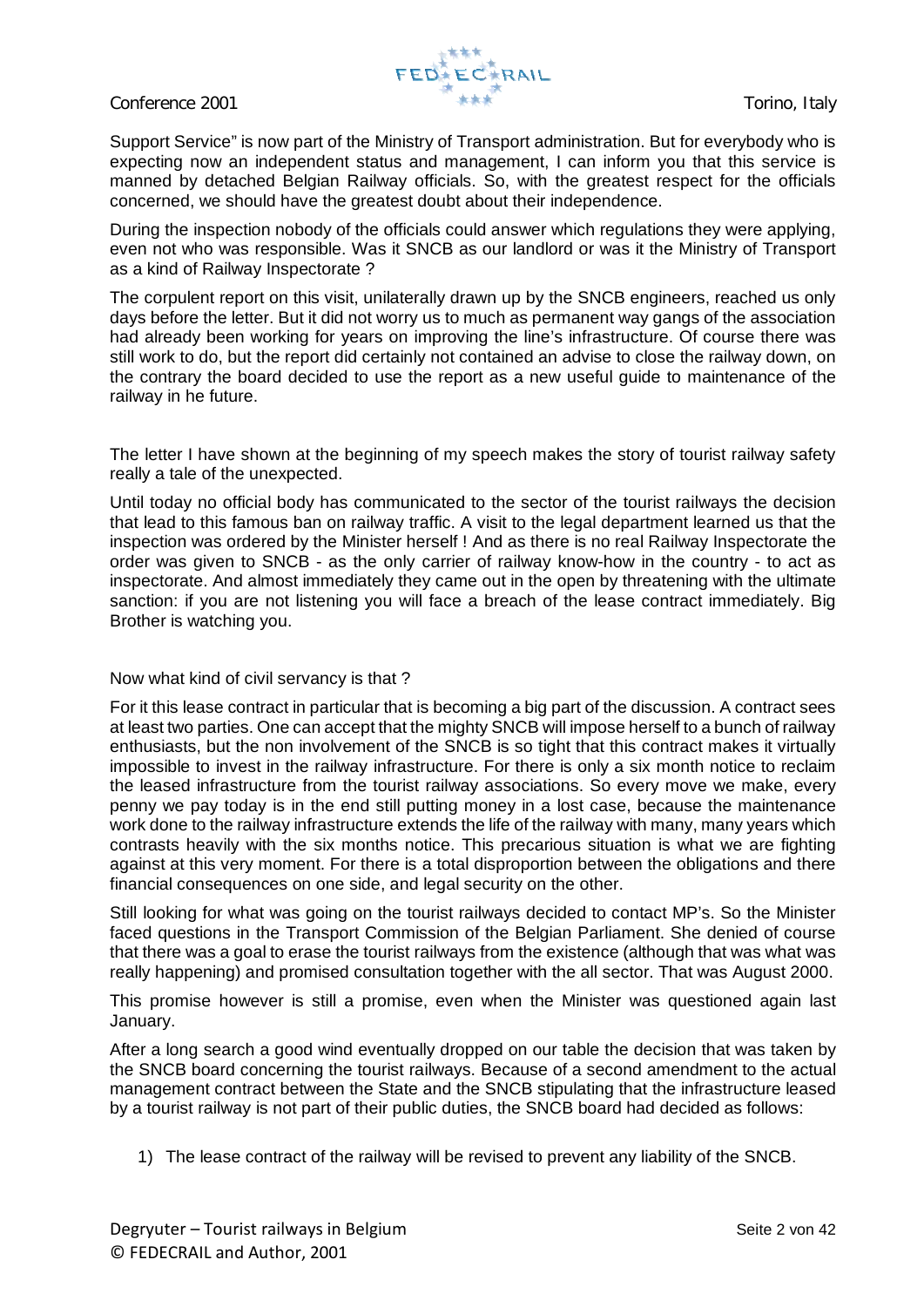

- 2) The insurance policy must meet the on the SNCB imposed requirements.
- 3) Those tourist train operating companies coming on SNCB metals must become a subsidiary of the rail infrastructure manager (in this case the SNCB).
- 4) Two times a year there will be a technical inspection of the leased rail infrastructure, and if the safety level is considered as inadequate, the SNCB will break the lease contract.

That is the decision that was never communicated as such to the tourist railways. And almost immediately everyone of you will ask the same question: where is the benefit for the tourist railways ?

This decision fits only SNCB's own comfort.

So, ladies and gentlemen, this happens to be the positive, co-operative, pro-active, modern, open, broadminded, railway friendly approach of the SNCB and behind the scenes the Ministry of Transport, towards tourist railway operation in Belgium. What is an "adequate safety level"? Where are the "safety standards"? Where is the legal security for the tourist railway operator?

While the several tourist railway companies have worked all year to meet the never imposed new infrastructure requirements, after updating of the insurance policies, and are preparing the new tourist season, more then one year after the described events, there is not the slightest sign of any invitation to discuss or any step to co-operation from the Minister or the SNCB. Real civil servancy, meaning "to serve the citizen" is far away in Belgium as far as the tourist Railway sector is concerned. Red tape is the last thing we want.

Until today we have received more help from Andres Wedzinga, than from the Belgian railway authorities - and therefore I must thank him in particular. Andres Wedzinga is from RAILNED – this is the infrastructure manager of the Dutch railways – and he played us trough a lot of information to deal with this matter. By the way RAILNED was heavily criticised and by the SNCB and by the Belgian Ministry of Transport for publishing the Dutch railway access standards on the Internet. So from this kind of criticism alone you learn a lot of the way the Belgian Railway authorities think about giving other train operators access to the national network. – Also John Poyntz was very helpful in giving me the name of our own brand-new railway inspector.

A few weeks ago I telephoned to the Legal Department of the Belgian Railways, asking if they were still working on the revised lease contracts, and if and when they intended to invite the tourist railways for discussion. The answer that was given proved once again that the non-involvement of the SNCB is the focus of the events rather than a workable and viable safety framework for a tourist railway. They apparently had no intention at all, but at least we were allowed to put our concerns, demands and further input on paper regarding a meeting next month.

We are looking forward to this meeting, but as you certainly will understand, with little confidence.

Conclusion drawn from all these events shows absence of any government policy towards safe tourist railway operation in Belgium. It's still, as I have already said, a tale of the unexpected.

The aims of the Belgian railway preservation movement are nevertheless clear: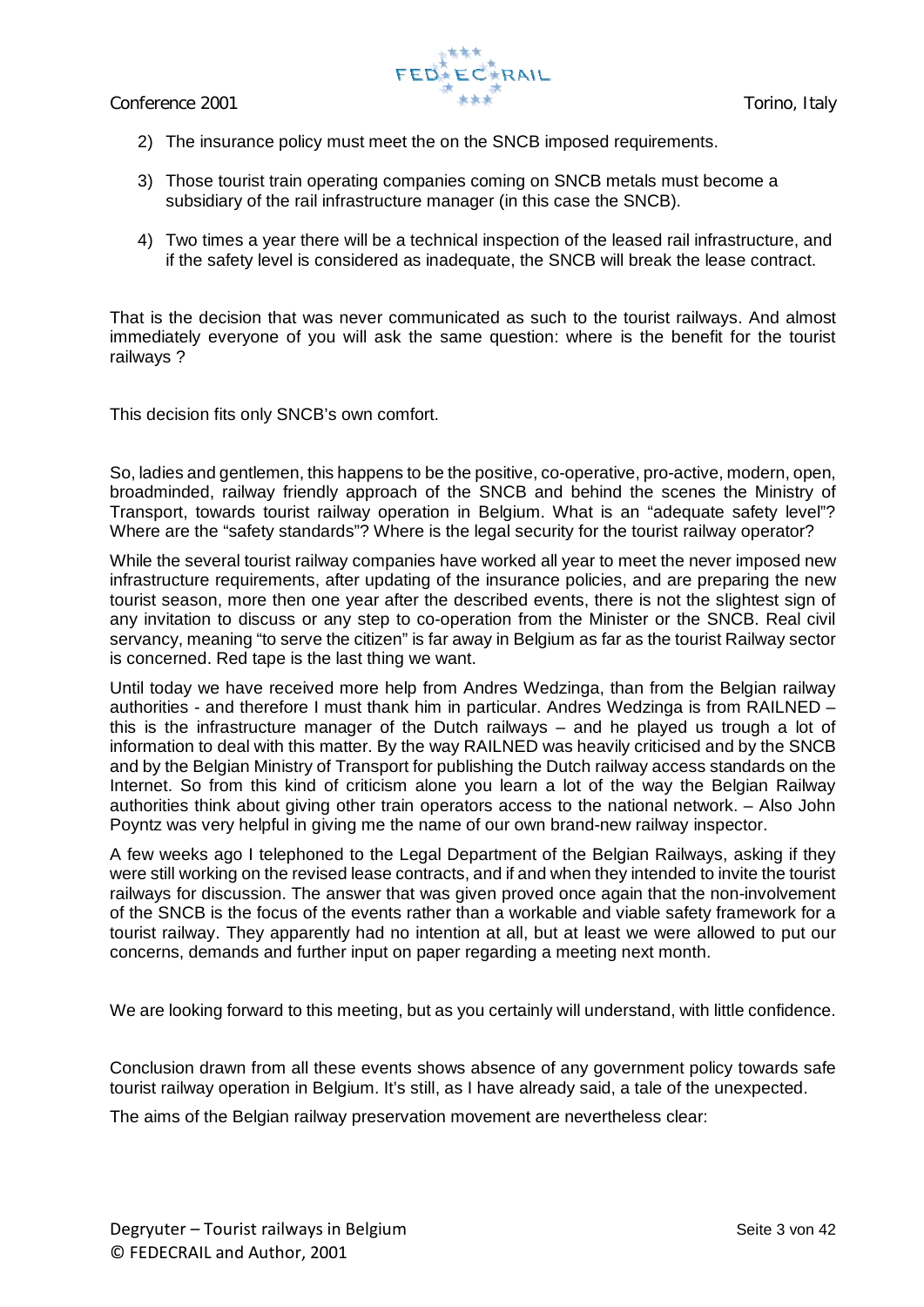

- First of all the tourist railway operators should be taken seriously and accepted as a full partner in the discussion of safety matters.
- The adequate safety level for tourist railway operation must be defined and safety standards must be published. Even on the European level I like to introduce the idea of a separate directive rather than seeking exemption for every daft proposal affecting operations.
- The revised or new lease contracts should contain enough legal security to allow maintenance costs been written off. That means abolition of any precarious notice and/or providing a compensation clause.
- The technical survey and implementation of safety standards must be controlled and managed by an official body independent from the national network, call it a Railway Inspectorate.

I sincerely hope that the Belgian authorities will be all ears.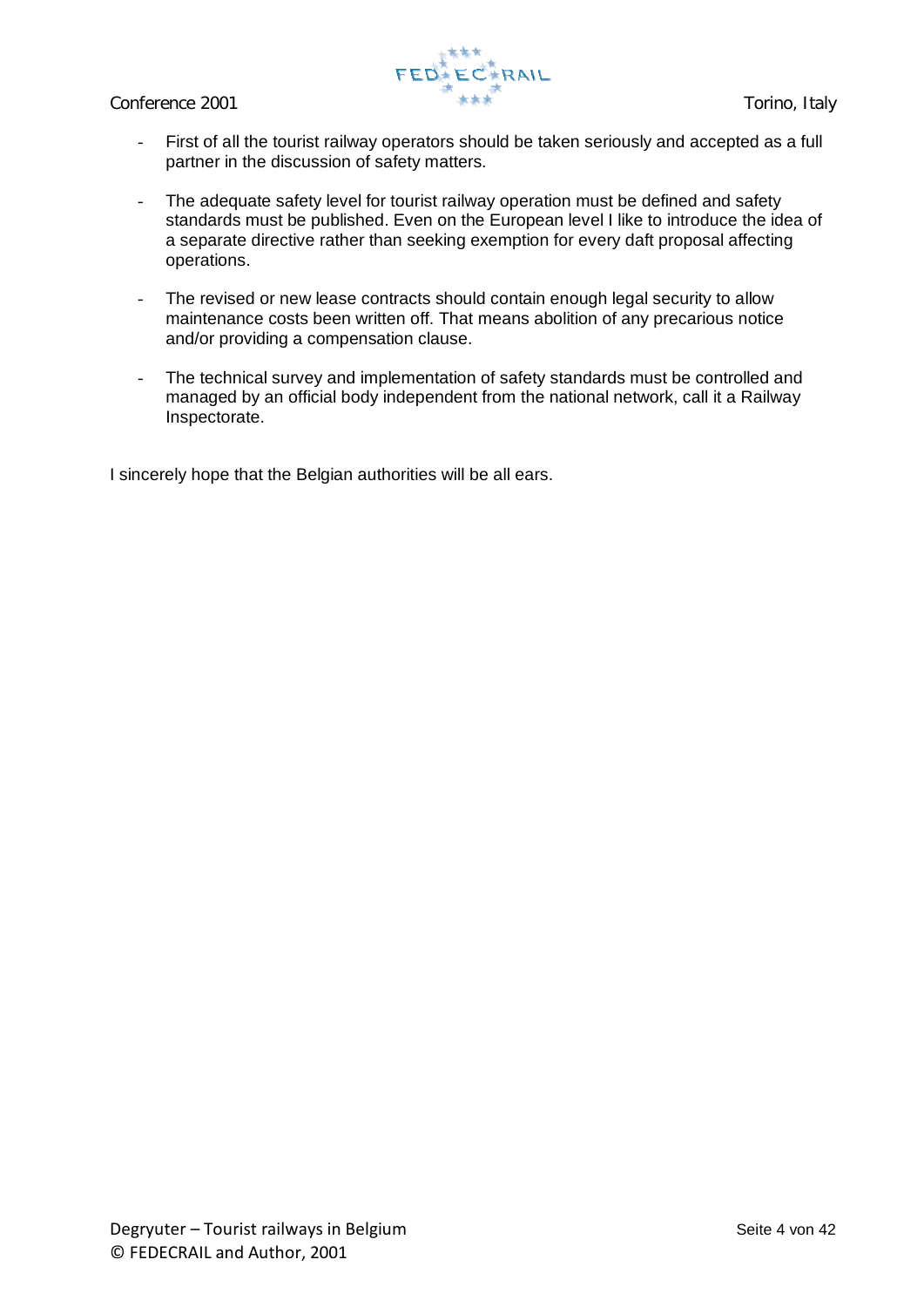



#### **Verband Deutscher Museums- und Touristikbahnen**

### <span id="page-17-0"></span>**Organized Safety – The Safety Framework of the German Museum and Tourist Railways**

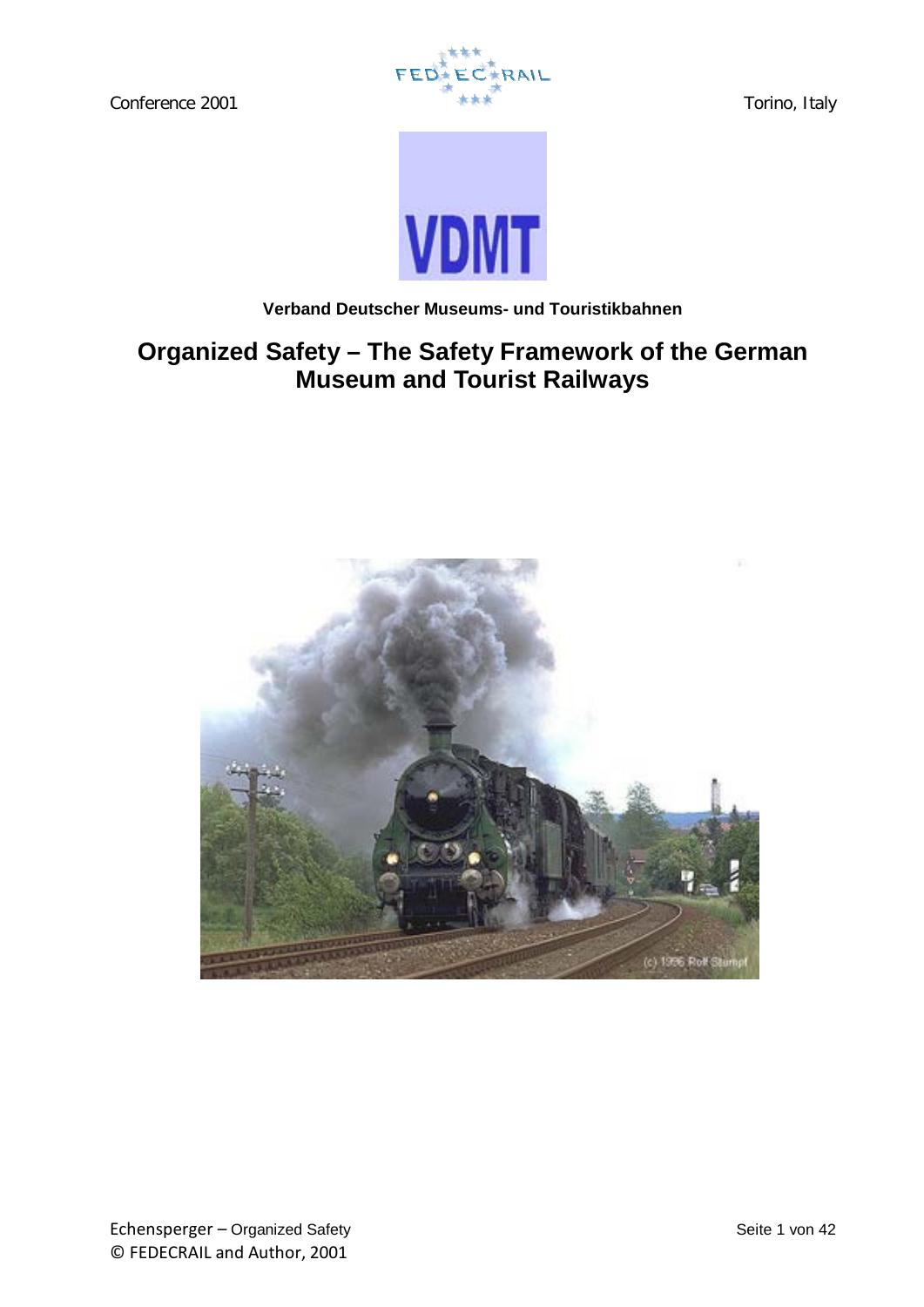

#### **Introduction**

Public safety became an important issue of legislation already shortly after the opening of the first railways. It became clear a very early stage that this new way of transport -f not regulated by construction and operation regulations - was prone to risks which were not known so far. Reports from the 19th century demonstrate dangerous incidents, which the danger got out of control and boilers exploded or trains were derailed. On the basis of these first police regulations a publicly regulated safety system for railways has developed during the course of the last two centuries, which turns this means of transport into one of the safest.

The development of the safety systems took a very different course in the respective European countries due to the national character of the railway systems. In various states there are very different requirements and regulations for the equipment and operation of railways. Interestingly this didn't lead to obviously different railway security. As we tend to say in this case as well: "There is more than one way to skin a cat."

| Number of passengers per year:   Ca. 1,9 Million |                                                 |
|--------------------------------------------------|-------------------------------------------------|
|                                                  | Active members:   Ca. 5.400 (overall<br>15.000) |
| Full-time employment:   Ca. 155                  |                                                 |
| Part-time employment:   Ca. 51                   |                                                 |
| Job-creation scheme: Ca. 143                     |                                                 |
| Total annual turnover:   ca. 39 Million DM       |                                                 |
| Regularly used lines:   1.400 km                 |                                                 |
| Operational achievement:   980.000 train-km      |                                                 |
| Operable locomotives/rail-cars   Ca. 350         |                                                 |
| Operable carriages:   Ca. 970                    |                                                 |

#### **Table 1: Operation of the museum railways within the VDMT (Association of German Museum and Tourist Railways)**

During the second part of the 20th century public railways were joined by the museum railways, which were usually not operated by professionals but by amateur enthusiasts. However, this could not and was not allowed to lead to concessions as far as security was concerned. In the course of the following passage I would like to demonstrate how legislation organizes railway safety in Germany and to what extent museum railways are affected. I will give a small overview of the current federal railway law, which is in force in Germany. On this basis I will explain the subsequent organization railways. Finally I will present an insight into the accident statistics of the German museum railways.

However, at the beginning I have to give you two important pieces of background information. Museum or heritage railways in Germany are railways like other railways with the same rights and obligations. There aren't any special legal or technical requirements or regulations for museum railways. At the moment there are approximately 280 railway organizations in Germany, about 60 or 20 per cent belong to the sector of museum and tourist railways.

### **Legal Basis of Railways in Germany**

In order to understand the German railway security system we have to consider first the legal structure, which provides the framework for this security system. In this context the focus is not on museum railways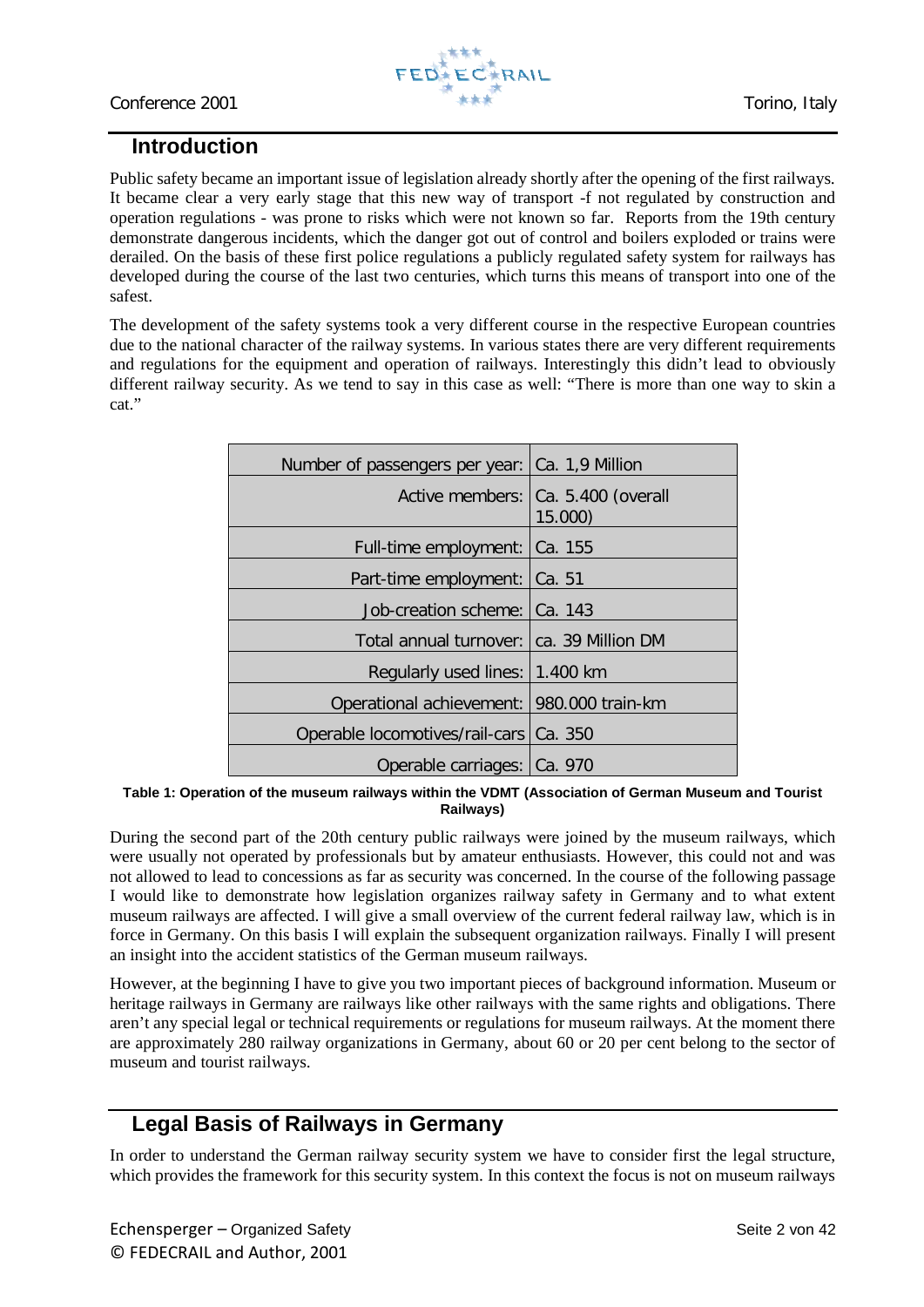

but on railways purely from a legal point of view, in Germany there isn't a difference. There isn't a special law for museum and tourist railways. Nevertheless it has to be taken into consideration that the Federal Republic of Germany (FRG) being a federal state maintains so-called "competitive legislation." Simplified, the following hierarchy is in force in Germany: EU -> FRG -> individual federal states. As long as the respective higher level doesn't provide legal regulations on a certain issue, the lower level may create regulations in it's own estimation.



**Figure 1: Legal Basis of the German Railway System**

Following the EU directive 91/440/EWG and the subsequent directives on 1st January 1994 the General Railways Law (Allgemeines Eisenbahngesetz AEG) came into force in Germany. This is the basis of railway operation in Germany. It generally defines what railways are, which framework is necessary for their authorization and operation and how security of the operation is supervised. Apart from the AEG and on the basis of the authorization within the AEG there are some regulations, which further extend the regulations of the AEG. Amongst others these are:

The railway laws of the respective federal states (SRL).

These form the basis for granting permission to all railways, which don't belong to the federal government. Actually these are all railways in Germany except the Deutsche Bahn AG (German Railway plc) and its subsidiaries. The SRL amend the AEG but don't contain any deviating regulations.

Railway Company Licensing Order

Define the conditions for granting a permission to operate a railway. Are these conditions fulfilled, a permit or license has to be granted. Prerequisites for granting a license are:

- o Reliability, generally meaning no criminal record or other previous convictions.
- Expert knowledge, i.e. basic legal knowledge of railway operations and the safety precautions.
- o Financial sound, meaning, that the applicant organization must prove that concerning the envisaged operation the applicant is financially viable to guarantee the maintenance of the railway.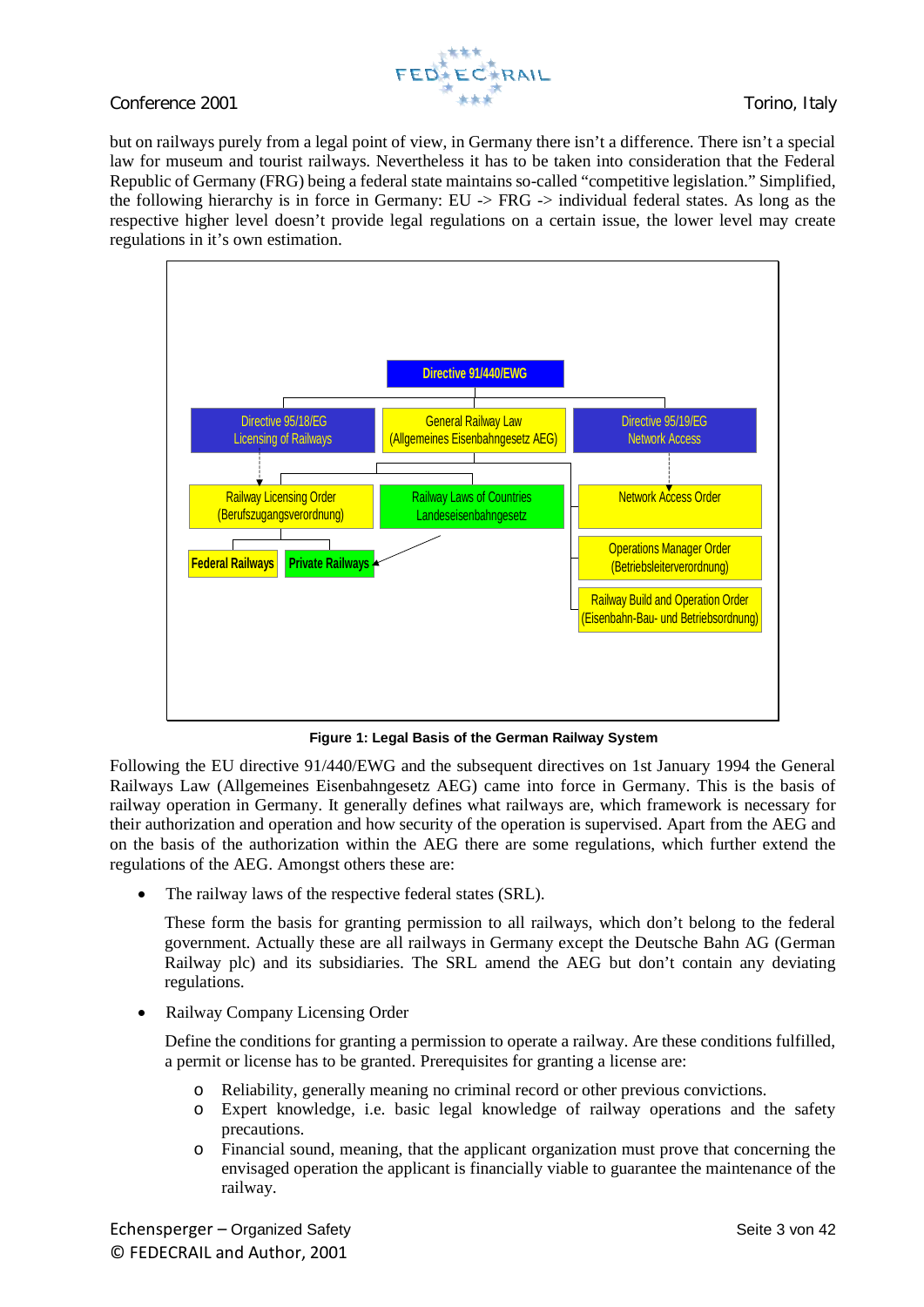

• Railway Infrastructure Access Order

Regulates under which condition a railway organization receives access to public railway infrastructure (assignment of line capacity). Discriminating conditions concerning personnel, technical equipment, type of traction etc. are not permitted under the Railway Construction and Operation Regulation (RCOR) (see below).

• Railway management regulation

Regulates the necessary qualification and proof of proficiency for the operations-manager of a railway. This person is responsible for the safety of the railway.

• Railway Construction and Operation Regulation (RCOR)

Defines the general conditions, which are in force concerning the construction and operation of railways in respect to their technical and operational characteristics.

### **Safety Organization**

Concerning railway safety the decisive statement is made in § 4 section 1 of the General Railway Law:

#### **The railways are obliged to carry out their operations in safety and to build and to maintain the railway infrastructure, the vehicles and the equipment in a safe condition.**

This statement, which seems to be obvious at the first glance has far-reaching consequences. It implies, namely that only the actual safety counts. Independent fulfilling the regulations or the technical rules a railway company must undertake everything necessary in order to ensure the security of its operation.

The organization of the safety of the railway company is regulated by laws and the licensing authority. The authority for the approval of federal railway companies is with the transport ministries of the federal government concerning any other railway companies; their authorization is with the respective states. Consequently there are 16 licensing authorities in Germany. Their work is based on the above-mentioned law and is consequently the same for all railways. A railway company is granted a license and must be granted a license if the above prerequisites are fulfilled.

Before a railway is able to operate one more condition must be fulfilled, namely the so-called operationsmanager must be appointed. The function of the manager is a special feature of German railways. The operations-manager is personally responsible for the all-round safety of the railway. He may delegate certain tasks but is nevertheless still personally responsible for their correct execution. Because of the outstanding position of the operations-manager concerning the safety of the business, a company may not nominate just any person as operations-manager. In order to become an operations-manager one must pass a state approved exam and will need the agreement of the supervision authority. Therefore a company may suggest just one operations-manager who then will be confirmed by the supervision authority. This confirmation is necessary requirement for the company to start to operate. Here once more a summary of the function of the operations-manager:

- The operations-manager holds the all-round responsibility for the safety of the railway company.
- The operations-manager is employee of the railway company not necessarily member of the company management or external expert. The operations-manager is independent from the management of the company in his function.
- A state approved exam is necessary requirement for the activity.
- Approval by the supervisory authority is necessary before the company starts operating.
- Contact of the supervisory authority in a railway company.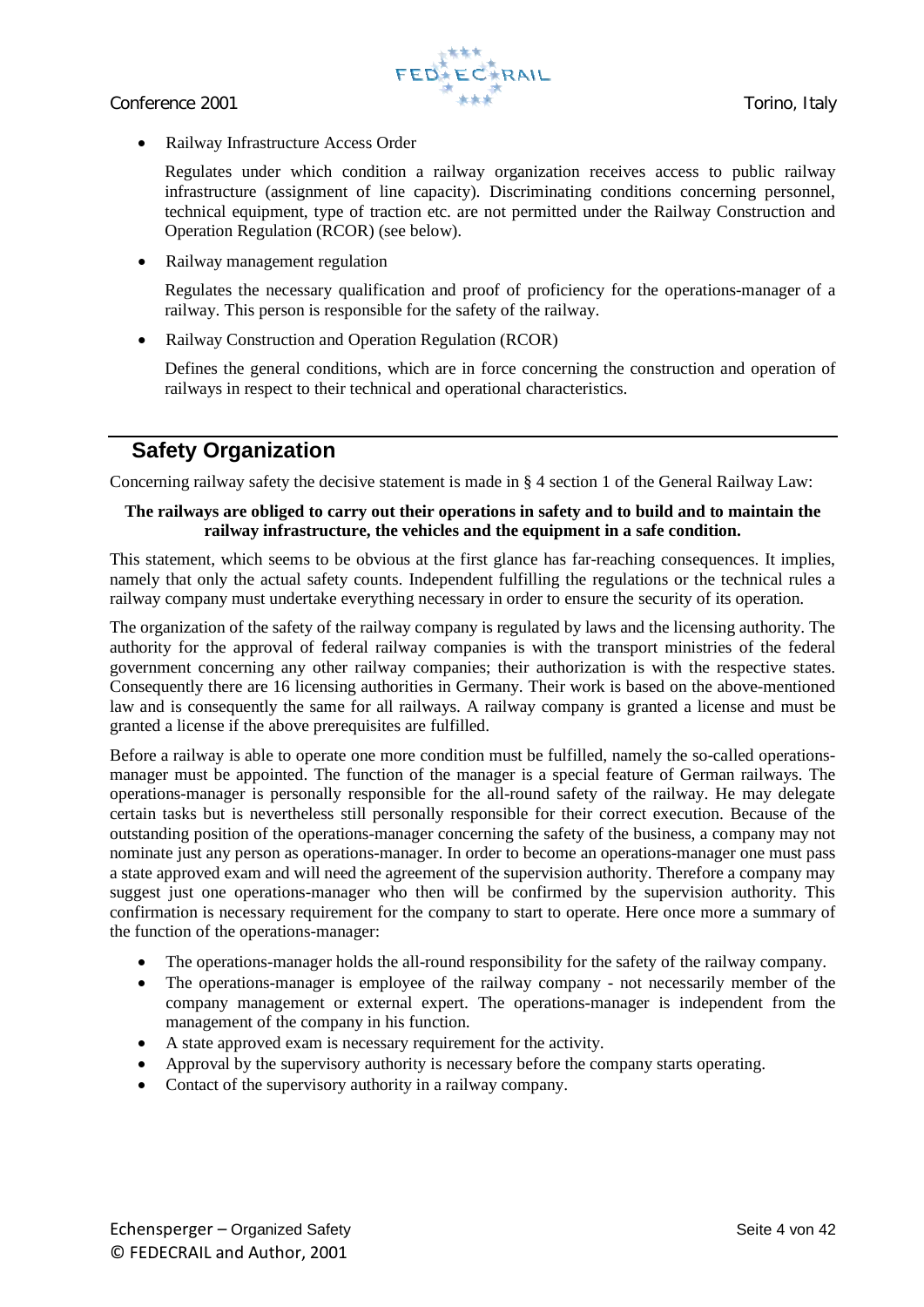



**Figure 2: Position of operations-manager within a railway company** 

With the authorization of the company as a railway company and the approval of the operations-manager in his office the company may start to operate. The management of the company is now together with the operations-manager responsible for the safety of the company. The same applies here as mentioned before, namely that the factual safety can exceed the sole observation of the regulations. This means that a railway company, apart from observing the regulations, may do more or less concerning the maintenance of vehicles and equipment or the qualification of personnel as long as the company is directed safely. This situation is the consequence of a very small number of binding regulations for railway companies. These are:

- Railway Construction and Operation Regulation (RCOR): technical regulations for the construction, operation and equipment of railways (tracks and vehicles). Compatibility of vehicles and lines and compatibility amongst the vehicles themselves.
- Signal-book: the signals of the railway system as a unified decree valid for the whole of Germany.
- Operations Regulation for DB (Deutsche Bahn, German Railway): Regulations for the schedule of trains and shunting on tracks of the DB AG (German Railways plc.) and other supplementary regulations (e.g. DS 915).
- Operations Regulation for NE: Regulations for train scheduling and shunting on tracks of private railways and supplementary regulations (e.g. VDB-NE for brakes).

It is striking that apart from the AEG no other regulation deals with technical or the maintenance of railways. The AEG doesn't give any details for the maintenance of lines and vehicles either. Only periods of time are being indicated

- Examination of vehicles: 6+2x1 year
	- o The work to be carried out is at the discretion of the railway.
	- o A one year extension is possible after a simplified inspection if a safe operation can be expected. The railway carries out a check.
- Steam Boiler:  $3 + 1$  year
	- o The work to be carried out is at the discretion of the boiler expert.
	- o A one year extension is possible after a simplified inspection if a safe operation can be expected. A boiler expert carries out a check.
- Railway constructions must be monitored regularly.

Echensperger – Organized Safety Seite 5 von 42 © FEDECRAIL and Author, 2001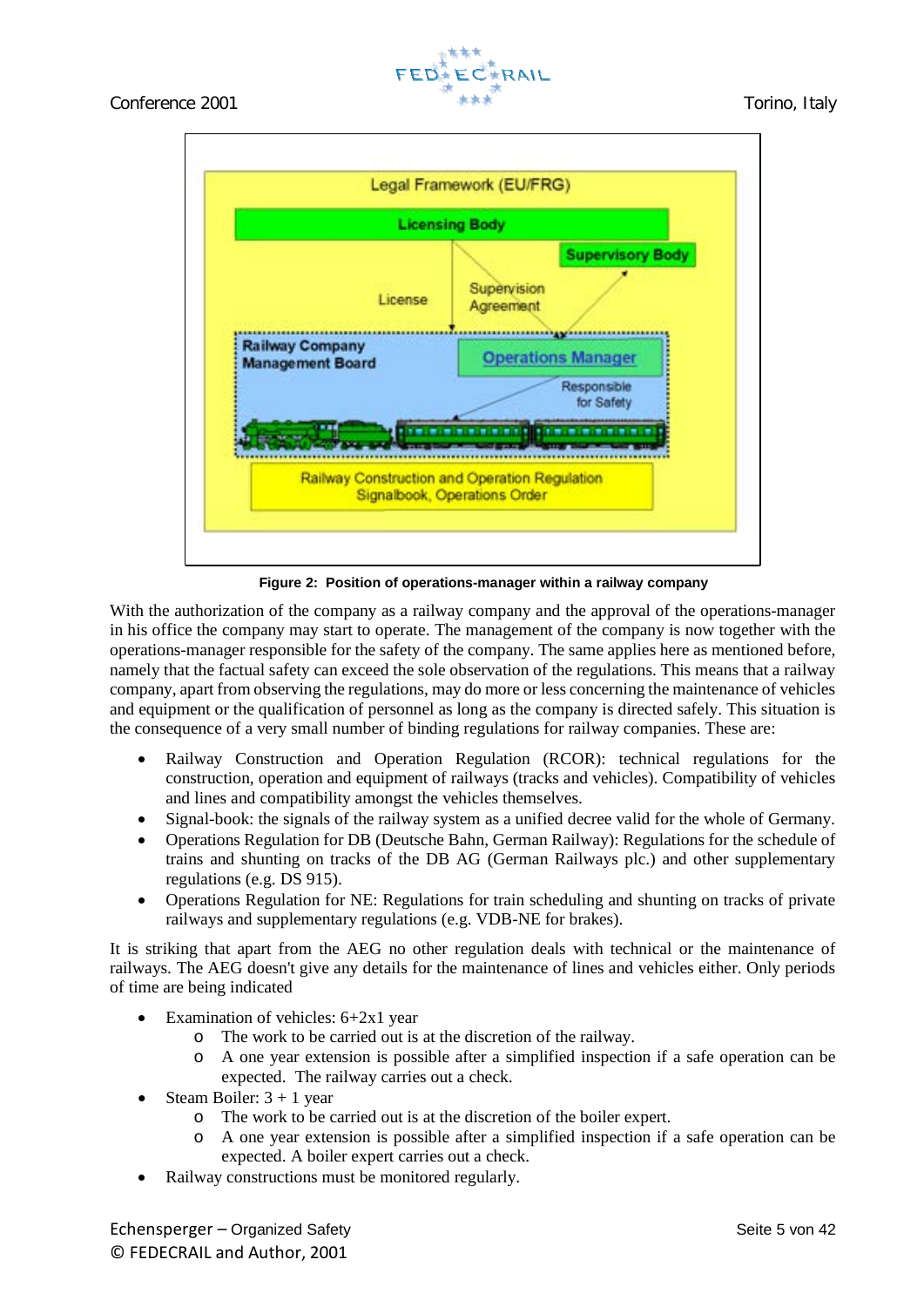

• Checks by the Railway Supervision Authority are carried out approximately every 2 years (not AEG, administration practice)

Therefore the result is that the individual technical measures required for operation safety of the line and the vehicles are at the discretion of the respective railway companies and within these the responsibility of the operations-manager. Out of this there are two consequences:

- 1. In case of an accident a railway company may not claim to have observed all regulations and therefore be not guilty of the incident. On the contrary it always has to be examined if in spite of applying all precautions the accident could have been avoided. Even an examination carried out by the Railway Supervision Authority without any complaints doesn't change anything in this matter.
- 2. In reference to their circumstances railway companies are very well able to optimally maintain their railways taking into account the actual use of the material. Consequently no costly maintenance work has to be carried out after a certain period of time in spite of the fact that the vehicle or the line have hardly been in use.

This regulation provides the operations manager with very little legal security in regards to his action as he doesn't dispose of a catalogue of obligatory regulations, which indicates that fulfilling these regulations, his company is considered safe and in case of an incident he will be considered blameless. This regulation facilitates, though, a maintenance adapted to the actual circumstances, which complies with the economical reality of the individual railway company.

The licensing authorities are responsible for the supervision of the railways as well. This means that they constantly supervise that the authorized railways carry out their operations safely. As a rule this happens by the means of inspections carried out every two years during which the railway company must prove with suitable documentations that its operation are carried out safely. The inspections mainly concentrate on the organization of the company and on the railway infrastructures. The vehicles are usually not subject to inspection. In most of the federal states the task of the Railway Supervision Authority is delegated to the Federal Railway Office, which carries out this task on behalf of the individual federal states.



**Figure 3: Structure of Railway supervision in Germany**

As a conclusion we can say that the German Railway System achieves a maximum of security with very few direct governmental regulations and as a consequence of that with great entrepreneurial freedom to make decisions. The reason for this might be that due to the strict selection of qualified personnel for the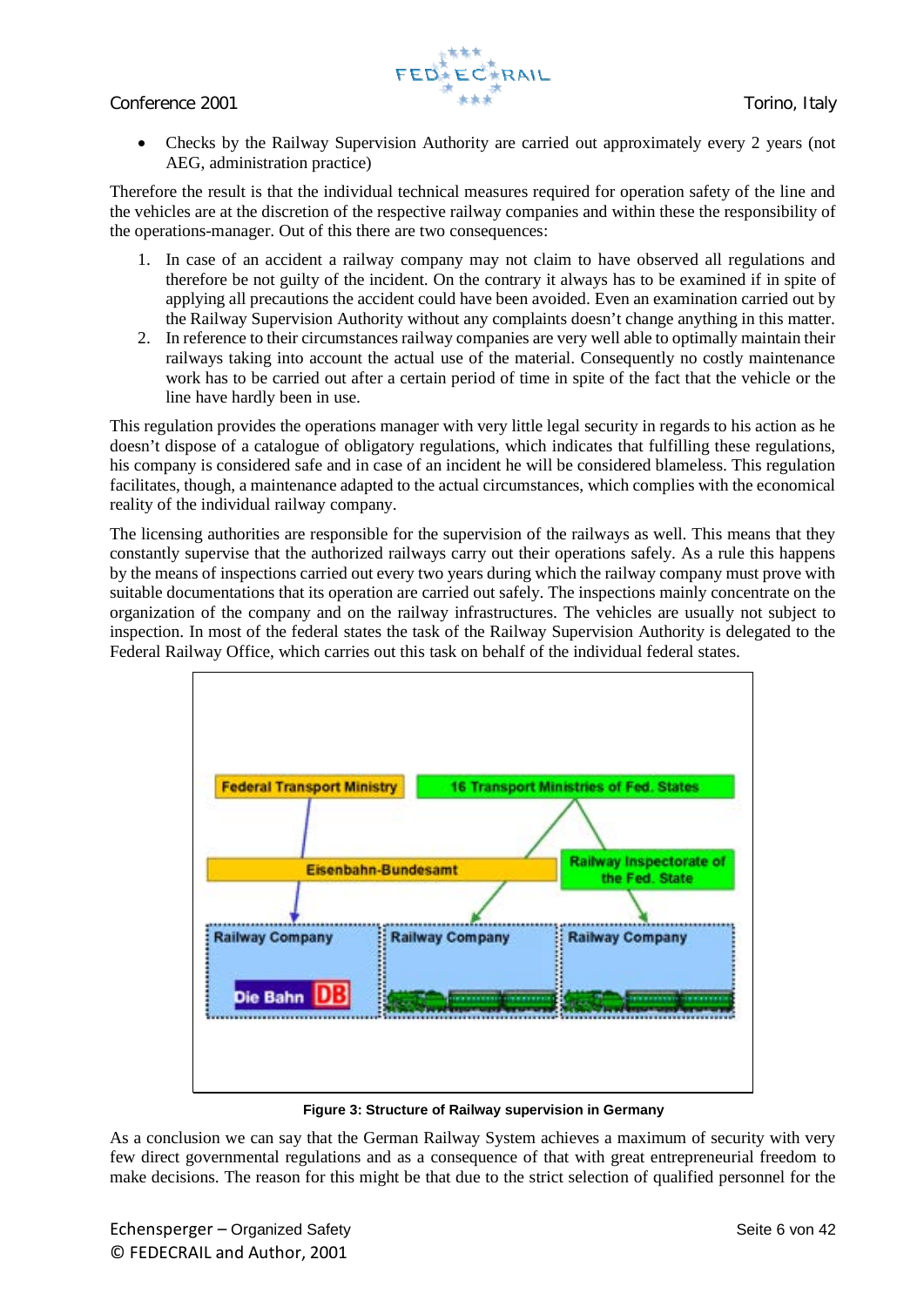

post of operations manager only those people get into this office which are capable to take on the responsibility connected to this job. This combination of an all-round responsibility of the operations manager in connection with his personal qualifications which are required in the selection process leads apparently to the fact that the acting persons make their decisions for their own exoneration in the cause of safety. An inadequate legal security of the persons concerned is thereby accepted.

#### **The Human Factor**

It is often the case that people working for museum railways are considered as amateurs and not taken seriously and regarded as less qualified by those who work for railways by profession. At this point I would like to mention a few items, which question this particular point of view.

Without any doubt most of the museum railway workers are less experienced then those who work with a railway on a daily basis. However, this shouldn't necessarily be a disadvantage as experience carries a risk as well. During the daily routine actions are carried out unconsciously and deviations from the routine are not perceived. A person who works for museum railways is rarely exposed to such a routine, therefore will normally carry out all actions consciously and on the basis of the existing attention will be better adjusted to his environment.

Museum railwaymen are railwaymen in their spare time. So for them their work is not the necessary evil to make a living. If somebody sacrifices his spare time to train as a railwayman, he will be more motivated to carry out tasks as an average employee of a railway. Should the motivation vanish after a while then the railway volunteer doesn't carry out his work anymore as he doesn't depend on it financially. In this case an employee will carry on working without any enthusiasm.

Furthermore it can be observed -at least in Germany- that amateur railwaymen have a relatively higher level of education and professional qualification than it is the case for those working for normal railways. Many have a higher school-leaving certificate or even an academic education and therefore with the successful completion of a company training will be equipped with above-average qualities compared to the typical railway employee.

Even if museum railwaymen don't live from the railway as a rule, it does not mean that they are worse railwaymen. Lack of routine and practice can be balanced in many cases through better attention, higher motivation and above average cognitive abilities. All this contributes to the fact that museum railways with volunteers can make a company safer, which I will demonstrate in the next section.

### **Safety of German Museum Railways**

In general the German museum railways operated by volunteers have been run very safely during the 35 years of their existence. There hasn't been any accident through the railway's fault where several people were injured or died. Naturally there were unavoidable traffic accidents in Germany as well at the loss of human life in such cases. The Supervision Authority does not blame such accidents on defaults regarding the safety of the railways.

According to the VDMT-membership survey from 1999 I would like to talk about this complex a bit more. According to the questionnaires there were altogether 12 accidents, for 2 of which the railways were responsible during 1997/1998. None of these accidents was fatal. The proportion of railways, which didn't have any accidents has remained approximately the same during the last couple of years.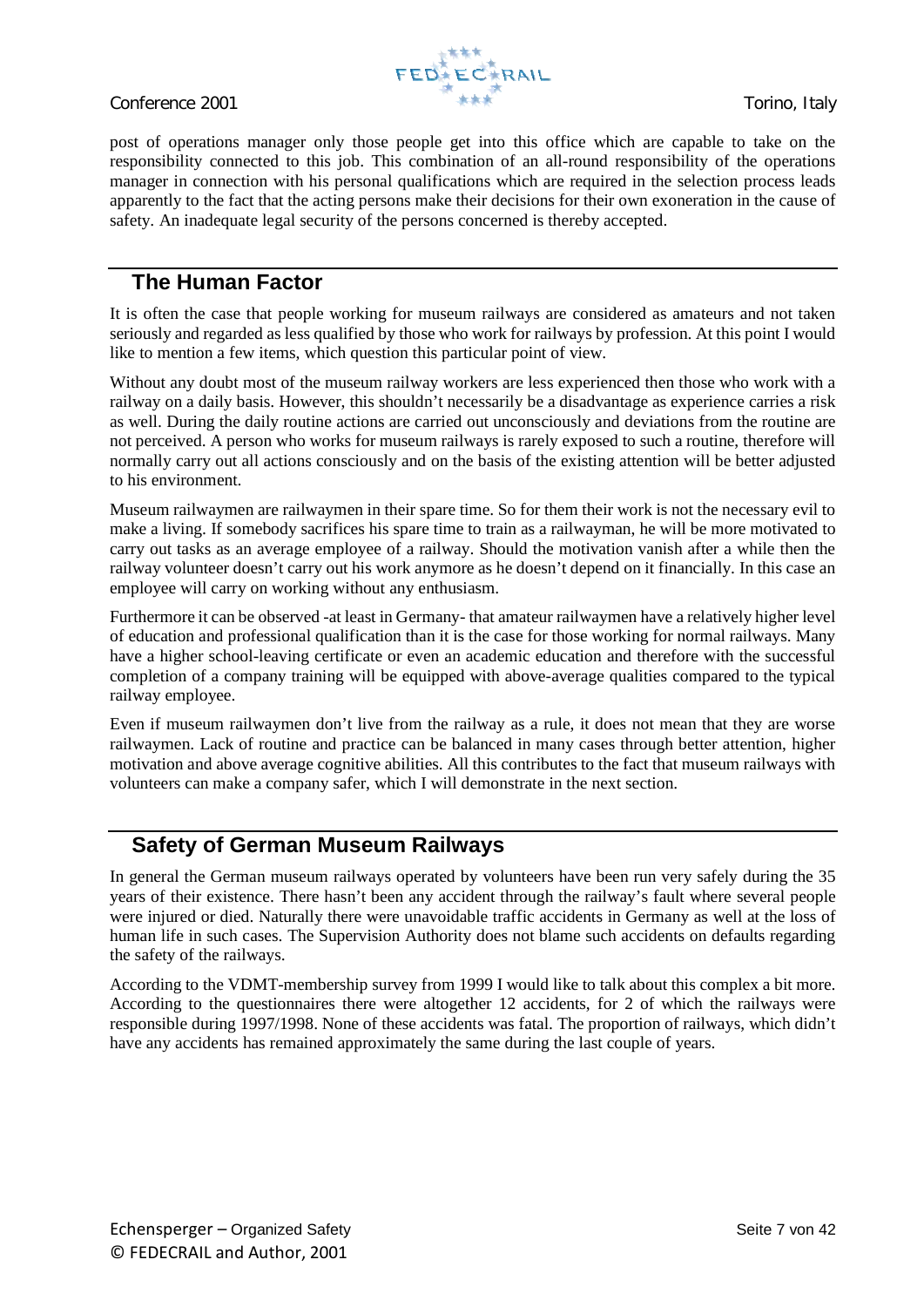

How many accidents were there at the railway with injury to persons in the past two years (1997,1998), which concerned third parties not belonging to the railway?



**Figure 4: Accidents with personal injury at museum railways 1997-98**

There is a similar picture concerning damage to property. In most of the cases accidents are caused by third parties.

> How many accidents with damage to property have happened during the past two years (1997,1998) at your railway, which concerned third parties?



**Figure 5: Accidents with damage to property at museum railways 1997-1998**

It has to be mentioned that in both cases the increasing number of accidents is due to the fact that the operation output of the railways has increased six fold since 1992 and as a result there are more opportunities to be involved in an accident. In order to compose accident statistics the respective company output has to be considered as well in order to judge objectively if the number of accidents is relatively appropriate in proportion, as far as we can speak about appropriateness in this context.

Apart from the above-mentioned accidents there are railway accidents where no third parties are involved, which will have purely internal consequences. Usually these are derailments or light collisions during shunting. Often the reasons for such accidents are not with the museum railway but are cause by employees of other railway companies, e.g. whilst switching points by an employee of another railway company. On the subject of these accidents we do not have exact numbers but they should be quite low.

### **The Experience So Far**

What experience have we gained in the last six years since the legal framework for railways in Germany has been changed? That depends on the viewpoint. If you read the German press about DB or ask the employees of this company, the impression is quite negative. But there is also a lot of unjustified criticism, because people tend to forget that the former state railway provided an even worth service and had a huge annual deficit.

From the perspective of the museum railways this looks quite different. The opening of the track for competitive railways and the liberal licensing conditions have opened up opportunities for new business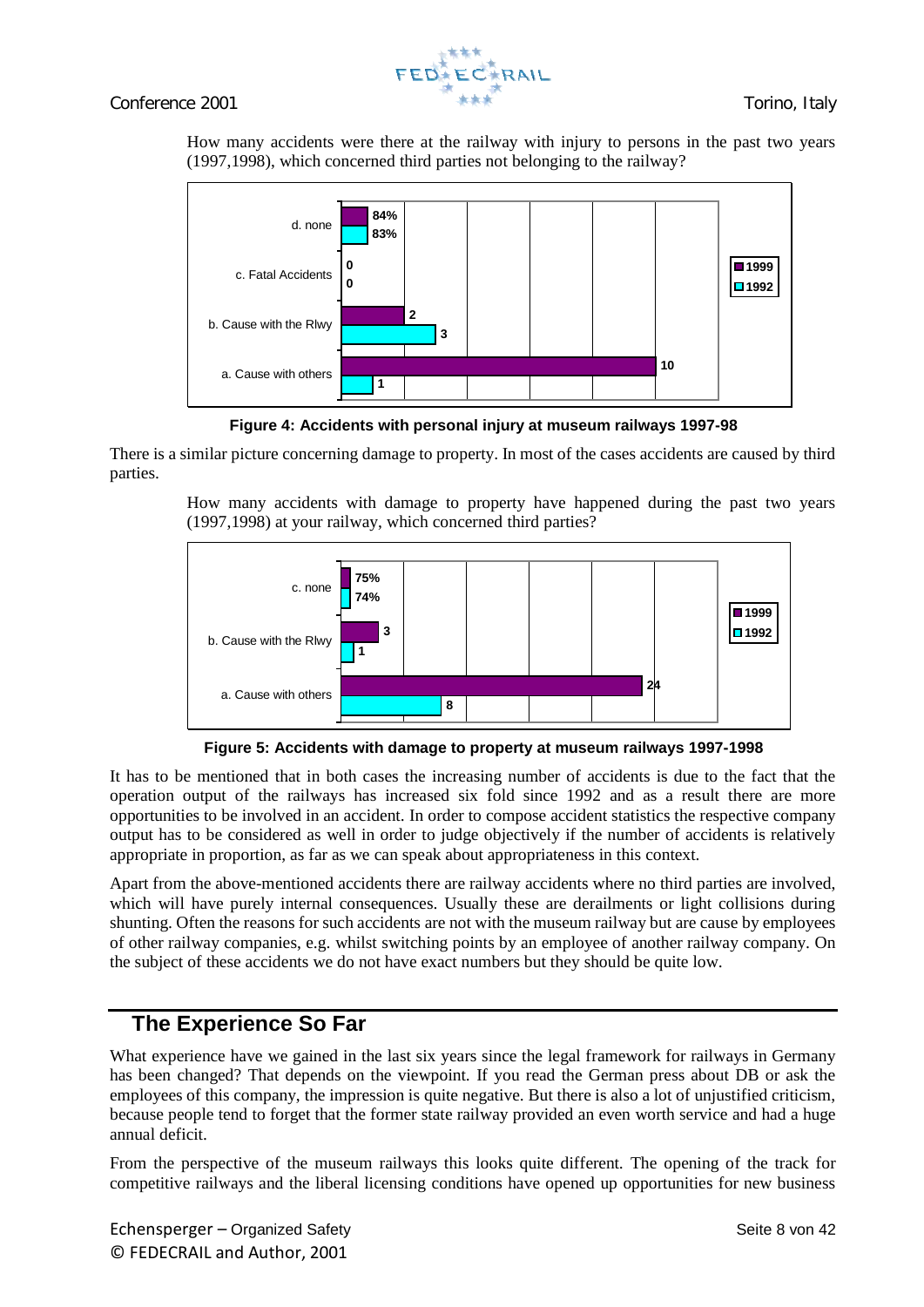



and new activities. Most of which has developed on the main line railways, since it is not common for German museum railways to have an own track. As already mentioned, the number of train-km has increased six fold since the beginning of the nineties. What has been left here to mention, how all this has changed the relation between the museum railways and the railway authorities.

It is perhaps natural that if private or even volunteers start to take on businesses, which had been the remit of state authorities, there is great deal of suspicion with the supervising bodies, if they can do it right. The cause for this is the missing blessing of being a civil servant, which is of course nonsense. So the railway authorities have learned over the years that volunteers can run a railway safely, even at 130 km/h on the main line, mixed in between ICE and other high speed trains. The general issue, if volunteers can run railways has disappeared. Not withstanding the point that the authorities see the ever-increasing number of railways of any kind with mixed feelings due to the increasing workload coming with it.

The continuing area of discussion and distress is about the actual safety requirements. The prime concern for museum railways is the contradiction between authenticity and modern technology. It is obviously a contradiction in itself to preserve a historic object but with the modern safety standards applied to it. The believe is, that new is always better and safer. The question is, is the old solution less safe just because we use different solutions today? To get to an answer two criteria could provide some guidance:

- 1. The changed public perception of what an acceptable risk is.
- 2. The number of instances where a risk has become a near reality.

Modern societies have a tendency to assume there is a level of absolute safety. To reach it is just a matter of effort. But the costs shouldn't be to high, please. The engineers know there is no such level and there is always a remaining risk of failure how low it ever may become. The problem in Germany is, there is no accepted risk level to measure against. So thinkable – not necessarily significantly possible - incidents tend to become the subject of safety orders, because there is a technical solution to prevent it. This results in questioning solutions, which had been in use for tenth of years without any known problem, just because you could imagine it may fail in a very unfortunate way. This attitude constitutes one of the greatest risks for museum railways, since there is no way to cope with the results while preserving the historic substance of the objects we want to operate.

As an example of the kind of discussions we face may stand the following: In the  $80<sup>th</sup>$  at DB about 200 people per year had fallen out from moving trains. Mainly because they opened the door before the train came to a halt. About 40 of them were killed and most of the rest were injured. To stop this DB introduced a door blocking system, which prevents the opening of a door, while the train is in motion. And though this all cases of people falling from a train had been stopped. So a quite obvious case for cause and effect, which caused the Railway Construction and Operation Regulation to change to demand such a facility for all passenger vehicles brought in service the first time after 1970.

Now the discussion started, if we need such a door blocking system also on historic coaches. Obviously they are all build before 1970. So the law does not apply. But you could imagine that people may also fall from a historic coach. But this contrast with the fact that within 35 years of operation of museum railways there is not one known case where this has happen. Now does it makes sense to introduce a door blocking system in an environment, where the incidents to prevent do not but might happen? There is another question linked to that. How much money would you spend for? I leave both answers to your self.

In Germany the supervising authorities started to order the implementation of the door blocking system also for coaches brought in service before 1970. This is clearly without a legal basis. Even the ministries couldn't stop them. We, VDMT, instead considered the introduction of a door blocking system as on the discretion of the individual railways, depending on the results if their own risk assessment. Finally one of our members took the authorities to court and won on the basis of the written law. Was this a good or bad thing to do?

May be to your surprise it revealed that it was a good thing. First of all, still no passenger has fallen from a museum train since then. Secondly the museum railways are taken more serious by the authorities. The dialog has become more constructive since then, as it ever was before. As a recommendation for you to consider, we like to propose even to go to court together, if you cannot agree about a matter with your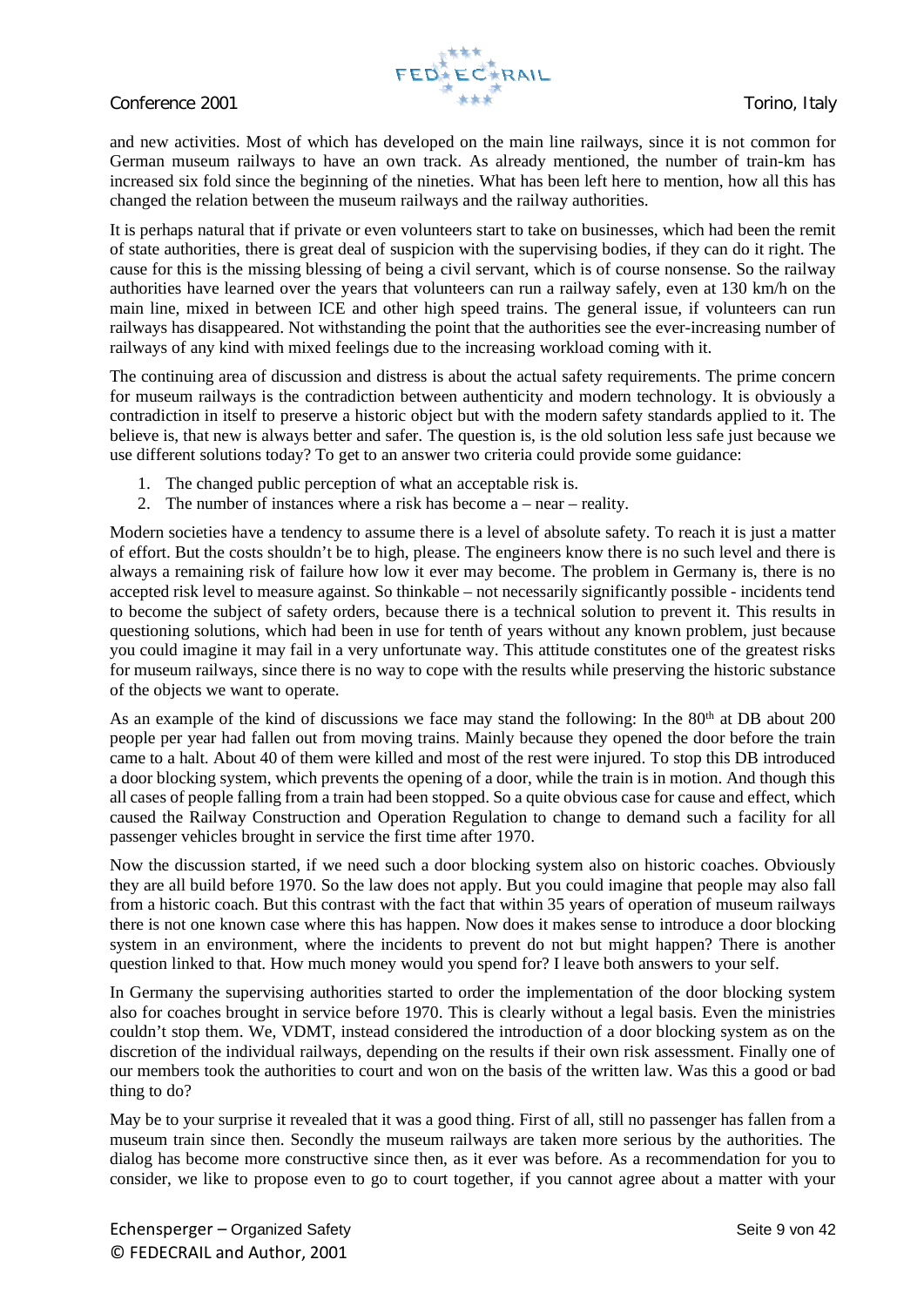

authority. If the law is unclear or not even there, this may help to produce a framework for both sides to cooperate.

Closing with this I wish you always a save journey on whichever railway you are.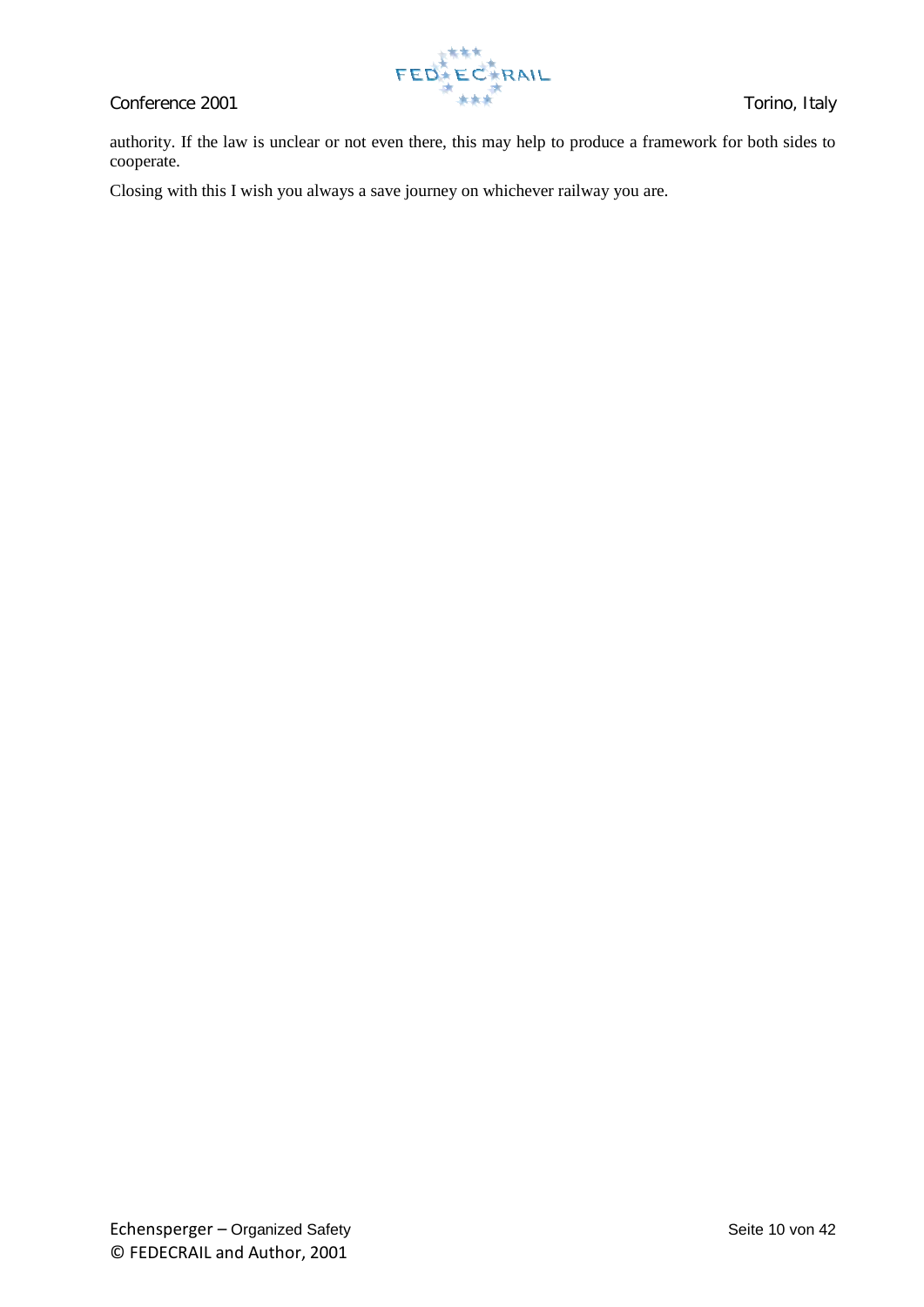- 4



冲

### <span id="page-27-0"></span>**New Regulations on Safety for tourist and Museum Railways**

SAFETY STANDARDS FOR TURISTIC RAILWAY - NEW PROSPECTIVES -

TO explain completly about this theme, it is necessary a first to get light in what also the so-welled turistich racilescay will be in front of new reality of rail world after the european Birectives, that say principally: - the face circulation of people and goods in all EE vathout no limits except the absence of safety standards;

- to de princete "the public rail trousport: the tolds State looses the transport properties, so there will more competition and more husymes;
	- to reparate rail infractures and public transport management: an company takes are about infaction res and others carry people and goods and pay toll to the first.
- The this securito, there is the vestty of part-present so In Harly there are tres great voilds

- F.S. Spa. : this company is the sole agency for public national rail transport and much of Rosal trausport -It for when rights to do own the tenich standars to upproves by relf the projects about everything, decides practive standards either for safety that enther for repulsaty - $\rightarrow$   $\rightarrow$   $\rightarrow$   $\rightarrow$   $\rightarrow$  $\frac{15.51}{1002}$   $\frac{11.791 - 62}{1002}$ 

Pag. 03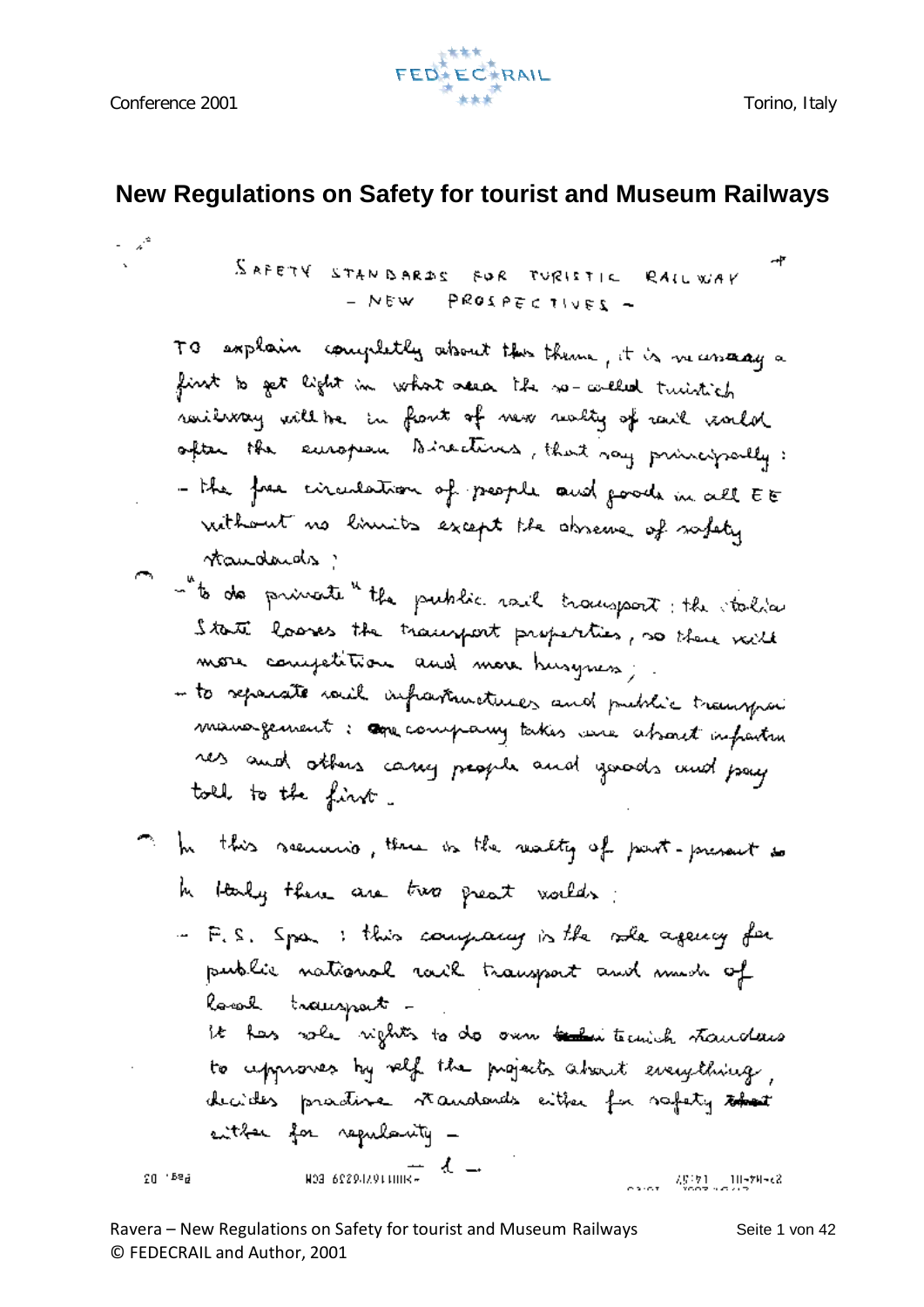

 $\frac{37}{27}$   $\frac{77}{29}$   $\frac{27}{27}$   $\frac{10}{27}$   $\frac{25}{27}$   $\frac{10}{27}$   $\frac{25}{27}$ Pag. 12: ~>00116706239 ECM The stalism Starte looks at all things and verifies that all is right. - secondary railways. There are other railways companies, in local area ( you know SATTI pertenday), that are directed by atter agencies with no rayments in F.S., ; and it is thatian State who decides what are the uph technique standards in this case. It is always the state who directly verifies before spaning or re-opening for public brangest of one rantway if there are the right wination of soprty. It is the state who verifies, before imminion or re - imminion of welling stacks of there are the night canditions of soferty, in according national standards Of course the ordinary responsibility to verify every day the existance of safety canditions is due to a the "training momage", who is an aupturer and is the first responsabile for sufety and regularity of each scandary authority. What are the truintie railway? What is the difference hetween F.S. and a turistic railway ? To answer to these questions is usefull to know what tedrique standards are necessary for safety (about waft, rail systems, ralling stacks ) -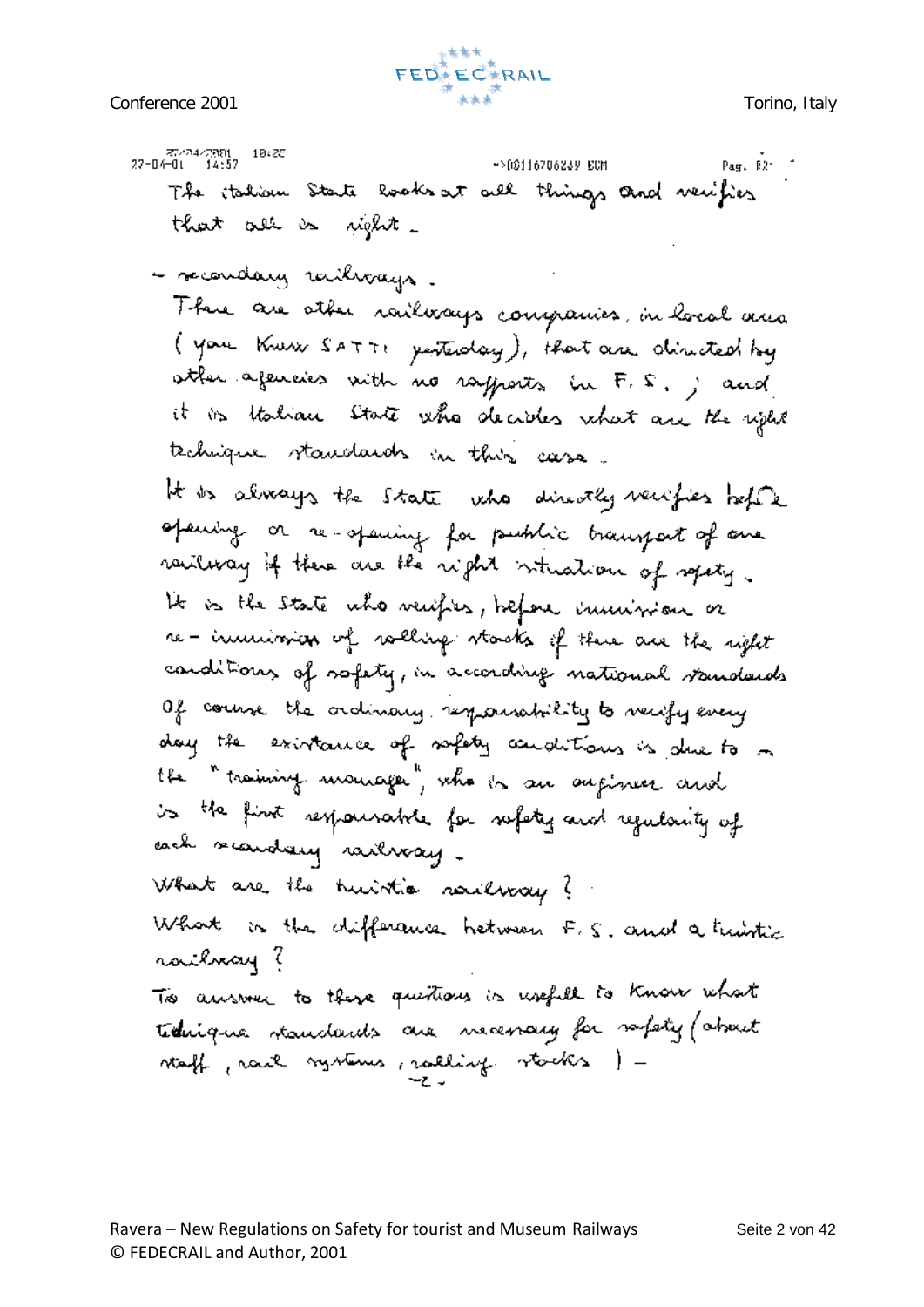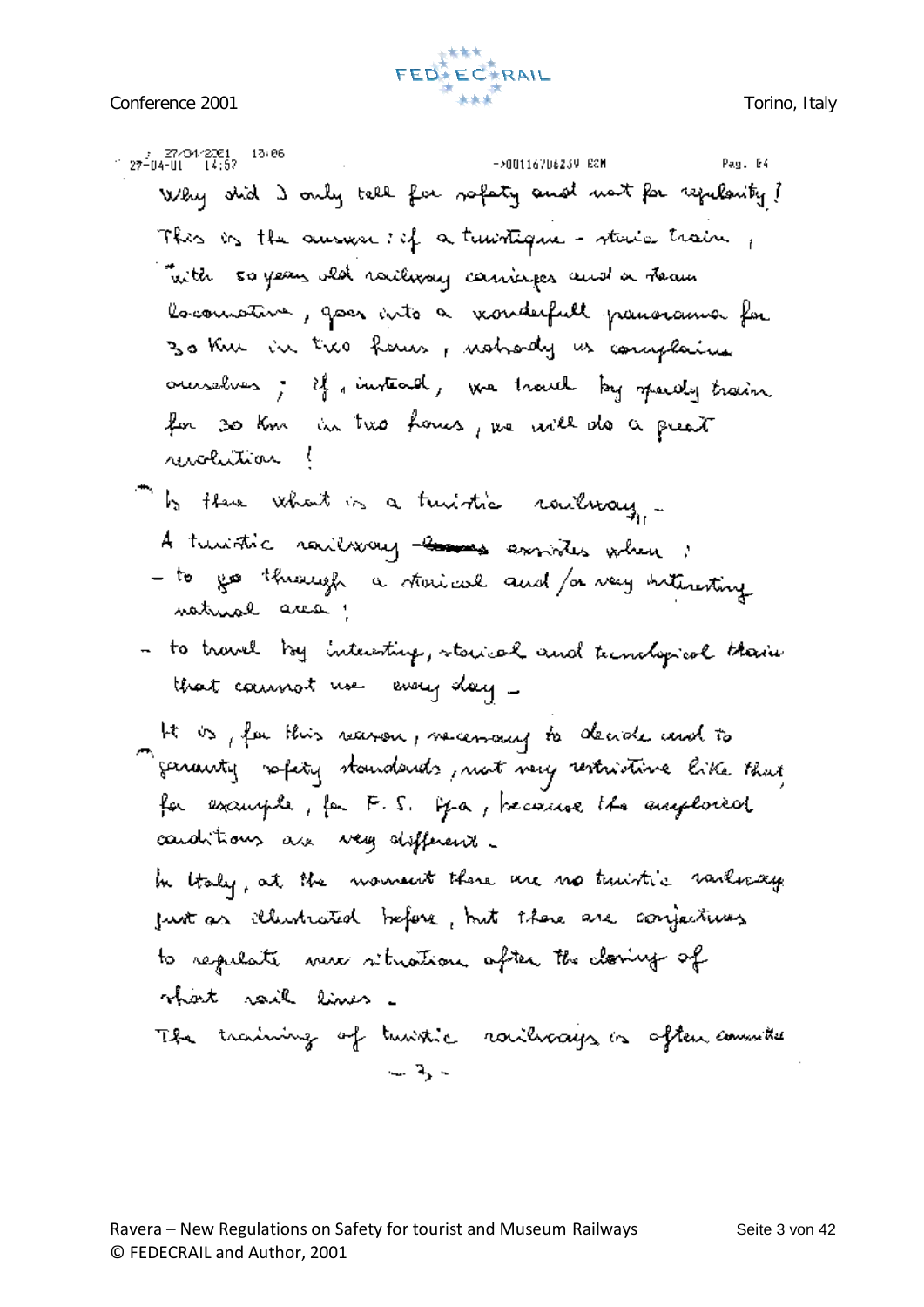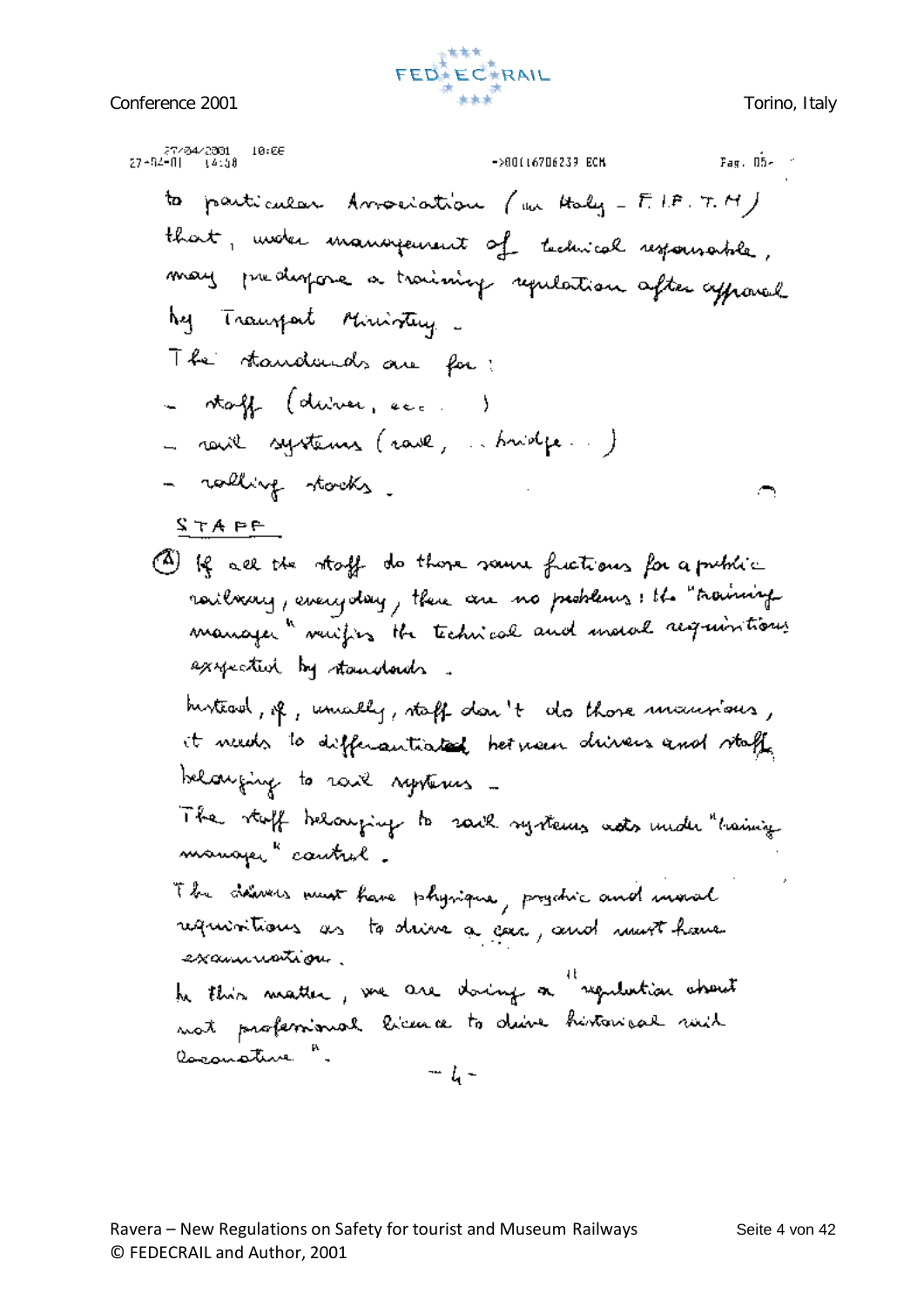

 $\begin{array}{cccc} & \frac{3}{2} & 2773472661 & 18836 \\ \textcolor{red}{\ddots} & 2976441 & 14458 \end{array}$ Pag. 96 ~>00\$16706239 ECM Syrtems (B) Sometimes the old state of infuncture and the gangway nunt too regularly inspected But in a few case, it is not necessary to have comfort and repularity. For example, it is authorized to have a level lower. at minimum of F.S. standard or to have nature like the rack traffic for transport goods but at maximum speed so the /h and axial veriflet of 16 tons But the charica defends by the " Eval ming manyer"'s adria . It is also necessary to wanty after the rafaty of varking track \_ The Offices of Transport Ministery do the verifies, textes and inspections to know the referty -If there are more than one train in circulation on The same line, the "training manager" survit wome sofety rules. Canecally, the trubition service is for any one reason, and rametimes for fertal or preferrel days in this situation the "manager" menifies all there controls, that are necessary, many days before, to be nure to do all works meal for refety. The serve attention is for bridges, turneds and  $-5-$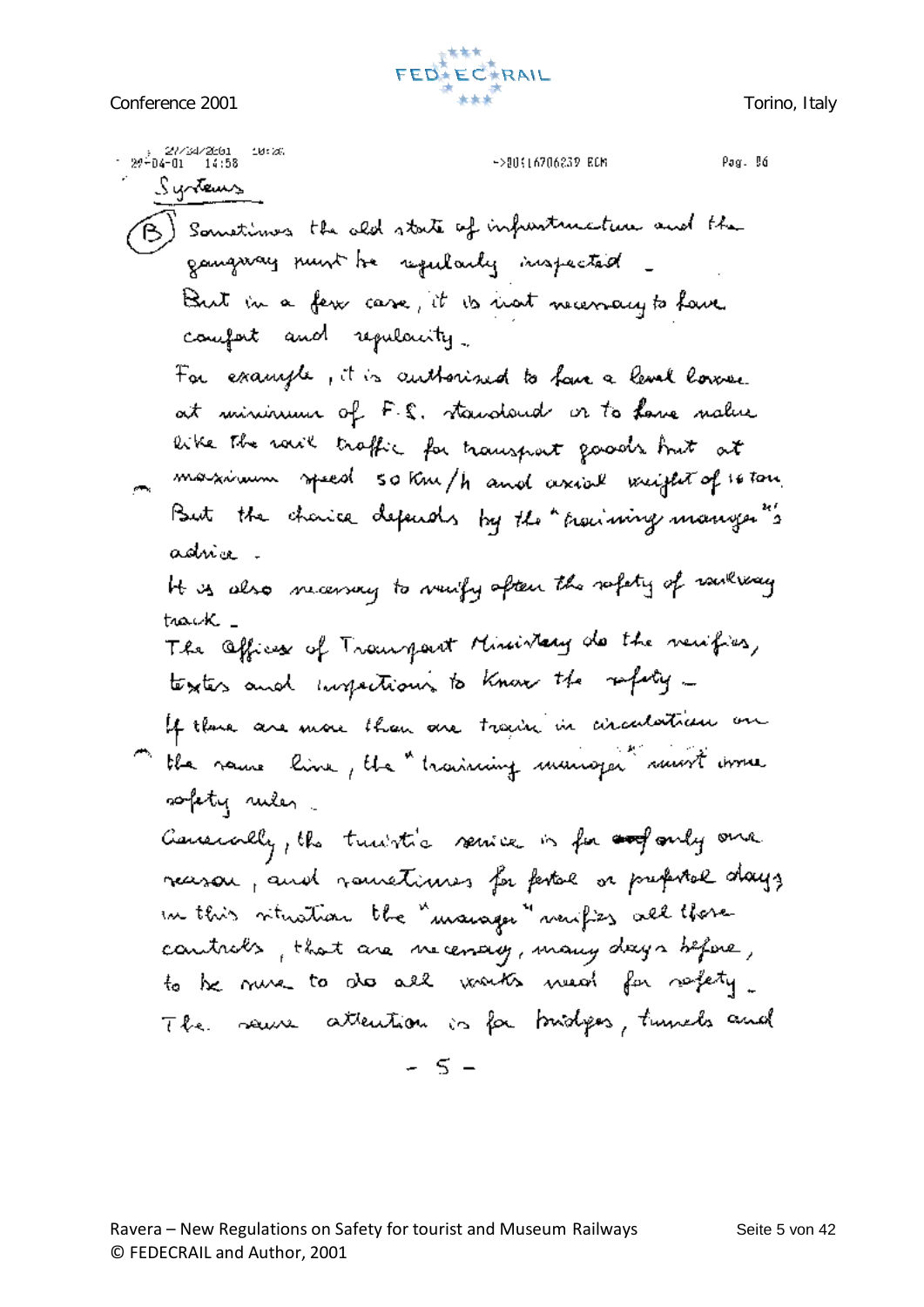

 $\frac{27.4247.2261}{27 - 04 - 01} = \frac{16.65}{14.53}$  $-$ >00115706239 ECH Pag. 07.  $\ldots$ important infrastructures; the rain water unust flow very mel , attenaine the water could damnage the racilway\_ Rolling stocks For the electrical, diesel locamative or countryes, there are the same rules for the normal public control hostcool for the steam locomotive, it is family to observe different unles for bounder.

بصر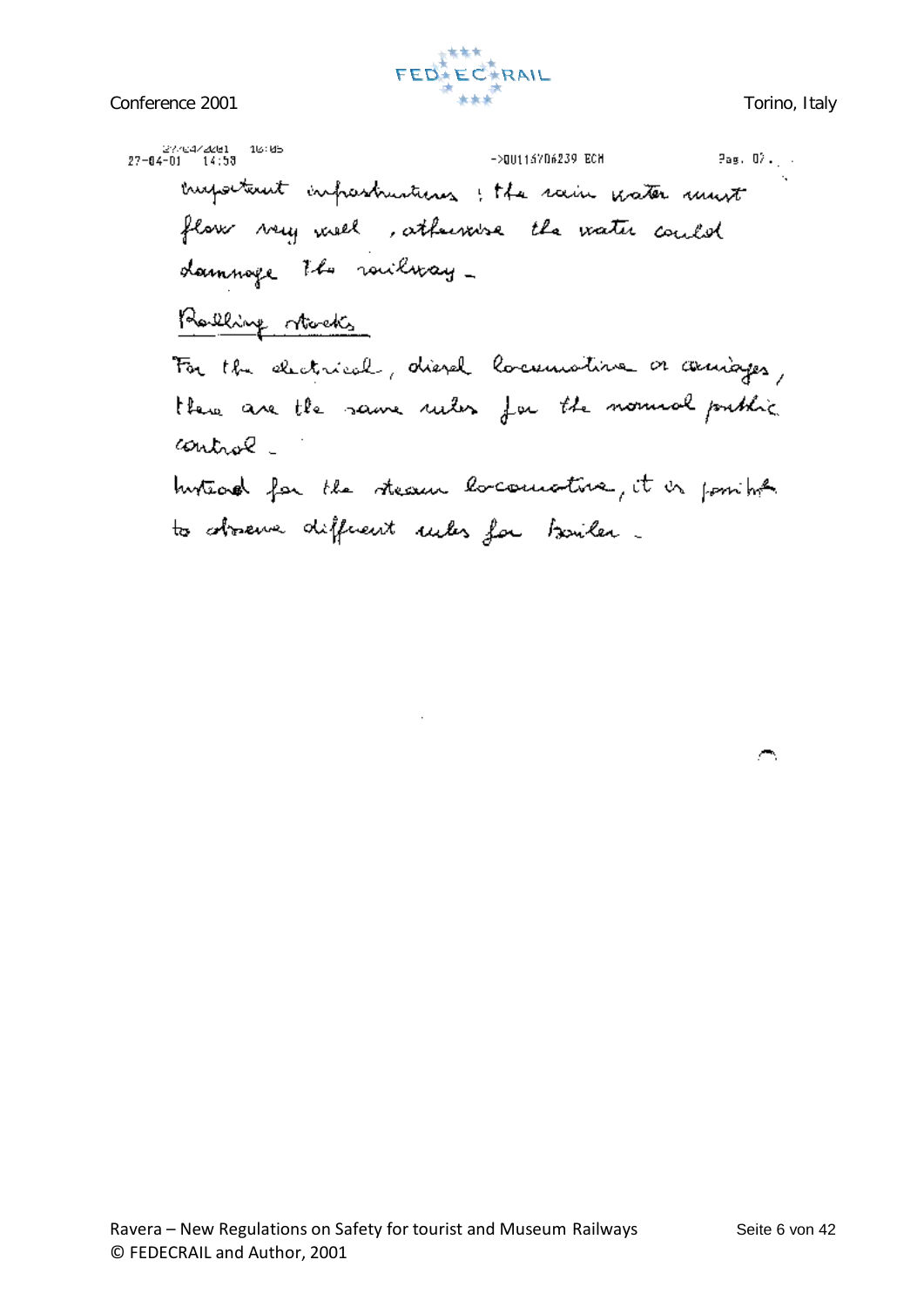

#### **Ministère de l'Equipement, des Transports et du Logement**

**Direction** des Transports **Terrestres** 

Sous-direction des Transports

**DTT/TF/F2 Affaire suivie par** : Annie DAUVILLIERS (ttfedecrail) 02.04.01 **Tél. :** 01 40 81 87 42 **Télécopie :** 01 40 81 16 61 E.mail :annie.dauvilliers @equipement.gouv.fr

### **Tourist and Historic Railways in France**

<span id="page-33-0"></span>The establishment of tourist railways was initiated by railways lovers by the end of the fifities, who were anxious to have rolling stocks and route sections preserved.

Nowadays there are 57 tourist trains which are in most cases operated by associations, and for about ten of them by professional structures.

From the economical point of view, tourist trains make a turnover of about 50 million Francs (i.e Ferroviaires about 7.7 million Euros), they accomodate 2 million passengers or visitors (including the lines where transport is a part of a more complete touristic product). They permanently employ more than 250 persons, not to mention seasonal or indirect jobs such as restaurant business, post cards and souvenirs selling, etc.

> It is generally admitted that when a customer spends 100 Francs (15.25 Euros) for a touristic activity, he spends further 75 Francs (11.50 Euros) for allied activities.

#### *Runnings are organized on the national railway network :*

- either with trains chartered by associations on lines open to passenger trafic,
- or on route sections open to freight traffic (during non trafficked days),
- or on route sections closed to traffic.

In the last two situations, an agreement is concluded between the French Railway Network, the SNCF, an association which carries out traffic operation and a local administrative unit which answers for the latter.

17 trains are running on the national railway network

22 *départements* are involved in these runnings

#### *On those lines which are not part of the national railway network, runnings are organized :*

- on secondary lines belonging to the State (Saint Georges de Commiers La Mure and Nice - Digne).
- on lines belonging to local administrative units, which are placed at disposal or granted to associations or companies (Anduze-Saint Jean du Gard, Connerré Beillé-Bonnetable....),
- on private lines purchased by associations or companies (Tournon Lamastre......),
- on tourist tramway lines (Ile d'Oléron and Cap Ferret),
- on harbour tracks (Le Verdon and tourist train of the Rhine),
- on rack railway lines (Montenvers, la Rhune, ........).

These runnings amount to 38.

27 *départements* are involved.

These tourist trains run on infrastructure the gauge of which is various, from submetrical to the so-called standard gauge of 1.435 m. The mileage of the lines varies from 1.5 km to 70 km.

Tourist runnings contribute to safeguard the lines and their installations, the rolling stocks, the buildings, which may be classified historic monument, but they contribute also to safeguard a remarkable technical know-how.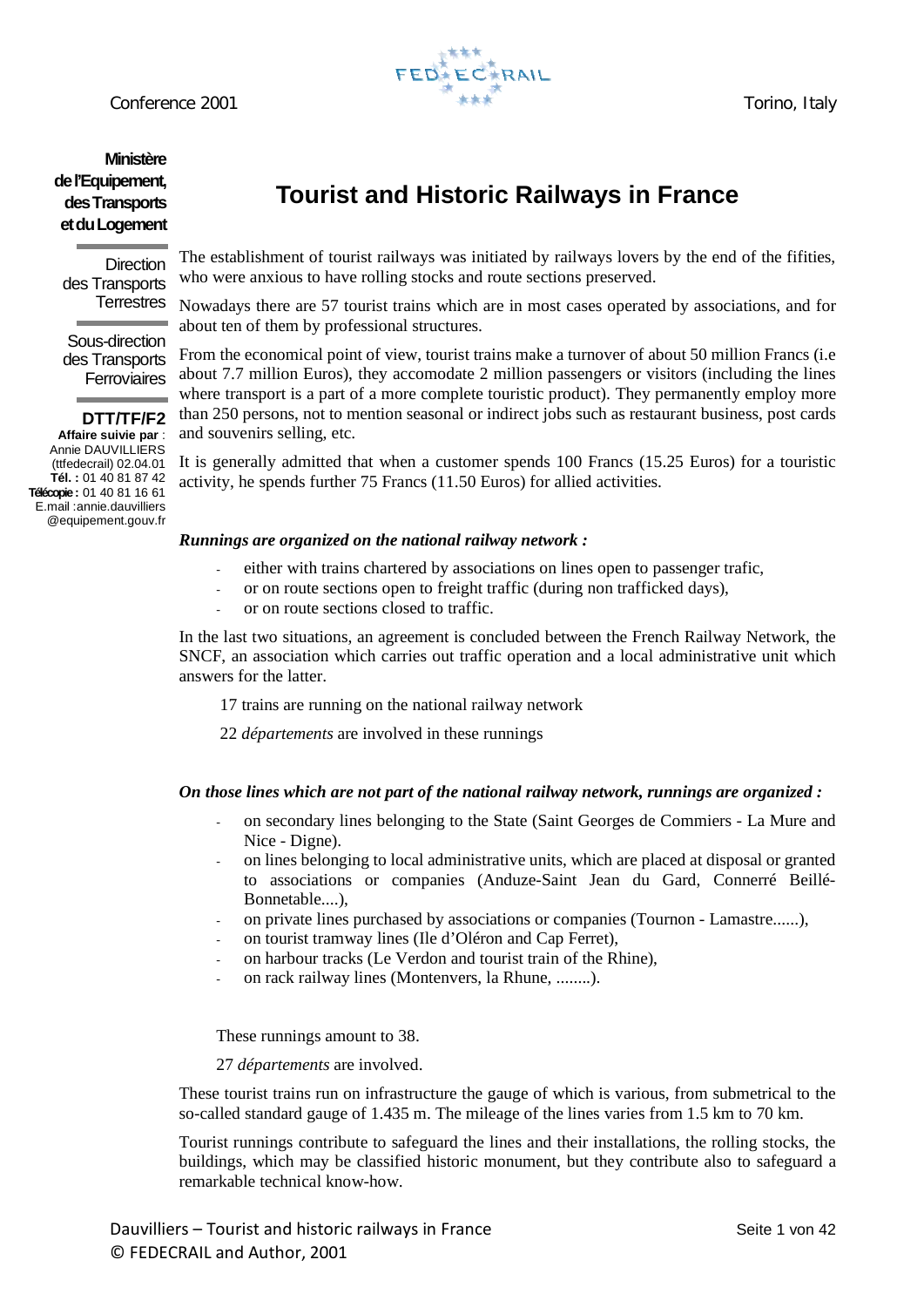

The running rolling stock, sometimes classified historic monument, is very varied : steam engines, coaches, railcars, track cars and every generation of passenger or freight equipment ?.

Rolling stocks are also preserved in museums such as the Railway Museum at Mulhouse or the urban, non urban and rural transport museum (AMTUIR).

#### *The first national charter for development of tourist and historic railways.*

The first national charter for development of tourist and historic railways was signed on the  $15<sup>th</sup>$  of February 2001 by the Minister of Public Works, Transport and Housing, le Minister of Culture, the Secretary of State for Tourism, the Chairman of the French railway network, the Chairman of the SNCF and the Chairman of the Federation of Friends of Secondary Railways - Union of Tourist Railway Operators (FACS/UNECTO).

While clarifying the relationship between the various partners, this first national charter for development of tourist and historic railways in France, a country whose railway network is particularly dense, aims at promoting and upgrading the lines, the quality of proposed offers, safety and supervision of infrastructure, preservation of industrial and cultural inheritance, personnel training and development of local economy.

#### **The safety rules on tourist railways**

Article 9 of law of guidance of domestic transport (LOTI) 30 december 1982, as amended, confers a general comptence to the State for defining the rules of safety and technical supervision applicable to transport. The State is in charge of the implementation of this regulation and it has to supervise its enforcement.

The Decree of 22 March 1942 on police and operation of main-line railways and local railways sets the general rules to be followed in safety matters, as welle as the division of responsabilities between public authorities and operators :

- tourist trains running on the national railway network come under the SNCF's rules on operation and safety, approved and supervised by the Ministry of Transport.
- tourist trains running on the other railways belonging to the State comme under operation rules complying with the Decree of 1942 and the methods of supervision are set by specific texts,
- the supervision of trains running on railways belonging to local administrative units, the rules of which must also comply with the Decree of 1942, lies with the Prefects.

As for private lines, which do not come under the provisions of the above mentioned Decree, it rests with the Prefects to take the relevant steps to guarantee the safety of runnings through specific orders.

The ministerial circular of 5 August 1987 sent to the Prefects has reminded these various situations of tourist railways and the part of the Gouvernement in this field. This circular's main object is to emphasize the necessity to carry out some checks, especially on level crossings, structures, tracks, operation and maintenance rules.

But this text is very imperfect (e.g, it does not deal with rolling stocks) and it refers to the Decree nr 730 of 22 March 1942 which soon will be replaced, as far as the safety sector is concerned, by a first decree dealing with safety on the national railway network and by a second decree on the safety of guided public transport of passengers.

Article 30 of this second draft decree provides that it does not apply to tourist and historic railways and that safety requirements with which these railways have to comply will be set by the Minister in charge of Transport.

On these grounds, a draft order on safety of tourist and historic railways running outside of the national railway network is here and now under preparation and it should be published before the end of 2001. This order will be completed by an enforcement circular and a set of rules and maintenance principles of railway infrastructure for those local administrive units and associations who organize tourist railway runnings.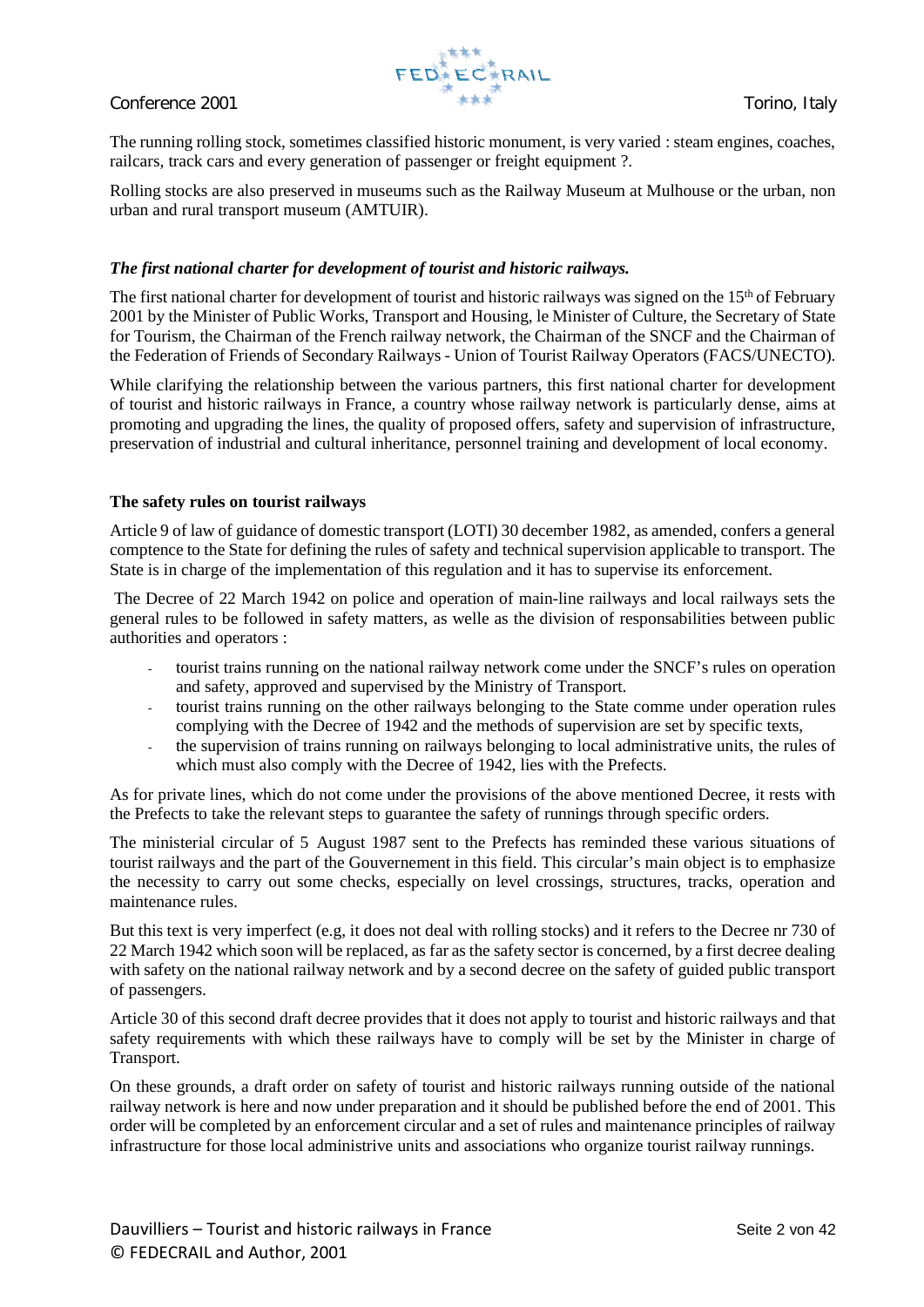

### <span id="page-35-0"></span>**How Regulation Affect Heritage Railways in the UK**

FSDECRAIL CONFERENCE, TORINO, AFRIL 27/28th.

"How Regulations have Affected Heritage Railways in the UK".

(a). The Health and Safety at Work Act of 1974, This legislation has now been with us for E long time and its provisions are widely greaterious and accepted. The requirements of this Act apply to Harltage Railways all stuck as to those forming part of the National System, particularly with regard to having a "Duty of Cara" to employees, volunteers Exemployers and and visitors, and also as "Cocuplers of Promises".

Many of the Safety Regulations covering railways were made under the provisions of this Act and these will be deelt with separately. As originally drafted nome of these Regulations could have onteed serious problems for many Heritage Railways, but as a result or representations hade at a consultative stage some of these problems were overcoma.

Writet the requirements of the Health this Statety at Work Act have now become part of the every day management of Heritage Railweys there is no doubt that much extra work has been created as a result of the Act and the various Regulations arising trensfrom.

(b) The Railways Act, 1863. Whilet this jegisleden was primerly concerned with the privatistion of Sritish Rell it did have implications for Hsritage Relivays as all raliway operators in the UK are required to have a "Libence to Operate" or an exemption therefrom. As a result of representations the legislation contained an exemption energement which meant that those Herrings fines in uperation prior to April 1st,1884 were hot required to obtain a license, but these railways who started running after this date have been required to apply to The Rak Regulator for an exemption from the need to obtain such a licence. The granting of such exemptions has been a ratify easy process previded that the railway concertied had the necassary legal authority for their line - a Transport and Works Order in England and Wales, or a Light Railway Order in Scotland. Up to now the relationship between our Rull Regulator and Heritage Rullways has been what might be described as "entistantory at arms langth" but there are signs that the Regulator is beginning to take more interest in our members - especially three Involved in so estiad "commercial" operations.

(c), The Transport and Works Act of 1992. This affected Haritage Rollways in three main areas:

1. For now undertakings - the need to obtain statutory authority to construct and operate a relivery This is achieved by a Transport & Works Order in England & Wales, of by a Light Railway Order in Bootlend. The requirements in respect of obteining a Transport and Works Order are both expensive and time constituting and it Involved the submission of an Environmental Assessment misting to the impact of the ratiway and his operation.

2. It gave the Secretary of State powers to require railway operators to Implement a minimum public liebility insurance cover.

3. It requires the management of ALL railways to implement a system to ensure that staff AHD VOI. UNTEERS are free from any effect of alcohol and or drugs before they commence duty.

Another part of this legislation gives the Becretary of State powers with regard to the improvement of provision of tunnels, bridges and oresultgs - including the provision of barders and signs.

الريز آباد

Continues....

Woodhouse – How Regulation Affect Heritage Railways in the UK Seite 1 von 42 © FEDECRAIL and Author, 2001

ì.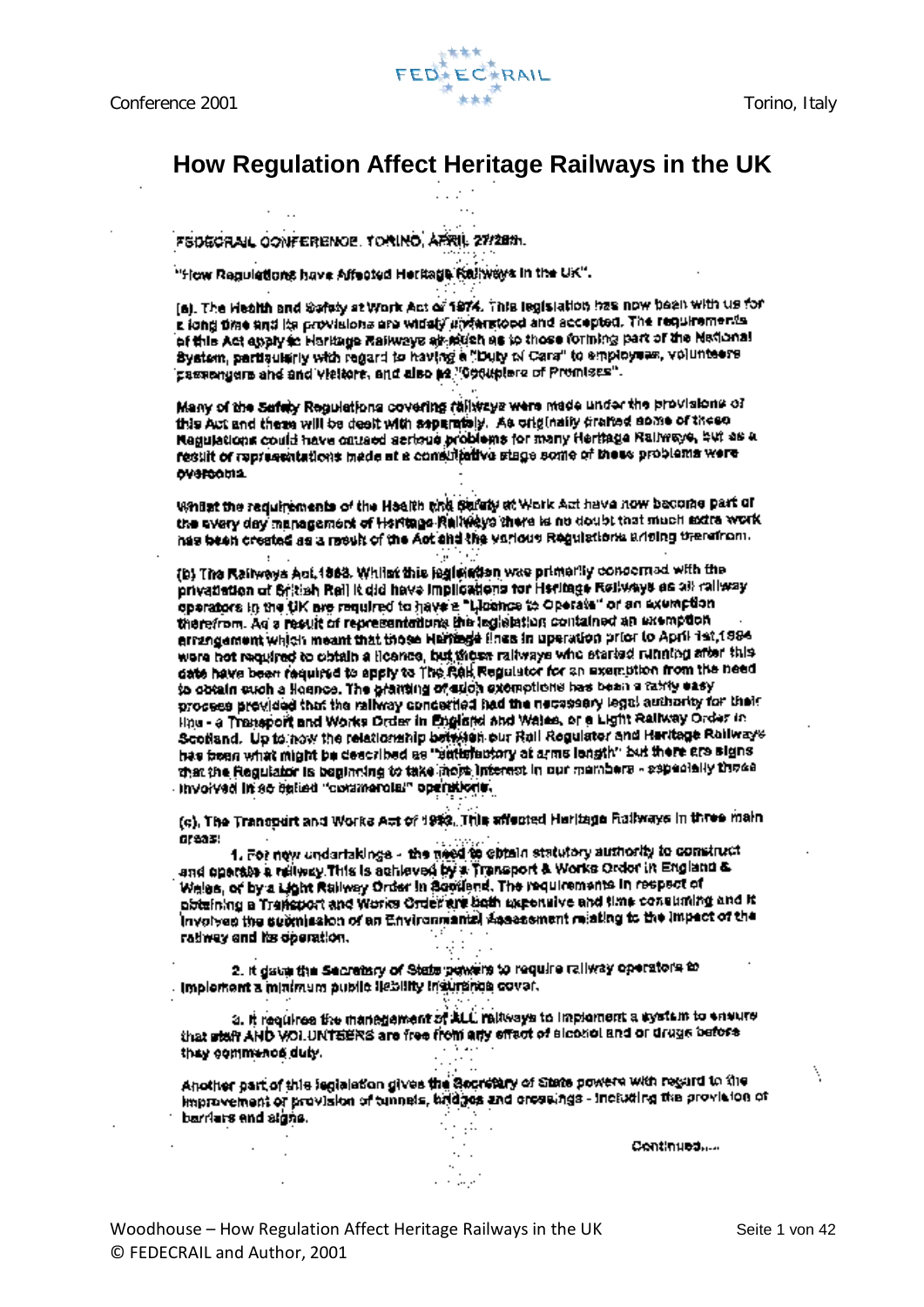

 $\begin{bmatrix} \mathbf{1}_{11} & \mathbf{1}_{12} \\ \mathbf{1}_{11} & \mathbf{1}_{12} \\ \mathbf{1}_{11} & \mathbf{1}_{12} \end{bmatrix} \mathbf{1}_{\mathbf{1}}$ in Albert

A TANA

 $\overline{z}$ 

(d). The Approval of Works, Plent and Equipment Regulations, 1986. These mainly formationd rules and practices which had wenn in existence for many years - mainly that a relively regultes the seproval of H.M. Referry inspectorate before any new orextended line is brought in to use and it also requires that the seme approval be obtained for any major siteration to exigting layouts, level crossings and signaliting. In general terms the long standing aspects of this legislation has not caused undtreproblems for Heritage Railways who normally have enjoyed good and understanding reintionship with inspactors. tafar tum

This legislation did however give now gowers to the inspectorate in relation to the approval of design and inspection of new incompletives and folling stock and also for major rebuilds - especially with regard to epeches. In giving approval to new passenger vehicles the inspectorate have to relate to experate Repulsitions which covar accessebility by disabled passengers. It has to be seld that this part of these Regulations have caused some problems - mainty to narrow gauge railways where now passenger vehicles have been introduced.

(e). The Reporting of injuries, Diseases and Dangerous Occurences Requisitions of 1996 foemmenty knivn as RIDDOR) replaced provious Regulations concerning the reporting of accidents on relivave and they spoly to Heritage Rathvaye as well as to the national system. Nexms are available for the reporting of accidents and these Regulations do not appear to cauge undue problems.

(f). The Railways (Safety Critical Work )Regulations 1994. These aim to ensure that staff directly involving in the operation and, maintenance of a railway are it and competent to undertake the work involved, [ Job descriptions will be amplified during the presentation) and managements are required to keep appropriate records. There is a view which argues that these Regulations cannot legally be applied to volunteers but I do not propose to become involved in this argument. Suffice it to say that HRA has always recommended that Heritage Ralivarys should observe the "spirit of the law" and apply the Regulations to both paid staff and volunteers. HRA were reprosented on an Hall Working Group which prepared a distritive list of Safety Critical Work functions and we were able to argue for and obtain a separate and eimplified list for Heritage Railways.

(g). The Carriage of Dangerous Goods By Reli Regulations, 1984. Of little concern to member rativays. They would only apply if a Haritage Railway stores and moves fuel oil In rail tank wagona. 法法官

(h). The Layel Creasing Regulations 1997. These Regulations (and the Layel Crossing Act of 1988 which these more recent Regulations partly amend) apply to all railways Including that's Heritage Railways which were a public road on the lavel. In some cases the requirements of this not of teglelation has required some horitage lines to ingtail more complicated and expensive equipment than they originally enviasged.

Timor  $\frac{1}{2} \sum_{i=1}^N \frac{d_i}{2}$ in Alba

Continued......

 $\mathbb{R}^2$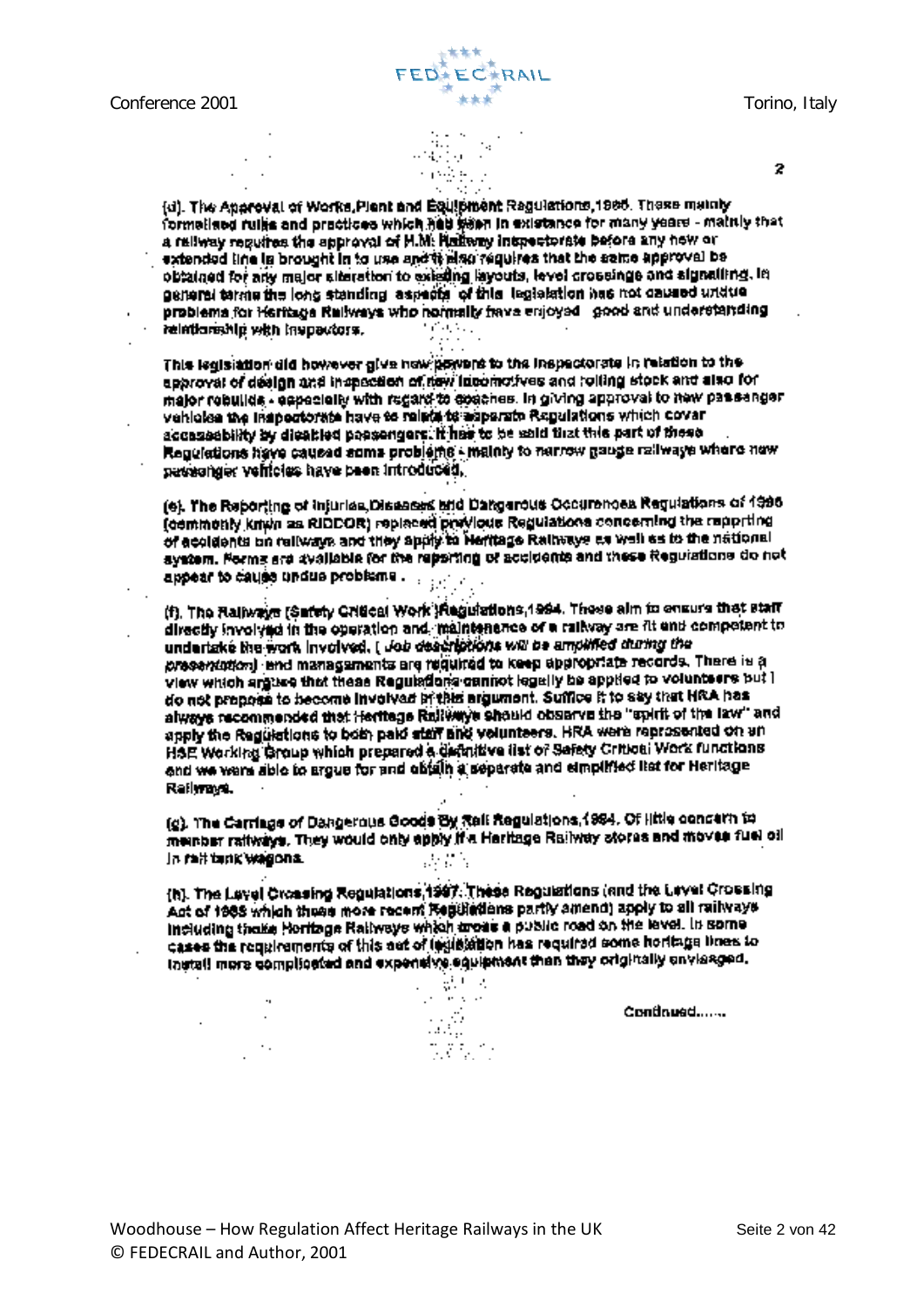

والأرابي

 $\mathbf{A}$ 

(i) The Railway Sefety (Mincellaneous Prinvisions) Requisitons 1997. These deal with matters relating to Unauthorized Access to the Railway, Means of Communication on Treins, Measures to Prevent Collisions and Derailments Brakes and Accidents to Person at Work from Meving Vehicles. In staff form these Regulations procented some very real problems for Hertinga Railways, it fact we had to wonder if the parsons. drafting them had any real knowledge of railways - our Chairman in fact suggested (in a leter to the HSE) that they had been drafted by a Civil Servant whose knowledge of reliways was confined to the model layout in nis attic !.

Strong representations were made by HRA on behalf of its mainters with the result that some emendments were made which made the published Regulations less or arous then they could have been.

(!). The Railways (Safety Case) Regulations, 2000. This one has been jeft until last as it is currently cauging hits come problems. These Regulations require a train or station operator, lettrastructure owner (a Hertzege Rallway is very often ail thros) and railway contractors to prepare a Safety Case covering all espects of their solivities. The orignal Regulations (dated 1994) caused few problems as the majority of Herrians Railways, having submitted a Rick Assessment, were able to obtain an exemption from baving a full selety Case. Some of the larger reliways, particularly those with a track connection with Railtrack, did however out to go for a full serely Case.

 $\mathcal{C}_{\mathcal{A}}$  ,  $\mathcal{C}_{\mathcal{A}}$ Nowever, whilst the new Regulations still contain a clause allowing exemptions, the requirements for obtoining such an examption in the future look as though they will be much more stringent than they have book. They will if granted, be subject to a specific period of 2mg and , as the Regulations were published, require assessment by an independent person or organisation (expendive). However, we have verbal advice that Haritsge Relways will be exampt from this particular requirement. Preparation of a full Asialy Caus is both ame consuming and expansive and HRA is engaged in ongoing discussions with HSE regarding these Regulations

That really strong the summary of the main seriety legislation affecting Heritage Railways. - there are of course a host of others (sg.; policition, the environment fire procedulons, food, gas, employment and werkshops/machinery) which hisnagors have to understand implement and sudit, but these are not part of todays discussion.

Just a brist work shout charges. In 1985 the Government decided that the HSE should start charging the railway industry for the services (inspections and esceedments etc) of the Railway inspectorate and a proposed scale of charges was published. Whilst the scale of these charges probably amounted to patty cash for those within the national natwork, they presented a very serious finational implication for Heritage Rafiveys - so much so that HRA made vary streng regresentations to Government at a high level. The pleasing result was that HSE were told that the charges were not to be applied to those Heritage lines which operated at a speed of 28 meh or less - which is or course the mejority. However, Heritage Reliways which test truins and FW sulpment for bunders or contractors have now been told that as these notivities constitute a special operation. (somatimes with speeds in excess of 25 mph) they will have to pay any inspection or assessment charges directly related to each activites. Reliways should however be able to recoup any each charges from the austomer. **TATITU** 

ang pang **SAN** 

Continued………

Woodhouse – How Regulation Affect Heritage Railways in the UK Seite 3 von 42 © FEDECRAIL and Author, 2001

 $\label{eq:2} \frac{V_{\rm{eff}}}{\hbar} = \frac{1}{\hbar} \frac{1}{\hbar} \frac{1}{\hbar} \frac{d\phi}{\phi} \, ,$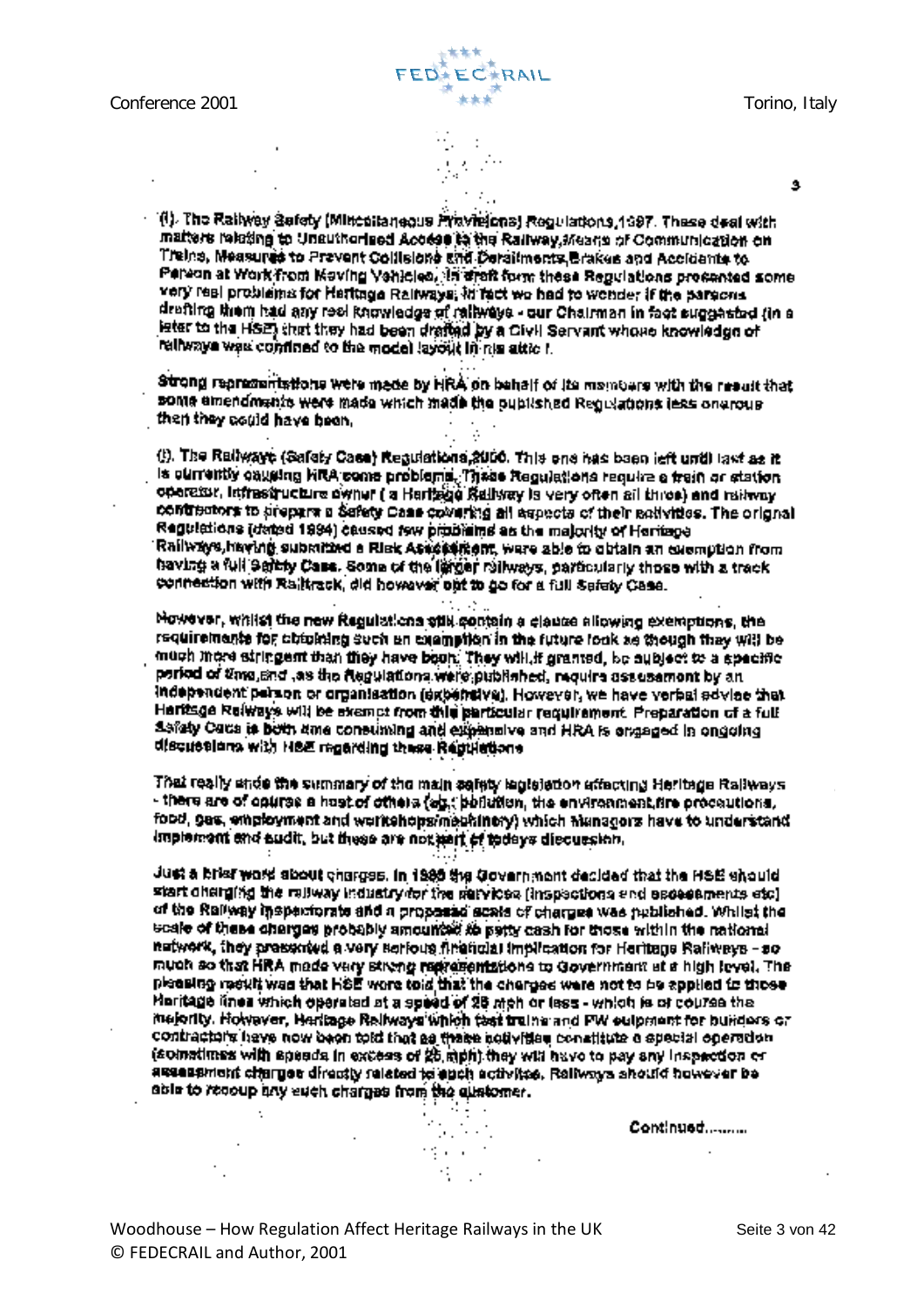

التجيبية 22 - 1946<br>1950 - 1950 - 1950<br>1950 - 1950 - 1950

4.

CONCLUSION, WHICH of the recent legislation relating to relively safety in the UK has come into force as a regult of the orivate stran of British Rail, but in general terms it was made applicable to all railway operations with the execution of minimum patigle lines. In pleasure parks etc. Whilst any legicialish almod at improving rall seriety is to be welcomed it is plear that the smaller haritage lines were "cought in the same net" as the larger organizations forming part c) trained averein so HRA and its predecessors were well usle to argue. with sems degree of audience, for some examptions on the grounds of slower specific and less intensive operations etc. In addition. Heritage Railways tend to have all their stations statted during operating. hours as someone in usually available to oversea the safety of pansengers.

Nevertheless, there is no doubt that these yarious Reputedons have imposed a much greater workload on Directors (many of them are volunteers) and Managers all of whom now have to bear a serious responsibility for the safety of staff, volunteers, passengers and visitors.

Some of the more recent legislation her recognised the special position of Heritage Rajiwaye, but we are also sware of a changing attitude from the inepsotorate towards heritage operations. We measure need to keep constant watch and be prepared to "do battle" with legislators (British and European) and others whenever we feel it nocessary to do so in order to protect the interests of our members. As with the rest of the UK rail industry we await with interest the publication of the "Cullien Report" which is due to be published later this year and sellicely to propose radical changes to the existing strangements regarding regulation, inspection, assessment and approval and sise the procedure for the investigation of accidents, watch this space i.

13 A

94)

 $\mathcal{P}^{\text{L}}_{\text{L}}$  .

W C.Weedheuse, Hertuge Railway Association, April 2001. 778.

 $\cdot$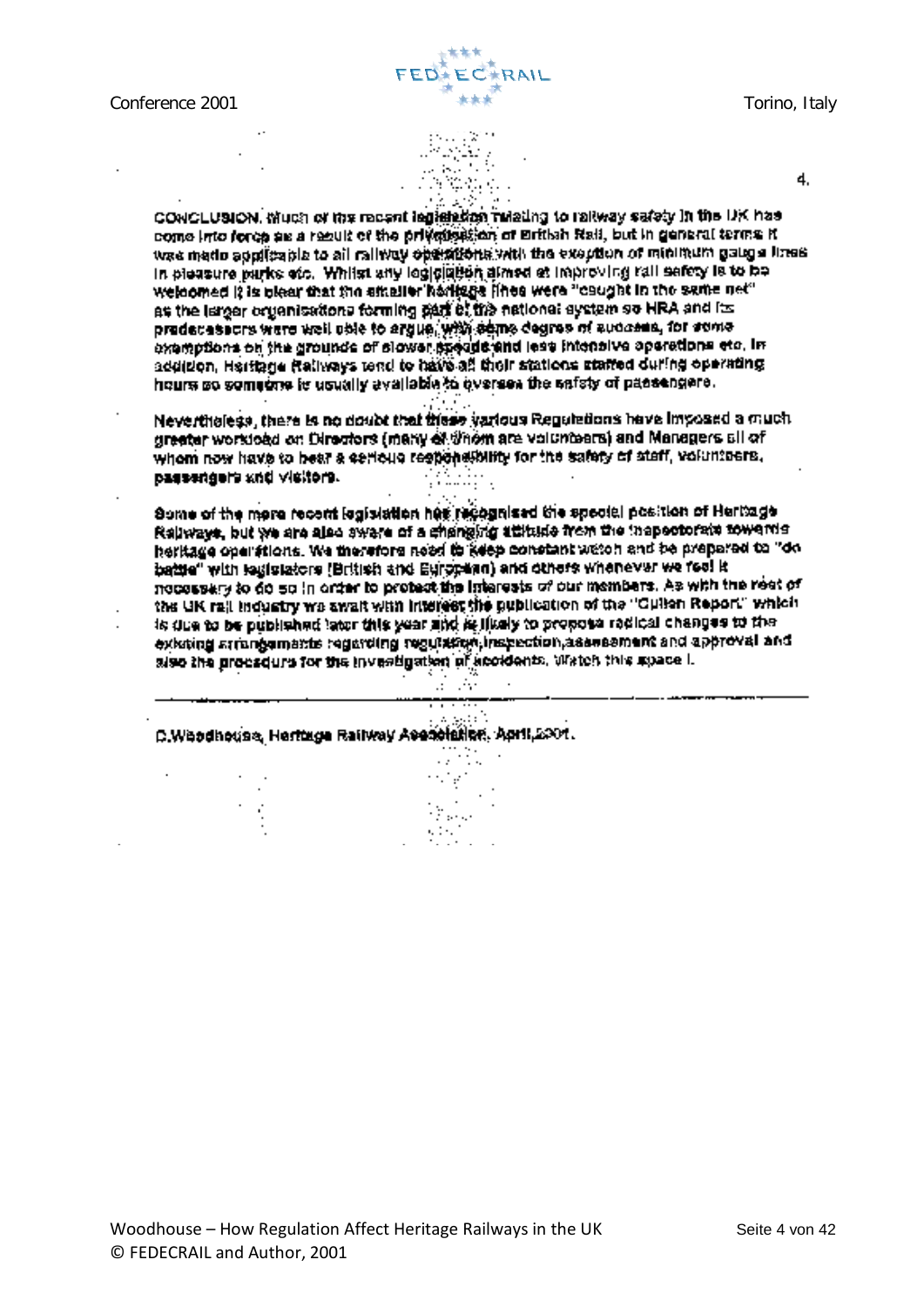

### <span id="page-39-0"></span>**Developing European railways - The Commission's proposal on railway safety**

#### **Background**

Since many years the Commission has worked towards a modernisation and revitalisation of the Community's railways. The policy is being pursued through three more specific objectives: restructuring to develop competition and new markets in train operation, aiming at the creation of a single market for rail transport services; improvement of interoperability by technical and operational harmonisation of the national networks; and, creation of a single market for railway equipment.

As a consequence of these EU policies and associated national policies the European railway industry is now moving into a new era, very different from the previous world of each member state's railway being dominated by a single, unified nationalised railway industry. Safety regulation has been only in the background of these developments. The different directives deal with aspects of safety, although none of them explicitly tries to cover the whole area.

#### **The situation today**

In Directive 91/440/EEC, on the development of the Community's railways, the member states are entrusted with the responsibility to ensure safety on their national networks. With Directive 95/18/EC, on the licensing of railway undertakings, an EU license is introduced and the requirements for such a license are laid down. In Directive 95/19/EC, on the allocation of railway infrastructure capacity and the charging of infrastructure fees, the licensed railway undertakings are obliged to comply with regulations under national law, laying down technical, operational and safety requirements in order to obtain a safety certificate.

#### **The infrastructure package**

In 1998, the Commission proposed amendments to the above-mentioned directives, trying to promote further opening of the rail transport market by introducing open access, further separation of functions (i.e. especially between transport operations and infrastructure management) and the establishing of regulatory bodies in the member states.

On 15 March 2001 the new Directives, 2001/12, 2001/13 and 2001/14, entered into force after a long decision-making process. The most noticeable change, from a safety point of view, is that the licensing regime will be extended to most railway undertakings in the member states. The obligation to obtain a safety certificate will still be linked to the license, thus expanding substantially also the number of such certificates. The regulatory body established under Directive 2001/14 will act as appeal body for decisions taken by infrastructure managers concerning safety certificate and enforcement and monitoring of the safety standards and rules.

#### **Interoperability**

In parallel to these initiatives the Commission has introduced legislation on technical and operational harmonisation of the rail networks. Directive 96/48/EC, on the interoperability of the trans-European highspeed rail system, creates a framework for adopting common European technical specifications for interoperability (TSI) and the assessment of conformity with the specifications (and the essential requirements, e.g. safety requirements) by notified bodies. Under the directive the member states are obliged to authorise the placing into service of the subsystems, e.g. new infrastructure, rolling stock and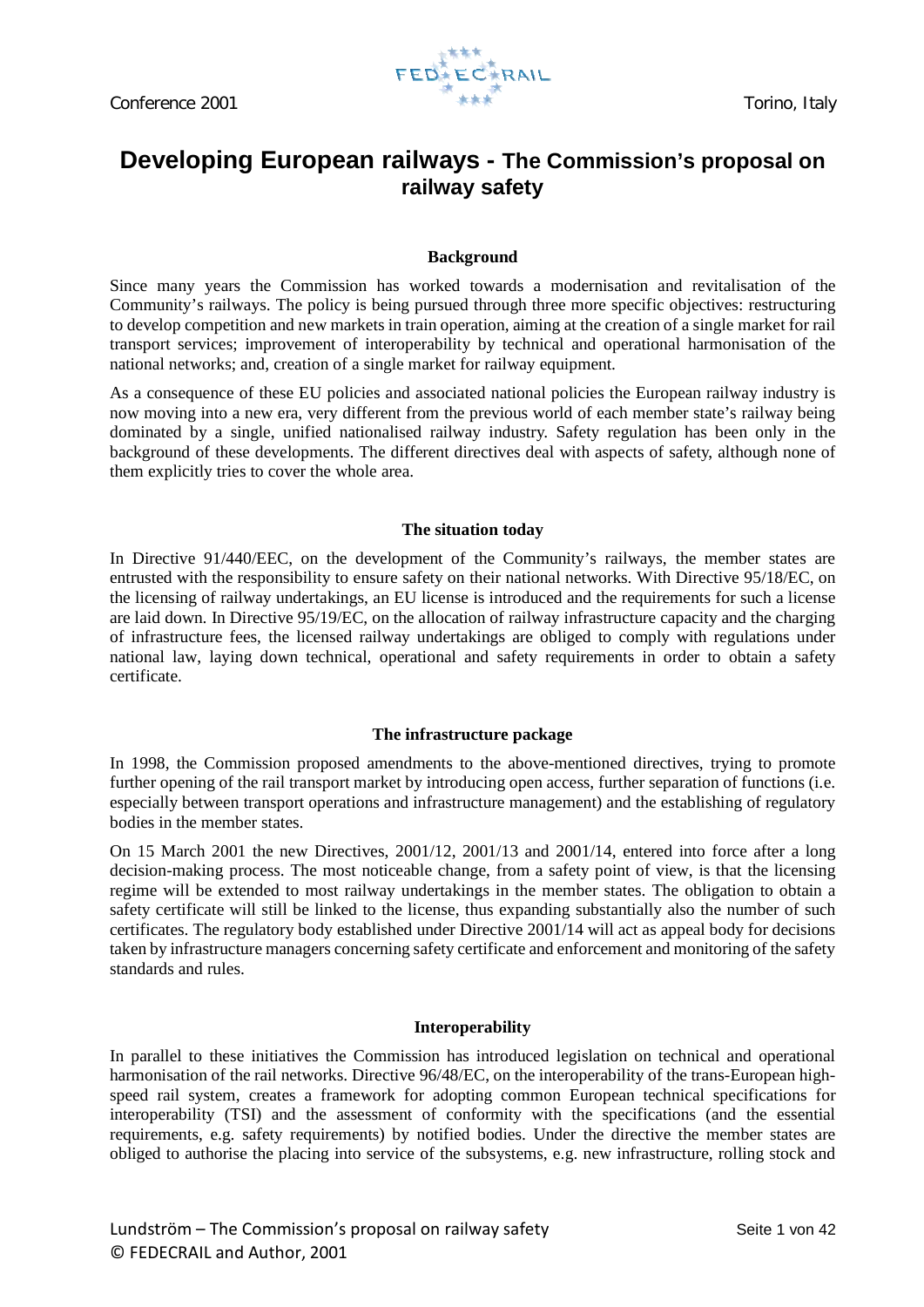

signalling. Actors on the railway market that introduce new equipment must draw up an EC declaration of verification to assure compliance with, among others, the safety requirements.

A directive on the interoperability of the trans-European conventional rail system is now adopted and will enter into force very soon. This directive is structured in a similar way as the above-mentioned high-speed directive. Of special interest from a safety point of view is the obligation of the member states to check, at the placing in service and at regular intervals thereafter, that the subsystems of the conventional rail system are operated and maintained in accordance with the essential requirements.

#### **A second railway package**

The Commission's initiative to bring forward safety legislation on European level aims therefore at bringing the safety regulation and safety management structure of the European railways in compliance with the present development of structural change. The safety directive and other safety proposals will be presented this autumn in a package with further measures to open the market for rail transport services and to improve the quality of rail freight.

Within the safety intitiative there will most likely be five different legislative proposals:

- a directive on the regulation of safety and investigation of accidents;
- a regulation establishing a European rail agency for interoperability and safety;
- amendments to the high-speed interoperability directive, bringing it in line with the recently adopted directive for conventional rail interoperability and the safety directive;
- amendments to the conventional rail interoperability directive, extending the scope to the whole network;
- amendements to Directive 2001/14, moving the Article on safety certificates to the new directive.

#### **The safety directive**

The directive on safety regulation and investigation of accidents will provide the necessary regulatory framework to continue the policy pursued by the Commission to revitalise the railways, considering that safety requirements represent an important barrier for new entrants in the rail transport market.

The directive will also establish the necessary links with provisions given by the directives on interoperability for high-speed and conventional rail, pointing out the bodies responsible for authorisation of placing into service of the different subsystems. The main provisions will be:

- development of common safety targets and common safety methods for the European rail system;
- definition of main elements of safety management systems that are to be applied by infrastructure managers and railway undertakings;
- national safety regulation during a transitional period, ensuring transparency and equal treatment;
- further development and harmonisation of safety certificate requirements;
- establishment of national bodies for regulation and supervision of railway safety;
- mandatory investigation of serious accidents and incidents by independent bodies;
- establishing a regulatory Committee to harmonise safety regulation, inspection methods, accident investigation and requirements for safety certificates.

Through provisions of the directive common registers for licenses, safety certificates, investigation reports and safety recommendations will be kept by the Commission or the European Rail Agency. Safety performance indicators will be made available to enable monitoring of the development of railway safety on the European level as well as in the member states.

The proposed directive will have impact on the railway structure in all member states. For infrastructure managers remaining safety regulatory functions will be transferred to Government bodies. Regular inspections must be carried out by the supervisory body, thus monitoring the safety performance of